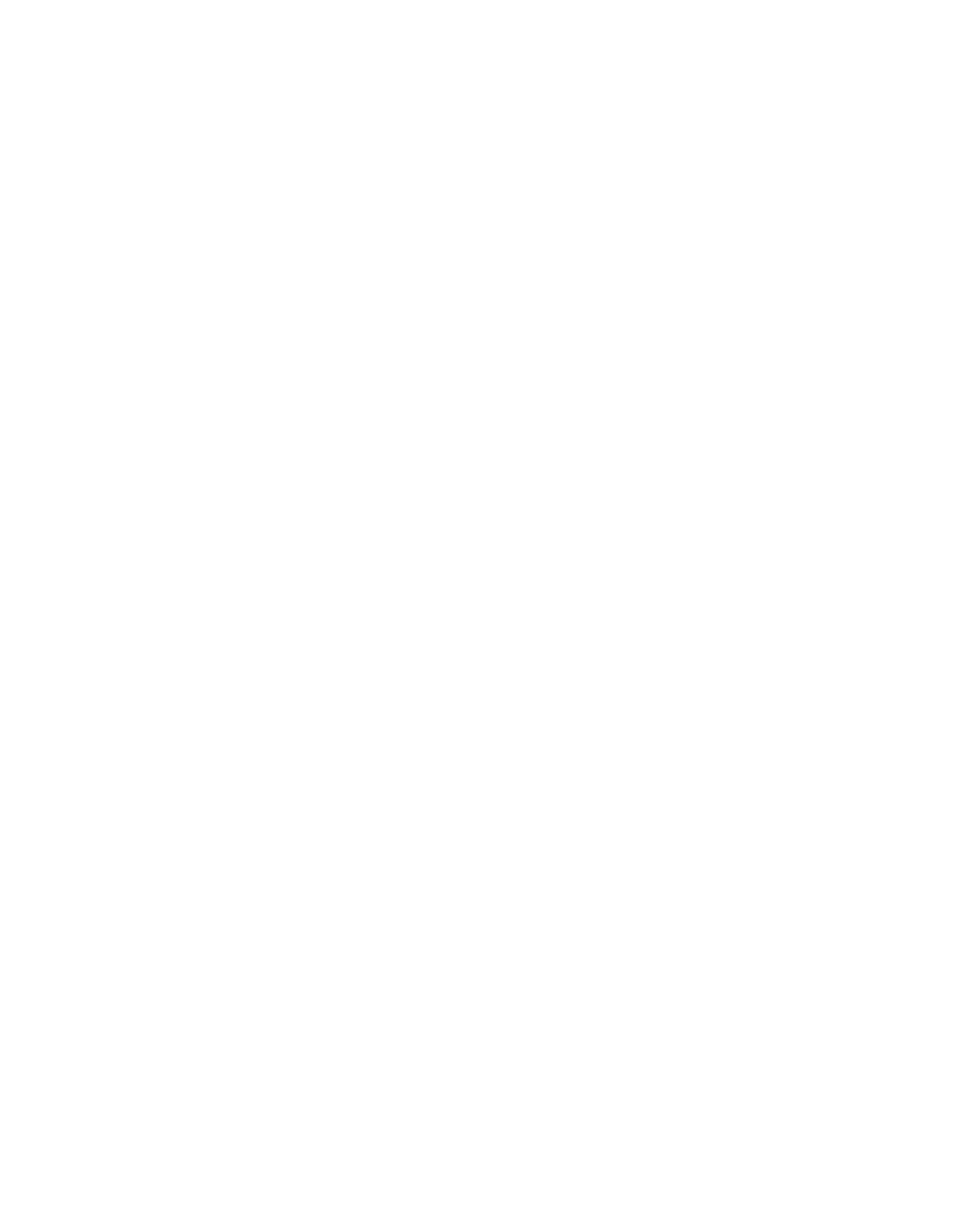## Foreword and Acknowledgements

The following proceedings were prepared from a transcript. Bear in mind the informal nature of the workshop; participants' presentations and comments should not be used without permission.

The 2003 Chicago Workshop on Biomarker Collection in Population-Based Household Surveys of Older Adults occurred with generous support from the National Institute on Aging and the Center on Demography and Economics of Aging at NORC and the University of Chicago (National Institute on Aging 5-P30-AG012857).

The Workshop was organized and coordinated by Dr. Stacy Tessler Lindau, with assistance from Jenna Mahay, Adelle Hinojosa, and many others.

The full text of the proceedings can also be found on the Center on Demography and Economics of Aging web site, http://www.src.uchicago.edu/coa/.

> The Center on Demography and Economics of Aging at NORC and The University of Chicago 1155 E. 60th Street **•** Chicago, IL 60637 • 773.256.6315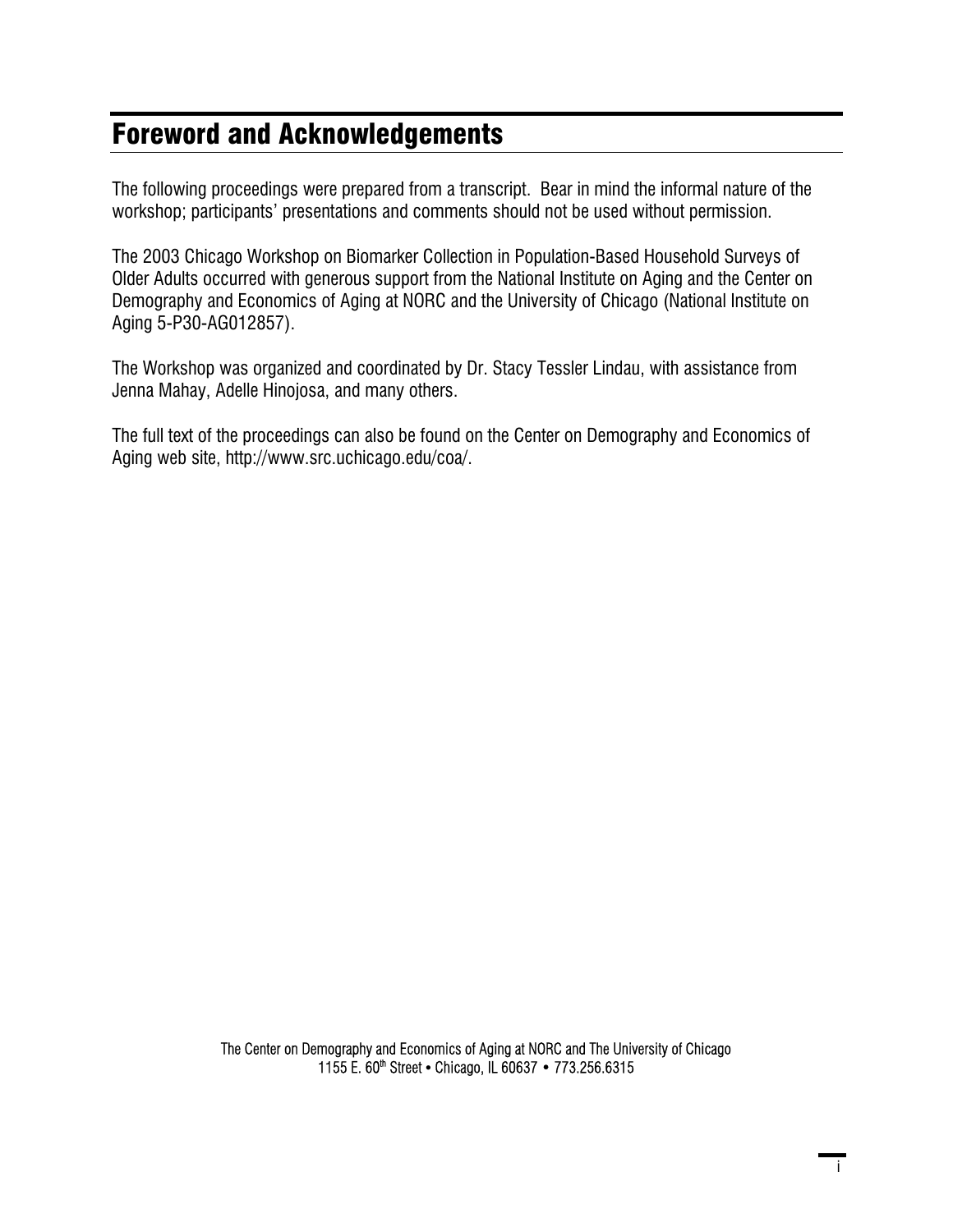# Workshop Participants

| John Cacioppo, PhD                              | Tiffany and Margaret Blake Distinguished Service Professor,<br>University of Chicago                                                                                                                                           |
|-------------------------------------------------|--------------------------------------------------------------------------------------------------------------------------------------------------------------------------------------------------------------------------------|
| <b>Chris Clark, MD</b>                          | Director, Memory Disorders Clinic at the University of<br>Pennsylvania Health Systems; Associate Professor of Neurology,<br>Associate Director of the Alzheimer's Disease Center, University of<br>Pennsylvania Medical School |
| <b>Myron Cohen, MD</b>                          | J. Herbert Bate Professor, Medicine, Microbiology and<br>Immunology; Chief, Division of Infectious Diseases; Director,<br>Center for Infectious Diseases, University of North Carolina at<br>Chapel Hill                       |
| <b>Dan Gaylin, MPH</b>                          | Senior Vice President and Director, Department of Health Survey,<br>Program, and Policy Research, NORC                                                                                                                         |
| <b>Philip Greenland, MD</b>                     | Harry W. Dingman Professor and Chair, Department of Preventive<br>Medicine; Professor of Medicine (Cardiology), The Feinberg School<br>of Medicine, Northwestern University                                                    |
| <b>Jeffrey Halter, MD</b>                       | Professor of Internal Medicine and Director, Geriatrics Center,<br>University of Michigan                                                                                                                                      |
| <b>Tina Hembree</b>                             | Survey Specialist II, NORC                                                                                                                                                                                                     |
| <b>Michele Koppelman, MBA</b>                   | Vice-President, Associate Director Health Studies Biomarker Labs,                                                                                                                                                              |
|                                                 | <b>NORC</b>                                                                                                                                                                                                                    |
| Alma Kuby, MBA                                  | Senior Survey Director II, Biomarker Labs, NORC                                                                                                                                                                                |
| <b>Lianne Kurina, PhD</b>                       | NIMH Postdoctoral Fellow, University of Chicago                                                                                                                                                                                |
| <b>Edward Laumann, PhD</b>                      | George Herbert Mead Distinguished Service Professor, Department<br>of Sociology, University of Chicago                                                                                                                         |
| Sara A. Leitsch, PhD                            | Research Scientist (Assistant Professor), Department of Obstetrics<br>and Gynecology, University of Chicago                                                                                                                    |
| <b>Wendy Levinson, MD, FRCPC</b>                | Professor of Medicine, University of Toronto                                                                                                                                                                                   |
| <b>Stacy Tessler Lindau, MD,</b><br><b>MAPP</b> | Assistant Professor Obstetrics and Gynecology and Medicine -<br>Geriatrics, University of Chicago                                                                                                                              |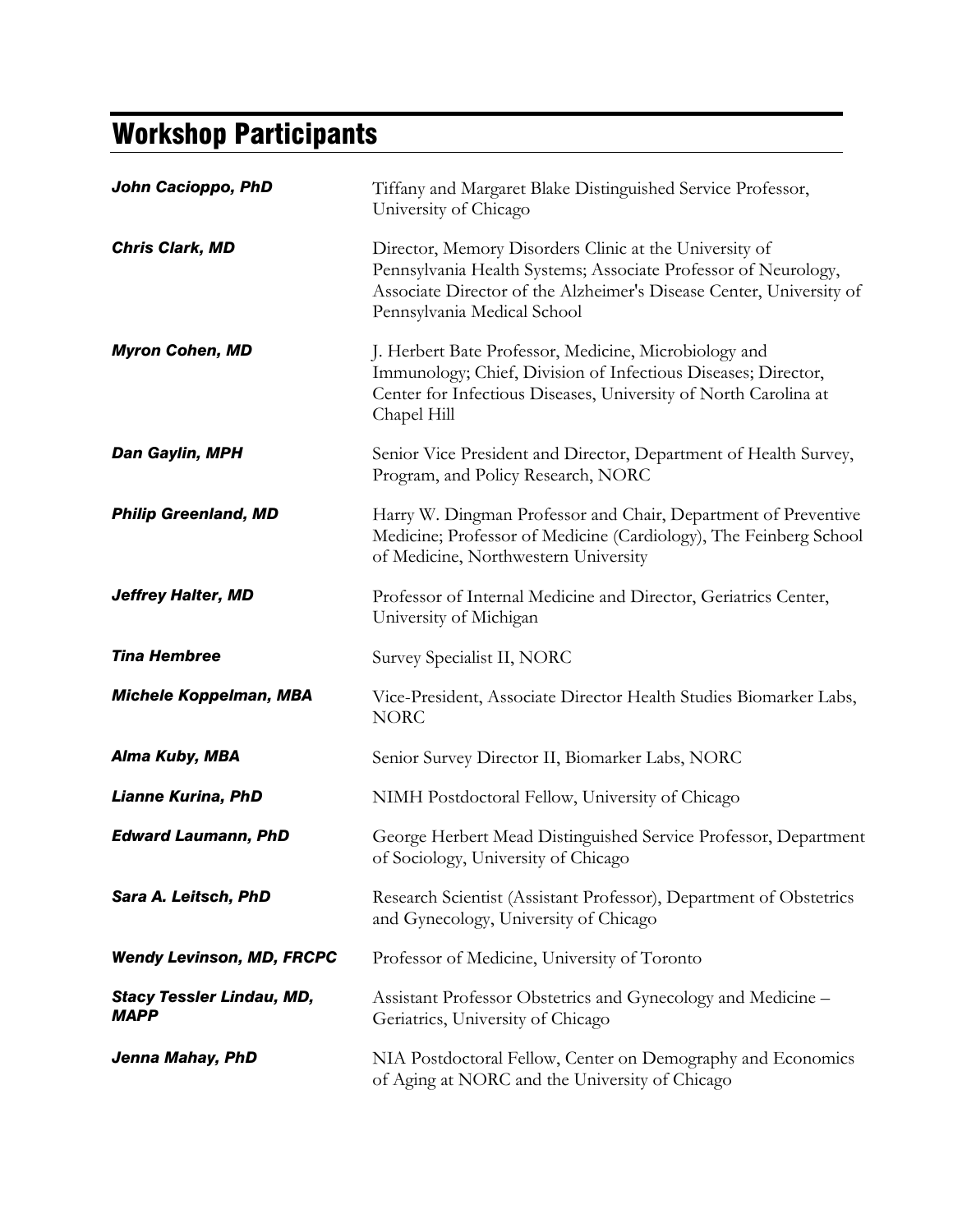| <b>Martha McClintock, PhD</b>                  | Director of Institute for Mind and Biology; David Lee Shillinglaw,<br>Distinguished Service Professor, Department of Psychology,<br>Committee on Human Development, University of Chicago                                            |
|------------------------------------------------|--------------------------------------------------------------------------------------------------------------------------------------------------------------------------------------------------------------------------------------|
| <b>Thomas McDade, PhD</b>                      | Assistant Professor, Department of Anthropology, Northwestern<br>University                                                                                                                                                          |
| <b>Colm O'Muircheartaigh, PhD</b>              | Professor, Irving B. Harris Graduate School of Public Policy<br>Studies; Vice-President, NORC, University of Chicago                                                                                                                 |
| <b>William Parish, PhD</b>                     | Professor, Department of Sociology; Research Associate,<br>Population Research Center, NORC, University of Chicago                                                                                                                   |
| Kathleen Parks, MA                             | Assistant Director, Population Research Center, NORC                                                                                                                                                                                 |
| <b>Genevieve Pham-Kanter, MA</b>               | Doctoral Student, Departments of Sociology and Economics,<br>University of Chicago                                                                                                                                                   |
| <b>Parminder Raina, PhD</b>                    | Director, McMaster Evidence-based Practice Center; Associate<br>Professor, Department of Clinical Epidemiology and Biostatistics,<br>McMaster University                                                                             |
| Karin Rhodes, MD, MA                           | Assistant Professor, Emergency Medicine Section, University of<br>Chicago Department of Medicine                                                                                                                                     |
| <b>Phil Schumm, MS</b>                         | Statistician, Department of Health Studies, University of Chicago                                                                                                                                                                    |
| <b>Teresa Seeman, PhD</b>                      | Professor of Medicine and Epidemiology, Geffen School of<br>Medicine at the University of California, Los Angeles                                                                                                                    |
| Todd Semla, MS, Pharm.D.,<br><b>BCPS, FCCP</b> | Clinical Pharmacy Specialist, Pharmacy Benefits Management,<br>Department of Veterans Affairs; Associate Professor, Department<br>of Psychiatry and Behavioral Sciences, The Feinberg School of<br>Medicine, Northwestern University |
| J. Richard Udry, PhD                           | Kenan Professor of Maternal/Child Health and Sociology,<br>University of North Carolina at Chapel Hill                                                                                                                               |
| <b>Linda Waite, PhD</b>                        | Lucy Flower Professor of Sociology; Co-Director of the Center on<br>Demography and Economics of Aging at NORC and the University<br>of Chicago                                                                                       |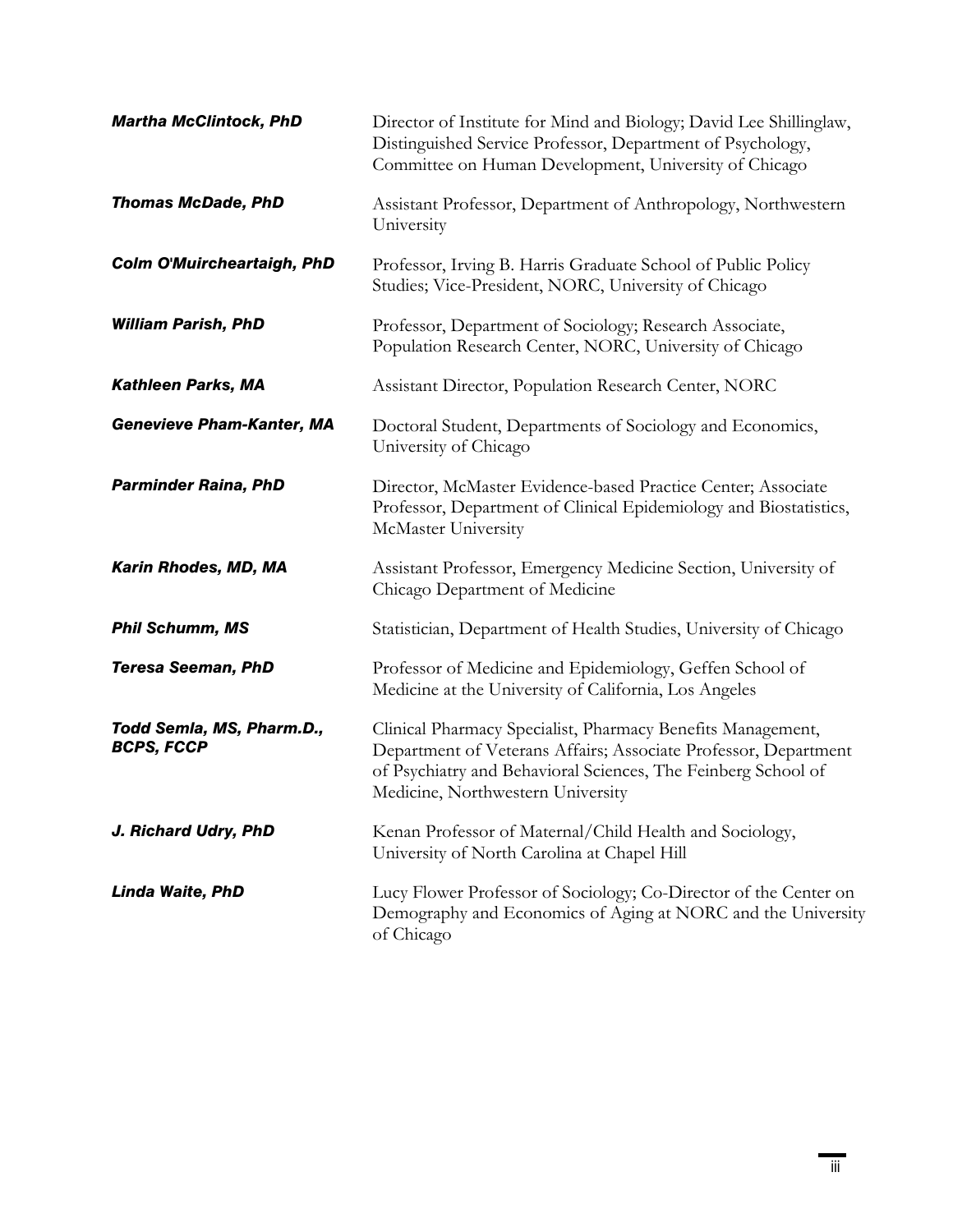## Agenda:

## 2003 Chicago Workshop on Biomarker Collection in Population-Based Household Surveys of Older Adults – June 23, 2003

| 8:00 - 8:30 am     | Breakfast reception          |                                                                                                                                                                                                                                                                                                     |
|--------------------|------------------------------|-----------------------------------------------------------------------------------------------------------------------------------------------------------------------------------------------------------------------------------------------------------------------------------------------------|
| $8:30 - 8:40$ am   |                              | Introduction: Challenges of Biomarkers and Biometrics in Domiciliary, Population-<br><b>Based Health Research Involving Older Adults</b>                                                                                                                                                            |
|                    |                              | Stacy Tessler Lindau                                                                                                                                                                                                                                                                                |
| 8:40 - 10:00 am    | <b>Biomarkers of Disease</b> |                                                                                                                                                                                                                                                                                                     |
|                    | Moderator:                   | Wendy Levinson                                                                                                                                                                                                                                                                                      |
|                    | Discussants:                 | Chris Clark - Dementia, Alzheimer's Disease<br>Myron Cohen - Infectious Disease<br>David Ehrmann - Endocrinopathies<br>Phil Greenland - Cardiovascular Disease<br>Jeffrey Halter - Diabetes                                                                                                         |
| 10:00 - 10:15 am   | Break and refreshments       |                                                                                                                                                                                                                                                                                                     |
| $10:15 - 11:45$ pm |                              | Biomarkers and Biometrics of Condition and Function                                                                                                                                                                                                                                                 |
|                    | Moderator:                   | Edward Laumann                                                                                                                                                                                                                                                                                      |
|                    | Discussants:                 | John Cacciopo - Stress, loneliness, hemodynamic function<br>Chris Clark - Cognitive function, mild cognitive impairment<br>David Ehrmann - Endocrine (esp. sex hormone) function<br>Martha McClintock - Smell, pheromones, and taste<br>Thomas McDade - Immune function<br>Todd Semla - Medications |
| $11:45 - 12:00$ pm |                              | Buffet lunch served, to be eaten during remaining sessions                                                                                                                                                                                                                                          |
| 12:00 - 12:30 pm   |                              | How Can Biomarkers Be Collected in a Population-Based, Household Survey with<br>Non-Medical Interviewers? The Add Health Experience                                                                                                                                                                 |
|                    | Speaker:                     | Richard Udry                                                                                                                                                                                                                                                                                        |
| $12:30 - 1:30$ pm  |                              | Next Steps: Strategies and Infrastructure for Collecting Biomarkers and Biometrics in<br>Domiciliary, Population-Based Health Research Involving Older Adults                                                                                                                                       |
|                    | Moderator:                   | Linda Waite                                                                                                                                                                                                                                                                                         |
|                    | Discussants:                 | Myron Cohen<br>Thomas McDade<br>William Parish<br>Parminder Raina<br>Teresa Seeman<br>Richard Udry                                                                                                                                                                                                  |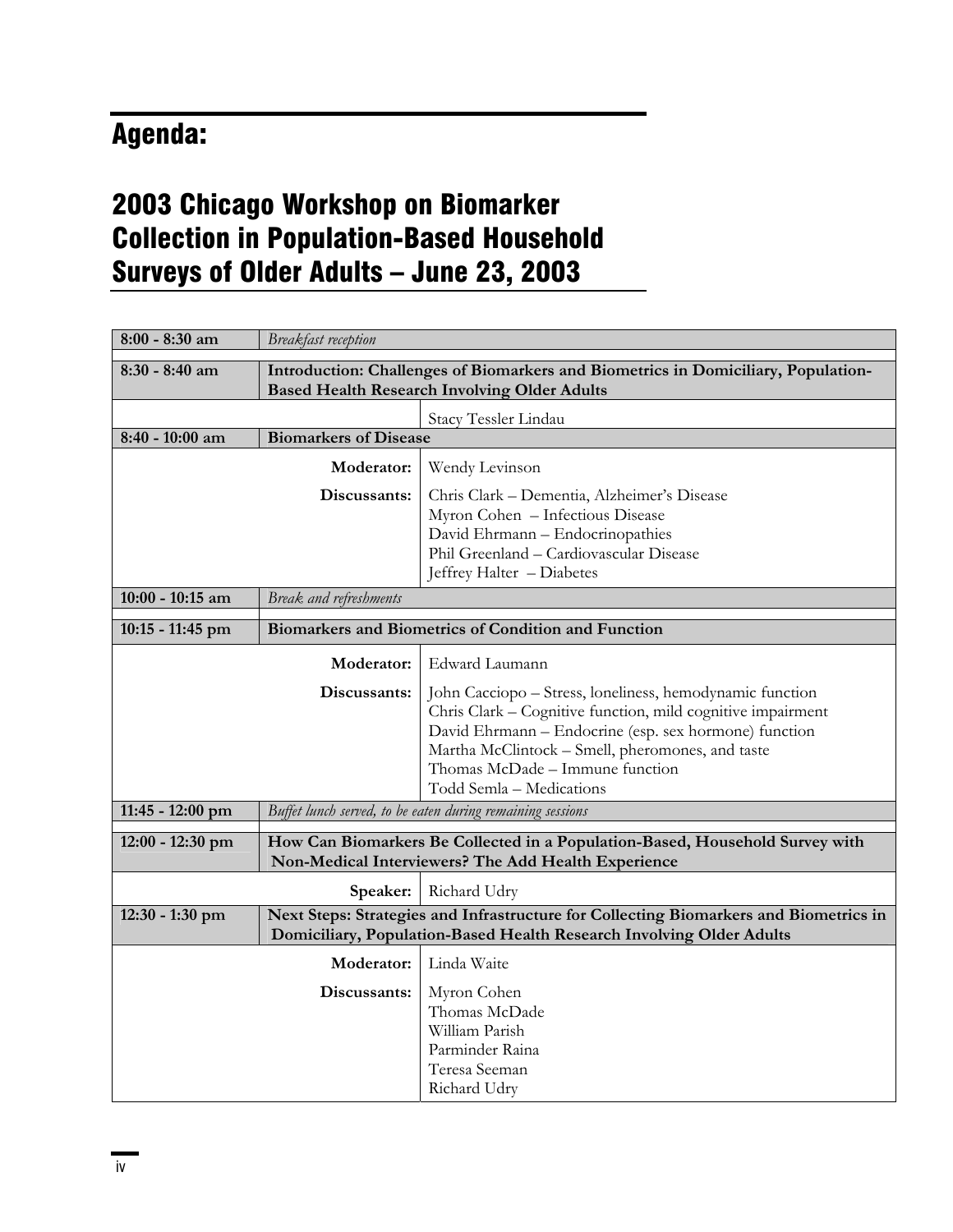## TABLE OF CONTENTS

| Introduction: Challenges of Biomarkers and Biometrics in Domiciliary, Population-Based Health                                                                                                                                                                                                                 |  |
|---------------------------------------------------------------------------------------------------------------------------------------------------------------------------------------------------------------------------------------------------------------------------------------------------------------|--|
| Moderator: Wendy Levinson<br>Discussants: Chris Clark, Myron Cohen, Philip Greenland, Jeffrey Halter                                                                                                                                                                                                          |  |
|                                                                                                                                                                                                                                                                                                               |  |
| <b>Special Presentation on Blood Collection Methods: Techniques for</b>                                                                                                                                                                                                                                       |  |
| Moderator: Edward Laumann<br>Discussants: John Cacioppo, Chris Clark, Jeffrey Halter, Martha McClintock, Thomas McDade, Todd Semla                                                                                                                                                                            |  |
| Part III: How Can Biomarkers Be Collected in a Population-Based, Household Survey with                                                                                                                                                                                                                        |  |
| Part IV: Next Steps: Strategies and Infrastructure for Collecting Biomarkers and<br>Biometrics in Domiciliary, Population-Based Health Research Involving Older Adults  31<br>Moderator: Linda Waite<br>Discussants: Myron Cohen, Thomas McDade, William Parish, Parminder Raina, Teresa Seeman, Richard Udry |  |
| APPENDIX A Synthesis of Scientific Disciplines in Pursuit of Health:                                                                                                                                                                                                                                          |  |
|                                                                                                                                                                                                                                                                                                               |  |
|                                                                                                                                                                                                                                                                                                               |  |
|                                                                                                                                                                                                                                                                                                               |  |
|                                                                                                                                                                                                                                                                                                               |  |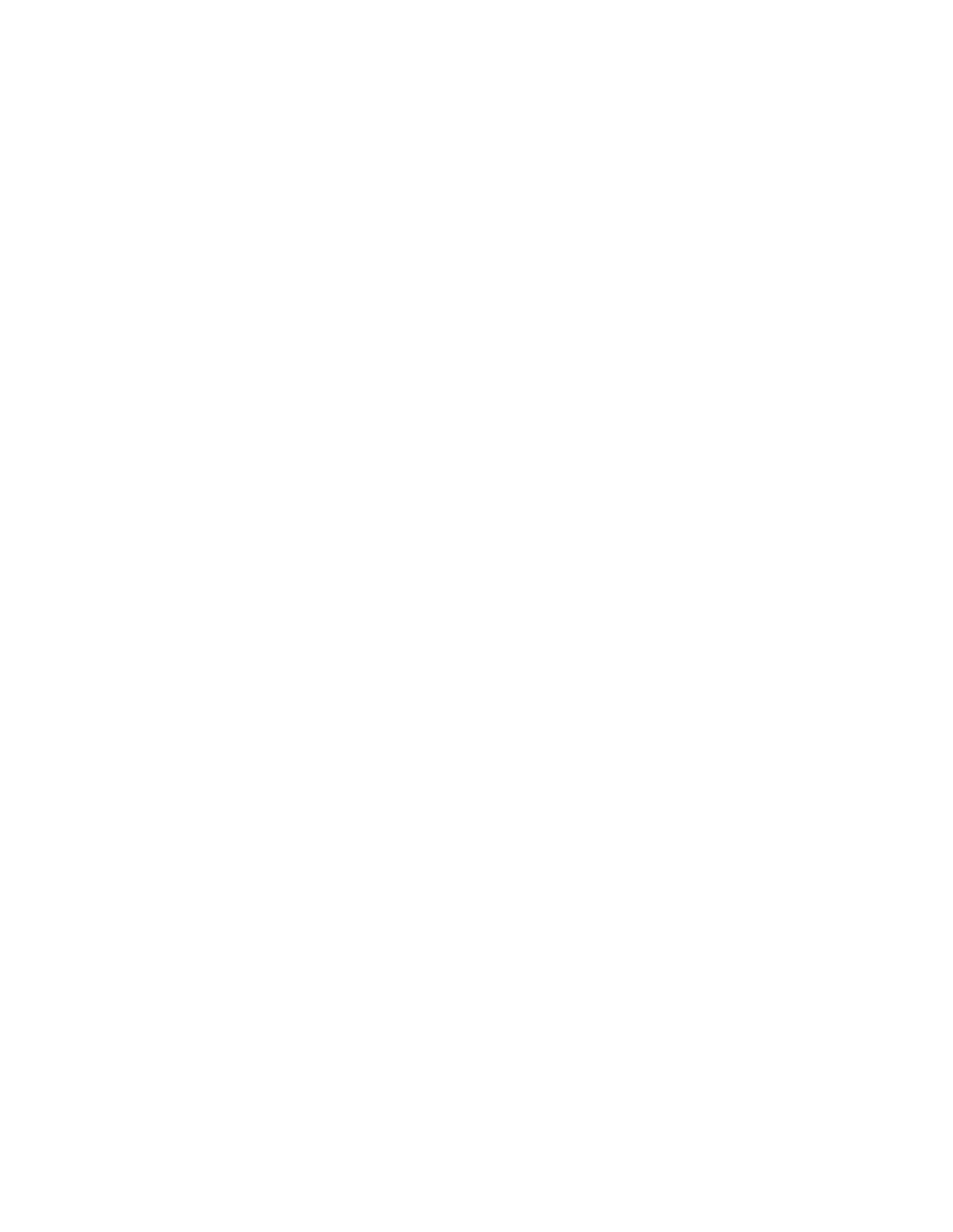## Introduction: Challenges of Biomarkers and Biometrics in Domiciliary, Population-Based Health Research Involving Older Adults

### Stacy Tessler Lindau

### Integrated Health Model

We propose an integrated health model for population-based household surveys of older adults. The vehicle for collecting information will be non-medically trained, but professional, interviewers. We come together at an intersection where social research about health (including demographic, psychological, sociological, and economic) joins ecological research about health and biomedical research about health, the latter of which has traditionally happened mainly in a clinical domain. We want to think about where these areas of research intersect.

## **Ecological (e.g. home environment) Biological (e.g. blood sample) Social (e.g. social network data) Population-Based Household Survey of Older Americans Conducted by Non-Medical Interviewers**

#### FIGURE 1. INTEGRATED HEALTH MODEL DIAGRAM.

### What are Biomarkers?

Many words and phrases have been used to describe the collection of biological specimens in the field. "Biomarker" is not a term commonly used in the clinical setting to describe lab tests like those obtained from drawing blood to monitor health or diagnose disease. However, the assays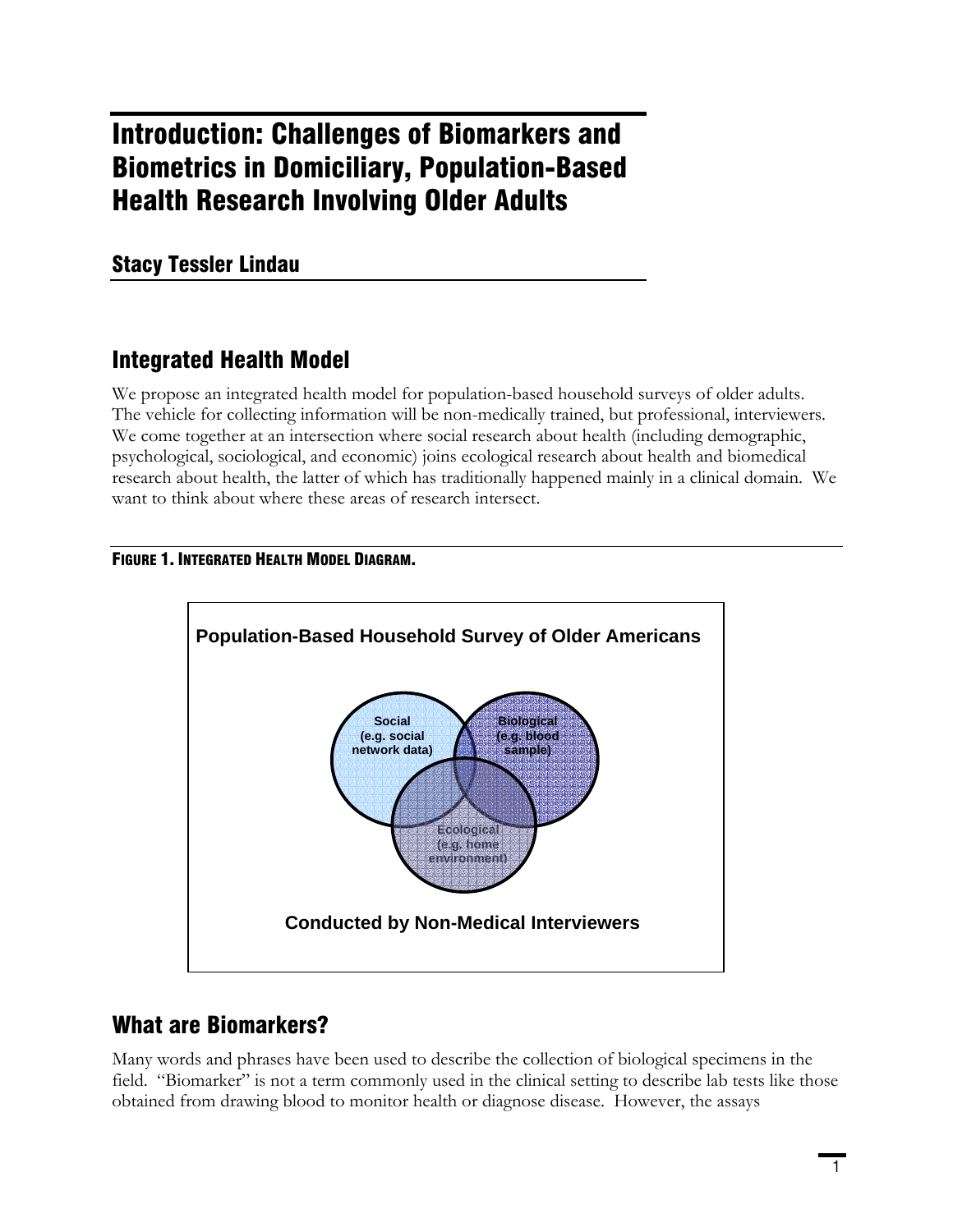performed on specimens obtained in the field and in the clinic may be the same. Other terms, such as biological indicators, biospecimens, and biophysical measurements, have also been used to describe the collection of biological specimens in the field – all of these terms apply. For a more formal definition, we adopt that of Doug Manuel.

Biomarkers are:

*"Biological or physical measurements collected from individuals through direct contact or physical interaction with survey participants."*<sup>1</sup>

The term "biomarker" comprises a variety of categories of measurement. Biomarkers can measure disease (diabetes, heart disease), condition (strength, endurance, blood pressure, height, weight), function (physical or sensory), and aging (genetic markers of aging), for example. These are the categories of biomarkers that will be the framework for our discussion today. There are certainly many health conditions that can be measured by a variety of kinds of biomarkers, for example cognitive impairment. This condition may be measured by biomarkers of function, condition, and disease.

### Interactive Biopsychosocial Model

We propose an interactive biopsychosocial model (see Appendix A), which is a conceptual framework we use in our current project to understand the interrelations of social life, health, and sexuality.<sup>2</sup> This model builds from George Engel's "biopsychosocial model."<sup>3</sup> We conceptualize health to include three domains: social, psychocognitive, and biological. (The psychocognitive domain is especially important for older adults, because cognition plays such a critical role in aging.) These domains of health come together to form the health endowment of an individual. Using the model, we can look at the focal individual, but also focus on linking him or her to another individual – a significant other, caregiver, relative, or significant social other. In doing this, we have a way to model health as a multifaceted concept, and as jointly produced between an individual and his or her key social connection(s).

### The Challenge

During this workshop, we want to think about collecting biomarkers using non-medically trained interviewers in a population-based household sample of older adults. Such an endeavor would allow us to collect ecological, demographic, psychological, and sociological data, in conjunction with biological data to inform our interactive health model. This would provide us with a more robust picture than I as a physician would get in the course of clinical research, or perhaps that my social science colleagues would achieve in a major nationally-representative survey that did not incorporate biological data.

 $\overline{a}$ 

<sup>1</sup> Manuel, D., Flintoft, V. and Glazer, D. (1999). An ICES Report: Physical measures in population-based health surveys: Measures and methods. Toronto: Institute for Clinical Evaluative Sciences.

<sup>2</sup> Lindau, S.T., Laumann, E.O., Levinson, W., and Waite, L.J. (2003). Synthesis of scientific disciplines in pursuit of health: The Interactive Biopsychosocial Model. *Perspectives in Biology and Medicine* 46(3):S74-S86. 3 Engel, G.L. (1977). The need for a new medical model: A challenge for biomedicine. *Science* 196:129–136.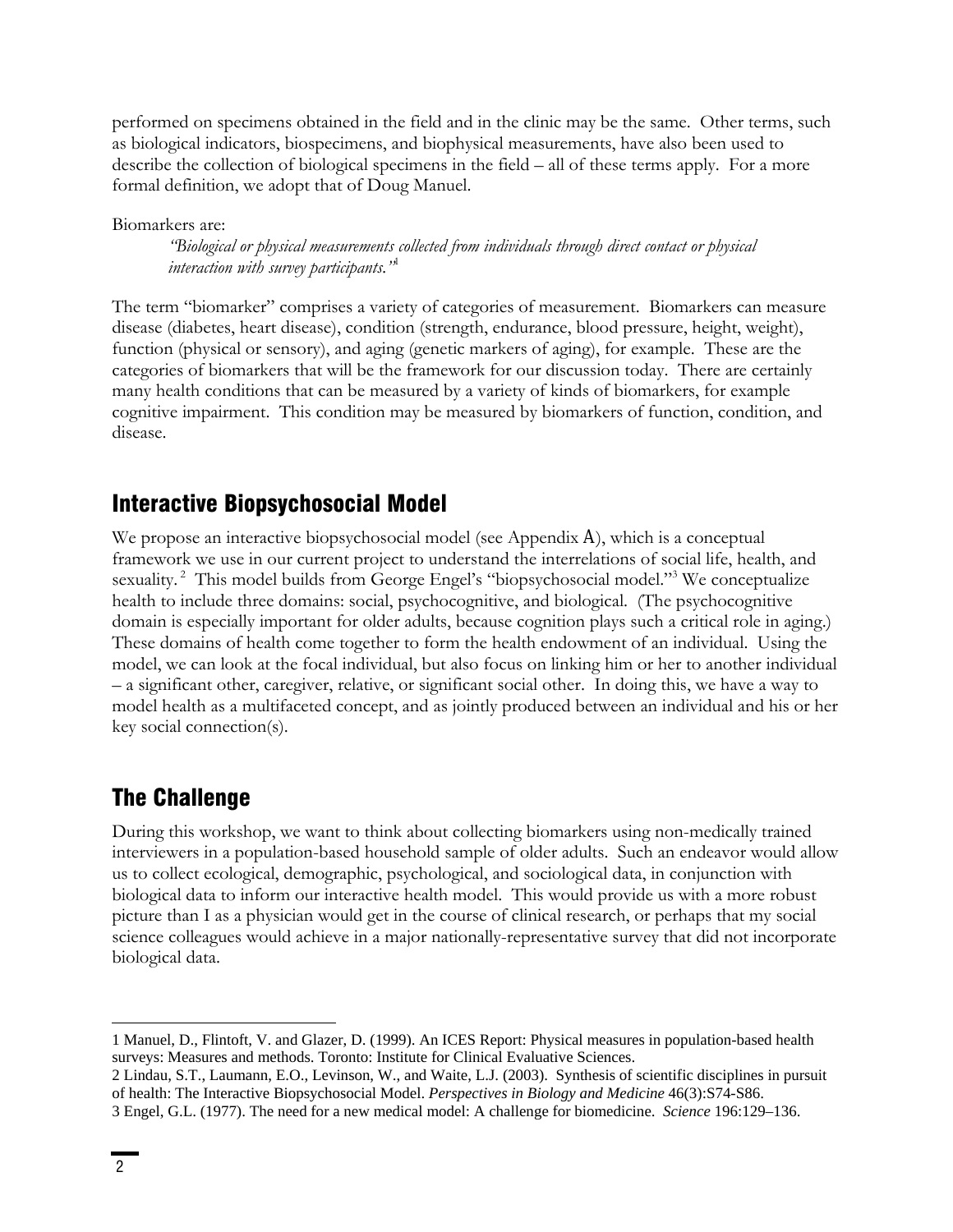## Part I: Biomarkers of Disease

### Moderator: Wendy Levinson Discussants: Chris Clark, Myron Cohen, Philip Greenland, Jeffrey Halter

Levinson: This section will consider the kinds of indicators or markers used now (or evolving) that can help us to assess the health and illness of a population. We hope that each of the discussants can tell us about their experience with particular indicators.

### Biomarkers of Diabetes – Jeffrey Halter

Diabetes, itself, is a marker and a predictor of many adverse health outcomes. The spectrum of diabetes ranges from an otherwise healthy, fully-functional person whose blood sugar level is outside of what we consider to be the normal range, to someone who has major problems with their cardiovascular system, kidneys, vision, and sexual function. "Pre-diabetes" has also been coined because there are predictors of who will get diabetes before they are actually diagnosed. Diabetes therefore includes an immensely heterogeneous group of people.

Population data for older adults show that one can identify about half of the older people who have diabetes by simply asking them if they have it. The problem is identifying the other half of people who do not know they have diabetes. A fasting blood sugar test will pick up about half of that half. In order to identify the remaining unknowns, a glucose tolerance test is needed. This requires drinking a standard amount of sugar after an overnight fast and taking a blood sample two hours later. There is no other accepted method for picking up those people.

One can also measure glycosylated hemoglobin, which is an indicator of overall exposure to circulating glucose levels over a several-week to several-month period. This measure can be used clinically to get an overall sense of glucose levels. Glucose levels can be measured at any time of the day with home kits, and we teach patients to take their own blood samples by finger prick. Home glucose measurement gives a general sense on a continuum of a patient's blood sugar level for clinical purposes.

Pre-diabetes, or metabolic syndrome, is a controversial approach to identifying people at risk. One set of criteria was proposed by the National Cholesterol Education Program, sponsored by the National Heart, Lung, and Blood Institute (NHLBI). There are five things you have to measure, and if you have three of them, you meet criteria for metabolic syndrome: 1) waist circumference; 2) blood pressure, which most people could be trained to do in a home setting; a lipid panel with 3) HDL-cholesterol and 4) triglycerides from fasting (10-12 hours) blood; 5) blood sugar from fasting blood. If a subject met these criteria, then you could test for diabetes with a glucose tolerance test.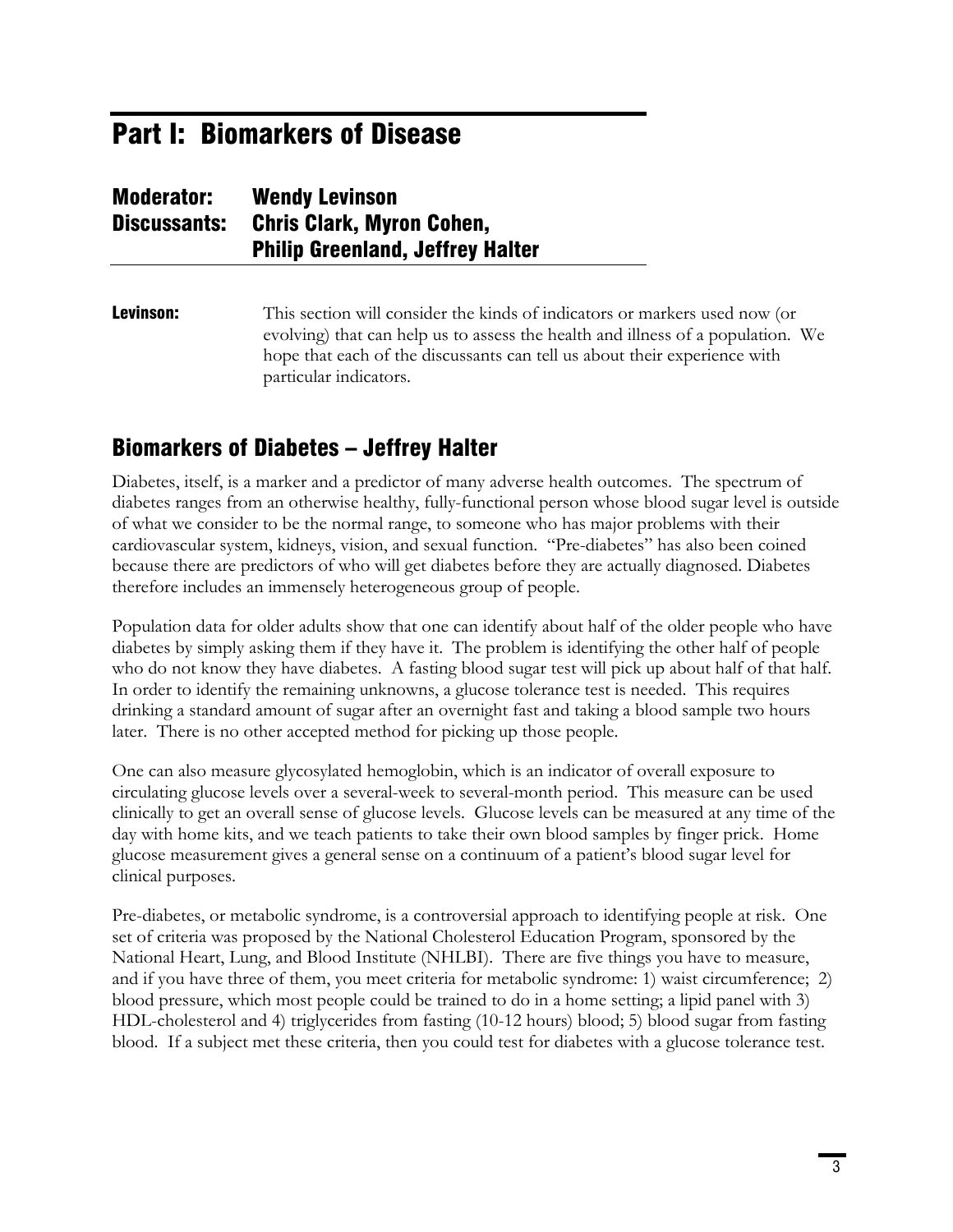| Laumann:          | What percentage of the population is diabetic?                                                                                                                                                                                                                                                                                                                                                                                                                                                                                                                                                                                                                                                                                                                                             |
|-------------------|--------------------------------------------------------------------------------------------------------------------------------------------------------------------------------------------------------------------------------------------------------------------------------------------------------------------------------------------------------------------------------------------------------------------------------------------------------------------------------------------------------------------------------------------------------------------------------------------------------------------------------------------------------------------------------------------------------------------------------------------------------------------------------------------|
| <b>Halter:</b>    | Over age sixty, 25 percent have diabetes. 12.5 percent know they have it. The<br>other 12.5 percent do not know that they have it.                                                                                                                                                                                                                                                                                                                                                                                                                                                                                                                                                                                                                                                         |
| <b>Waite:</b>     | So this is a really important measure.                                                                                                                                                                                                                                                                                                                                                                                                                                                                                                                                                                                                                                                                                                                                                     |
| Halter:           | Yes. But, undiagnosed diabetes may not have any effect on one's sexuality or<br>everyday life if they do not have any noticeable symptoms. Furthermore,<br>metabolic syndrome may not have any effect at all on one's social life or<br>sexuality. These situations are not the same as for a person who has diabetes,<br>knows about it, and gets medical care for it. Asymptomatic hyperglycemia is a<br>risk factor that predicts bad things happening in the future, but as far as<br>determining one's current health, it may be inconsequential.                                                                                                                                                                                                                                     |
| <b>Waite:</b>     | For the purposes of our project, we are interested in predictors of disease.<br>Knowing that people are at risk, one hypothesis would be that a sexual<br>relationship might have implications for the trajectory of the disease.                                                                                                                                                                                                                                                                                                                                                                                                                                                                                                                                                          |
| Udry:             | Of the 50 percent who don't report that they have diabetes, what percentage of<br>those do the doctors know have diabetes? Is it a failure to know? Does that<br>vary with socioeconomic status? Is it the low-income persons who are not<br>seeing doctors who don't know that they have diabetes?                                                                                                                                                                                                                                                                                                                                                                                                                                                                                        |
| Halter:           | Most likely, there is a match between doctor and patient knowledge. There are<br>people with doctors who do not know they have diabetes, either. In terms of<br>socioeconomic status, I do not know that. I don't think it is a problem<br>particular to low-income. I think there is available data on this from the<br>National Health and Nutrition Examination Survey (NHANES), Part III.                                                                                                                                                                                                                                                                                                                                                                                              |
| O'Muircheartaigh: | If one of these people who does not know has gone to a doctor, would the<br>doctor then diagnose this as diabetes?                                                                                                                                                                                                                                                                                                                                                                                                                                                                                                                                                                                                                                                                         |
| <b>Halter:</b>    | If they went to a doctor, those previously undiagnosed who have high fasting<br>glucose might well be identified by the doctor because fasting glucose is not too<br>difficult to do. Organizations like the American Diabetes Association<br>recommend screening with a fasting glucose test. Those who meet criteria for<br>diabetes based on a glucose tolerance test will not be picked up by a doctor<br>because there are very few doctors in this country who do a glucose tolerance<br>test to pick up diabetes. They will therefore be left out unless you are doing a<br>research protocol where you really need to know. In Europe and some other<br>countries, they are much more attuned to this. Maybe we should be and maybe<br>we shouldn't, that is somewhat of a debate. |
| O'Muircheartaigh: | If they were to do a glucose tolerance test, would they have treatment for these<br>people, or would they just note the case?                                                                                                                                                                                                                                                                                                                                                                                                                                                                                                                                                                                                                                                              |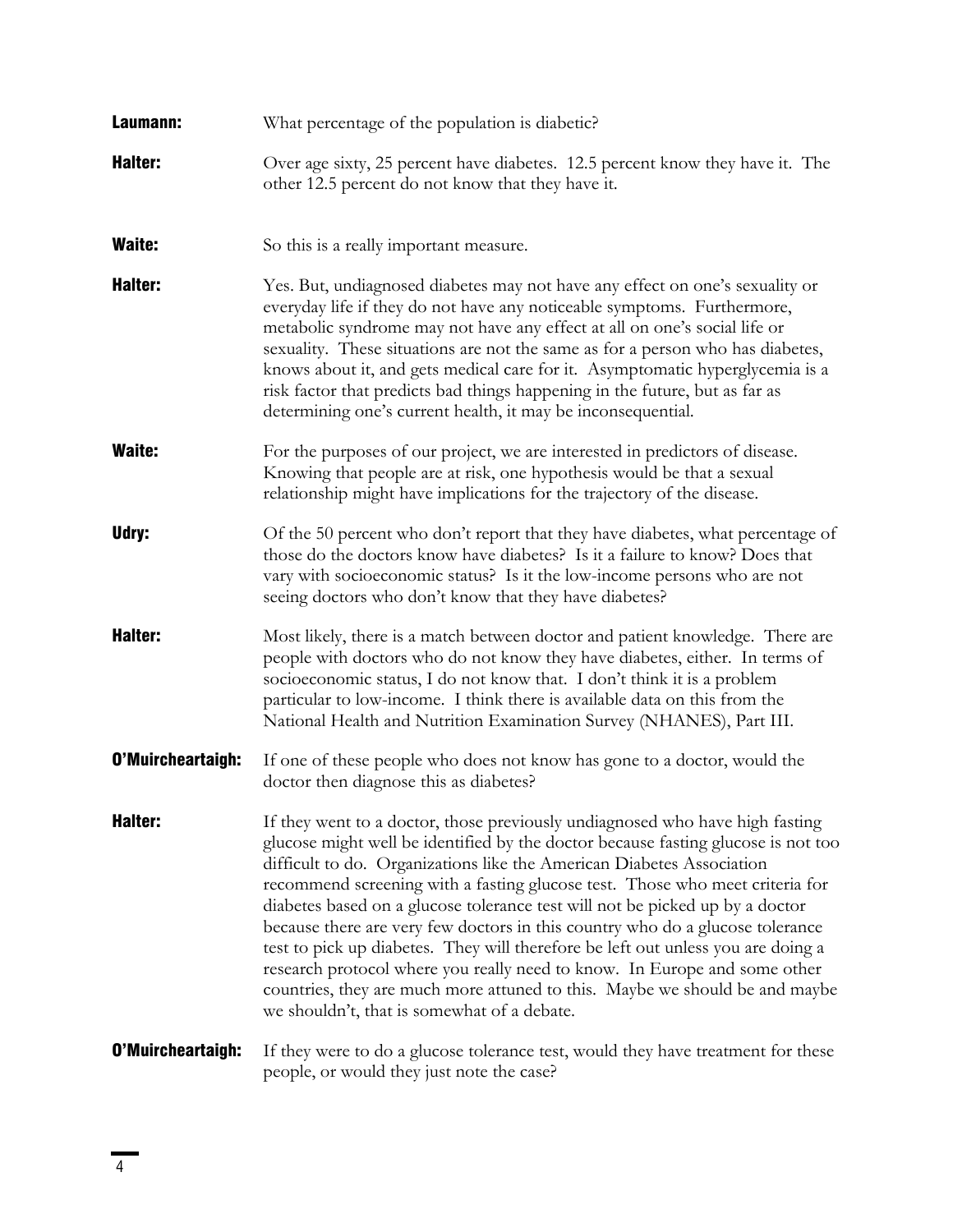| <b>Halter:</b> | We would certainly pay more attention to the blood pressure. (There are blood<br>pressure criteria specific to people with diabetes because they are at high risk<br>for cardiovascular disease.) We would also look at the cholesterol goals<br>differently and most would recommend a lifestyle intervention, as many of<br>these people are overweight. There are several medications available to lower<br>their blood sugar. Some would argue that these are the patients that we should<br>be identifying and treating more closely because by the time they get to the<br>point that it is obvious to everyone that they have diabetes, we might be way<br>down the road in terms of health problems. I worry about that. |
|----------------|----------------------------------------------------------------------------------------------------------------------------------------------------------------------------------------------------------------------------------------------------------------------------------------------------------------------------------------------------------------------------------------------------------------------------------------------------------------------------------------------------------------------------------------------------------------------------------------------------------------------------------------------------------------------------------------------------------------------------------|
| Levinson:      | As part of this workshop, we should also talk about technical issues, such as<br>collecting blood specimens. While I assume that fasting glucose requires a<br>finger-prick, ( hemoglobin A1C), we should also discuss the types of non-<br>invasive techniques that are available. Are there new biotechnological advances<br>that could inform this conversation?                                                                                                                                                                                                                                                                                                                                                              |
| <b>McDade:</b> | There are a number of devices that do point-of-service analyses of hemoglobin<br>A1C, cholesterol, and lipid levels, in addition to the filter paper method for<br>collecting, transporting, and analyzing blood spot samples. These options will<br>be addressed further in the last session of the day, which is more focused on<br>the technical issues.                                                                                                                                                                                                                                                                                                                                                                      |
| Halter:        | So you could leave something like that in the household and ask respondents to<br>take their own blood sample the next morning? How well will they adhere to<br>the instructions?                                                                                                                                                                                                                                                                                                                                                                                                                                                                                                                                                |
| <b>McDade:</b> | I have been involved with projects, including a highly-motivated sample of<br>older women in menopause, where respondents have collected their own<br>samples. They pricked their own fingers, put the blood on the filter paper, and<br>mailed it in. So it has been done, but the onus is on the respondent.                                                                                                                                                                                                                                                                                                                                                                                                                   |
| Lindau:        | With regard to blood sugar, I have read about a transluminating watch that<br>measures blood glucose. Are you familiar with that technology and could you<br>imagine any use for that in terms of monitoring blood sugar level in the field?                                                                                                                                                                                                                                                                                                                                                                                                                                                                                     |
| Halter:        | I do not think it would give a sufficiently precise measurement. The<br>technology is advancing, but currently, that type of instrument is mainly used to<br>detect hypoglycemia in patients who are already being treated for diabetes. It is<br>simply a gross measure. My understanding is that if you want to detect the<br>difference between a fasting glucose of 110 and 128, which would indicate<br>whether someone meets the criterion for diabetes or not, it is not going to tell<br>you that.                                                                                                                                                                                                                       |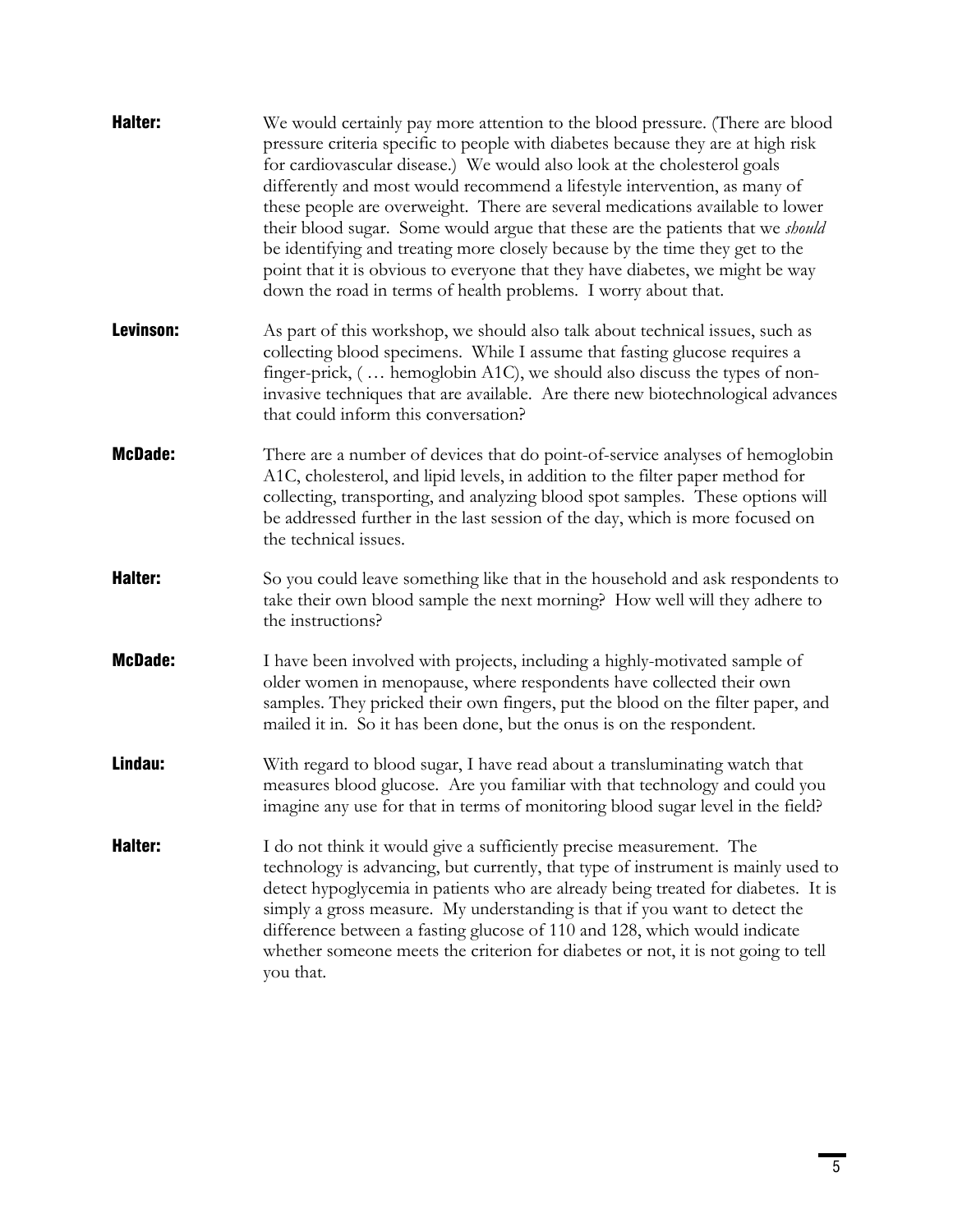### Biomarkers of Cardiovascular Disease – Philip Greenland

There are six major categories of biomarkers that assist in the evaluation of cardiovascular health: blood, urine, diet measures, activity/health status, cardiac function, and physical measurements.

First, in terms of blood, you have to decide whether your research will require serum and measures that are relatively specific to serum, or if it will simply require cells. We will hear more about filter paper technology later today, but the choice is between a relatively small specimen that can be amplified, or a large specimen that one can bank, aliquot, and store in a freezer for long term. Certainly, researchers today must consider the possibility of looking for markers in the future that we don't know about today. As research moves on, we will start to uncover new biological factors that have an impact on health. It seems that if you are doing a large survey, it makes sense to bank samples for this reason.

Another decision that must be made regarding blood samples is whether the individual respondent should be responsible for taking the sample and sending it in, or whether a technician should collect the blood (for example, if you need a four-tablespoon sample) and keep it on ice. The latter technique has been used primarily in a clinical setting, although the collection is not very sophisticated and could be applied in a home-based setting.

For example, investigators in population studies have sent collection kits to respondents and asked them to take the kits to their doctor to get the blood drawn in a medical setting. Sometimes money is sent with the kit to cover the cost of the specimen collection. The collection can easily be set up so that the serum and the cells are separated, and then the sample can be sent back to the investigators. Procedures like this are common with studies like the Boston nurses' studies that are frequently referenced in articles and newspapers. It might surprise you that those investigators have, by and large, never met the respondents; those surveys have been primarily conducted through the mail.

Finally, researchers must weigh the options of collecting a fasting blood sample or a non-fasting blood sample. There are several assays that require fasting blood, while others can be performed on non-fasting blood. Overall, one gains the most information by collecting a fasting sample and banking a portion of the specimen.

Second, urine samples offer a great deal of interesting information, and they can be collected through relatively non-invasive procedures. Certainly, many of us have purchased life insurance and had people come out to our houses to collect urine (usually after fasting for the morning). Urine collection is extremely easy to do.

The question here is whether your research questions can be addressed using a spot urine. Spot urine measures only recent exposures and excretions. In order to examine more long-term characteristics, such as sodium intake, a 24-hour urine is required. That is extremely difficult to get people to do.

Spot urine is really the most feasible way to collect a urine sample. From spot urine, you can assess many of the excretions in the micro range that researchers find to be predictors of several types of physical conditions.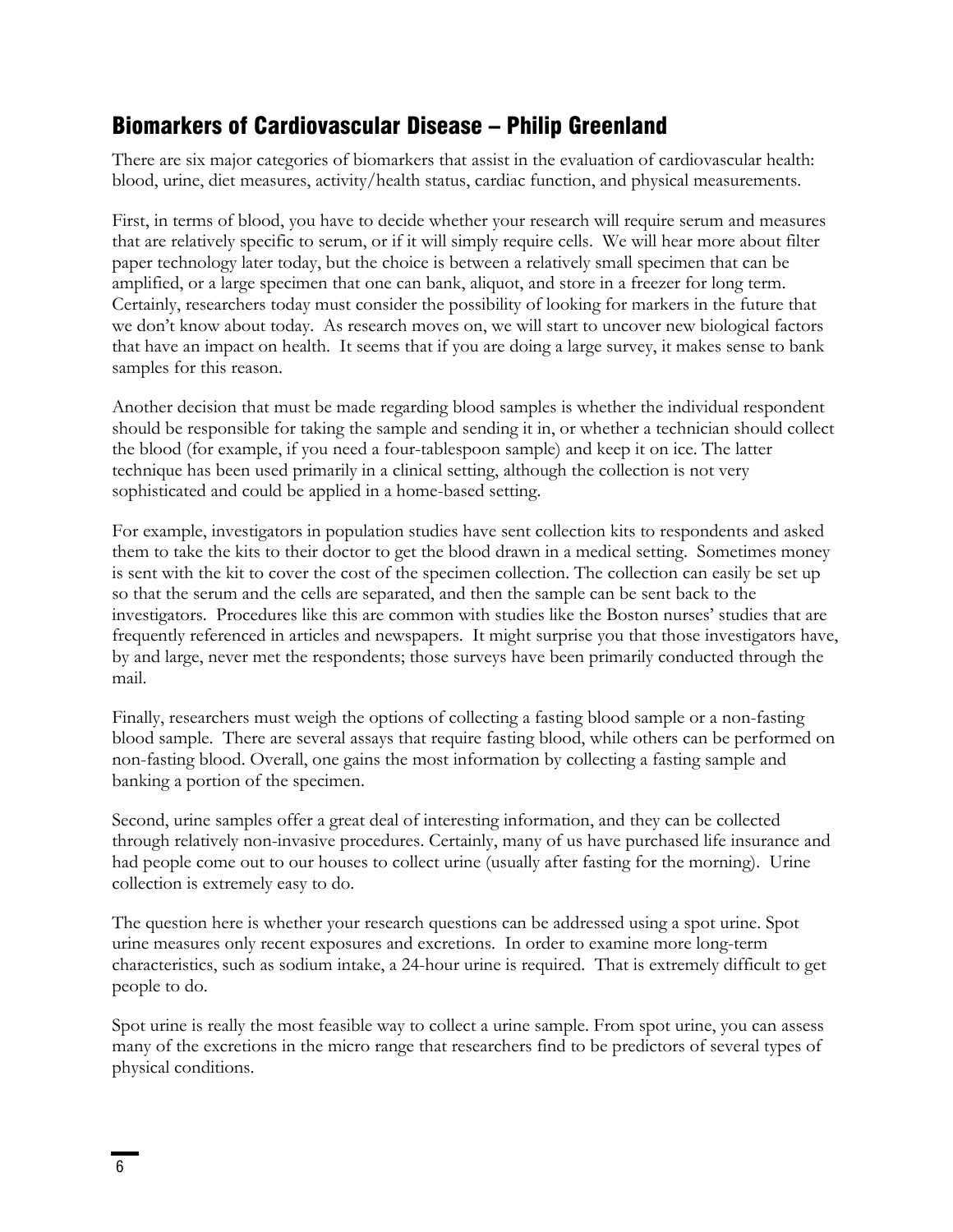Understanding what people eat can also be an extremely important indicator of physical and cardiovascular health. The main way that researchers assess diet in population studies is through a Food Frequency Questionnaire (FFQ). The questionnaire asks respondents what foods they have eaten over the last month and how often they have eaten those foods. Interviewers can be trained to assist respondents with the completion of the questionnaire, or interviewers can carry food models to the interview in a suitcase.

While the FFQ may not seem very reliable because it is based on recall of food consumption, it is actually quite reliable and does predict certain things. However, there are other things about FFQs that *are* unreliable, and when people apply them inappropriately they then make inappropriate judgments. For example, if you are interested in caloric intake, FFQs are not useful because they do not provide a reasonable assessment of caloric intake. On the other hand, FFQs are not bad evaluators of macronutrients, and they can provide a window of approximately how much protein, fat, and carbohydrates are in a respondent's diet. FFQs allow researchers to assess whether individuals are receiving adequate protein, for example. In addition, it can help us to understand more about the impact of protein intake on physical function, health, and well-being.

Average time for completion of the FFQ is about 30 minutes. In the Women's Health Initiative, a diet study with women between the ages of 50 and 79, the FFQ has been used quite successfully. Among the geriatric and older adult population, however, there can be additional complications. FFQs have been used with people over 65, but the respondent must have pretty good cognition and remember what he or she ate for several weeks. If the respondent has difficulty remembering, the success of the questionnaire is very dependent upon a good interviewer. In such cases, the administration of the FFQ takes a lot of time and costs a lot of money. While a shortened version of the FFQ or questions targeted at particular intakes could offer some information, it is difficult to know what to look for without using the full FFQ.

Instead of a questionnaire, some biological measures can help us to understand particular intakes. For example, folate and B12 levels can be measured in the blood. These levels, however, are not as valuable as other tissues or as things like fatty acids, which concentrate in the body's fat stores. Unfortunately, it is necessary to biopsy patients to get the most accurate measures of this.

Third, activity and general health status also offer information about cardiovascular health. In population health studies, cardiovascular status can be measured with balance, coordination, strength, and physical activity (for example, with a pedometer that the respondent wears on his belt).

However, these measures are not perfect. For example, a pedometer only measures movement around the trunk. If a person is sitting on a bicycle and not moving his trunk, the pedometer will record no physical activity. But, if the person is walking or climbing stairs, it would record that.

For certain cardiovascular illnesses, like lower extremity disease, which is very common and appears to be asymptomatic among many older people, the crucial question is whether they walk. In our study with older adults, we gave participants a pedometer and instructed them on how to use it. We asked them to wear it for seven days and we called them every day to make sure they were still wearing it. At the end of the seven days, they returned it to us in a mailer. It is feasible to use a pedometer to measure physical activity over a given period of time.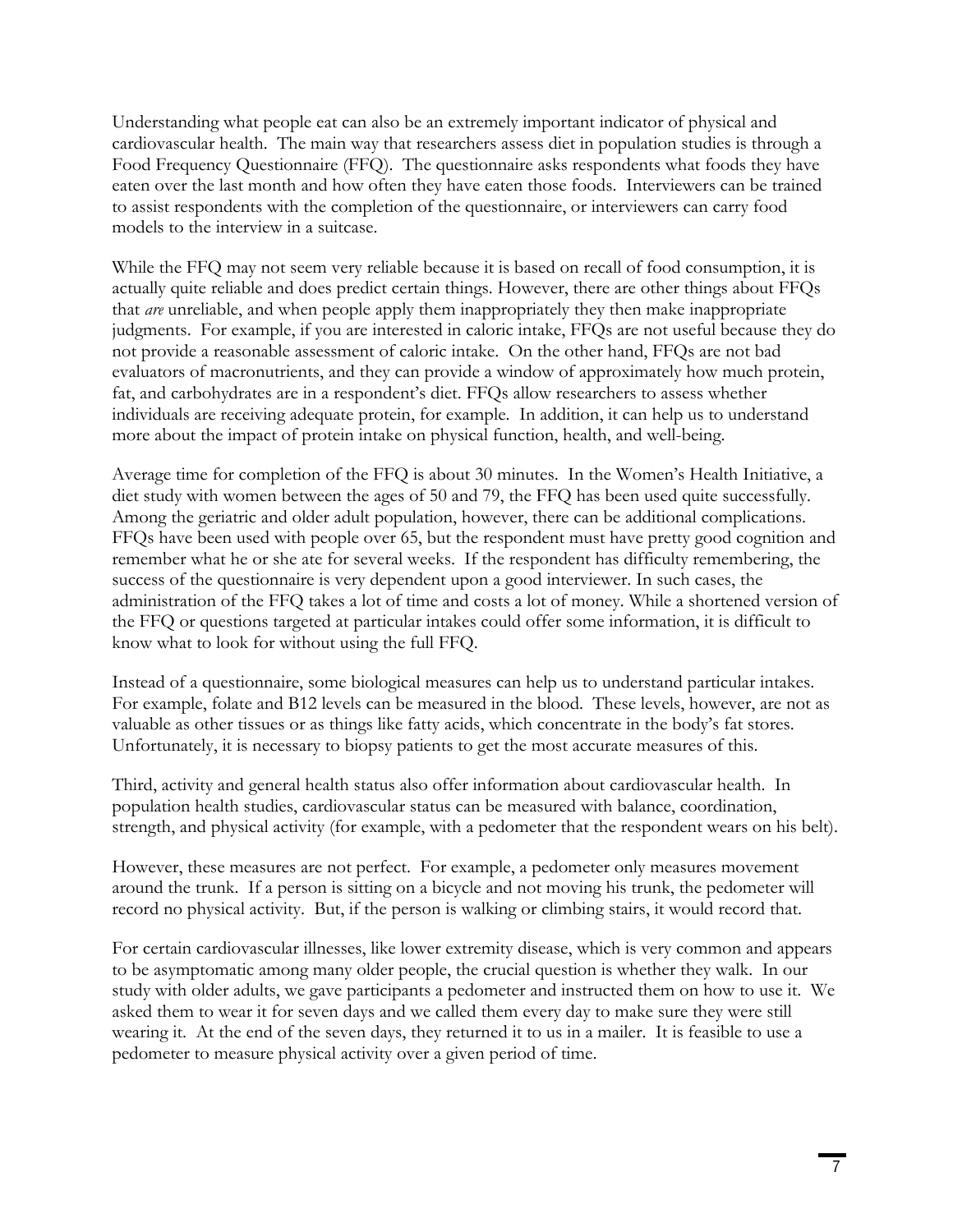Lower extremity balance is related to vascular dysfunction. Interestingly, we used to teach students that lower extremity vascular obstruction caused particular symptoms, such as pain in the legs and buttocks while walking. But, as we started to study asymptomatic people, we realized that they were asymptomatic not because they did not have vascular disease, but because they had no physical activity.

As a biomarker, balance can be measured by asking people to do chair rises or tandem stands, where you ask people to put their feet one in front of the other. We can quantify this by timing how long a person can stand that way.

Measurements of upper and lower extremity strength are also useful indicators of cardiovascular function, and timed walks (such as a six-minute walk) can be excellent measures of global physical function. The timed walk is low-tech. It takes a lot of time and requires a flat surface or a long hallway. We typically do not do this in the clinic, because it is time consuming. The test is conducted by telling the participant to walk as fast as he can for six minutes. The interviewer walks along with him and keeps track of the time. The test is quantified by measuring the distance walked during the six-minute interval. People with various cardiovascular diseases simply cannot do this. They either walk very slowly or have to stop along the way.

The fifth indicator of cardiovascular health is cardiac function. There is a whole range of things that you can do to measure cardiac function in a home setting. Electrocardiograms, blood pressure, and heart rate can all be measured relatively easily. More high-tech measures, such as ultrasound examinations, could be used if the data are important to a study and an interviewer or technician was trained to perform these procedures.

Not only can blood pressure be measured in the upper extremities, but it can also be measured in the lower extremities (such as the leg or the foot), where the body is more likely develop vascular obstruction. Measuring blood pressure in the leg or foot is a little more complicated than your typical blood pressure measurement, but it requires a relatively similar device.

Measurements of vascular obstruction can communicate a great deal about overall health. We have found that people who have vascular obstruction have health problems, and these problems could explain why they do not walk or shop and often become depressed. We have found that asymptomatic vascular obstruction is related to depression. Vascular obstruction can therefore be used as a surrogate for these things.

Finally, more general measures of physical composition provide information about cardiovascular health. Measurements of height and weight can be taken, and measures of body composition are also instructive. Bioelectrical impedance gives a relatively noninvasive measure of body composition, but it is not as precise as underwater weighing. Underwater weighing provides the best measure of body composition, but it requires an immersion tank and is probably not a possibility for a home-based, national survey.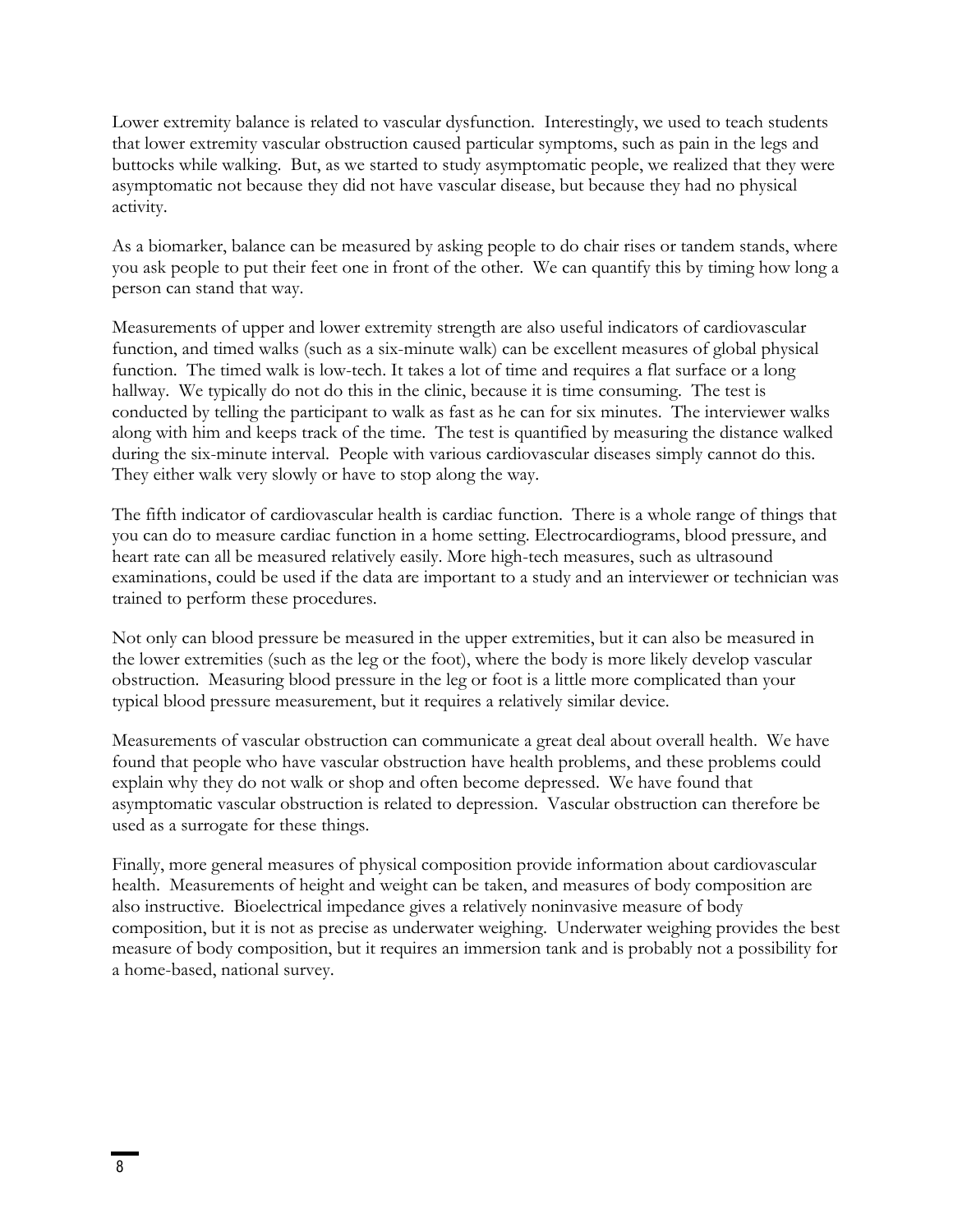| Lindau:            | Biomarkers like balance and physical activity could be easily incorporated into<br>the natural choreography of an interview. Many of those things, like standing<br>up, certainly happen in the interview, they just do not get measured. Non-<br>medically trained interviewers need to be trained so that when the respondent<br>stands up at the end of the interview, they are prepared to take key<br>measurements.                                                                                                                                                        |
|--------------------|---------------------------------------------------------------------------------------------------------------------------------------------------------------------------------------------------------------------------------------------------------------------------------------------------------------------------------------------------------------------------------------------------------------------------------------------------------------------------------------------------------------------------------------------------------------------------------|
| <b>Dan Gaylin:</b> | We at NORC have collected most of these cardiovascular measures that you<br>mentioned, and after some principal components analysis, we found that there<br>were some very significant indicators. But, we also collected information in a<br>number of areas which were not as useful. Based on the body of literature, do<br>we not have, a priori, some cost-effectiveness measures of what options are<br>most feasible, most likely to be predictive, and most useful across the<br>dimensions in which we are interested?                                                 |
| <b>Greenland:</b>  | We can certainly boil this down to the most likely candidates – measures most<br>likely to be predictive and indicative of cardiovascular health. The problem is<br>that the most likely candidates may be the most likely candidates because they<br>are already known to be predictive. If you rely on these measures alone, you<br>are only confirming what others already know.                                                                                                                                                                                             |
|                    | There are some things that seem almost obvious, such as the idea that if<br>researchers can get a blood sample, they should get blood and bank it so that<br>they can go back to it at a later date. But, as soon as you start whittling down<br>the markers that you will collect, you eliminate whole areas that you can no<br>longer examine. For example, if a study decides that it is too hard to look at<br>diet, then the researchers have no option to look at it later or compare it to<br>other measures. These are questions with which every study has to grapple. |
| Kurina:            | Part of the benefit of collecting data on some of the predictors that we already<br>know about is that we can then control for these predictors when exploring<br>novel risk factors. For example, by controlling for certain pre-existing<br>conditions, one can get better estimates of the relationship between certain<br>aspects of social life and health.                                                                                                                                                                                                                |
| <b>Greenland:</b>  | And, controlling for conditions is also useful in learning whether new indicators<br>offer information in addition to measures that we have already found to be<br>predictors.                                                                                                                                                                                                                                                                                                                                                                                                  |
| Levinson:          | Banked serum is certainly very valuable. For example, crucial early data on<br>HIV was discovered because a study had banked serum collected from gay men<br>in San Francisco, when the researchers were not at all looking for HIV. Years<br>later, the researchers were able to analyze it and examine the prevalence of<br>HIV, after the virus had been discovered.                                                                                                                                                                                                         |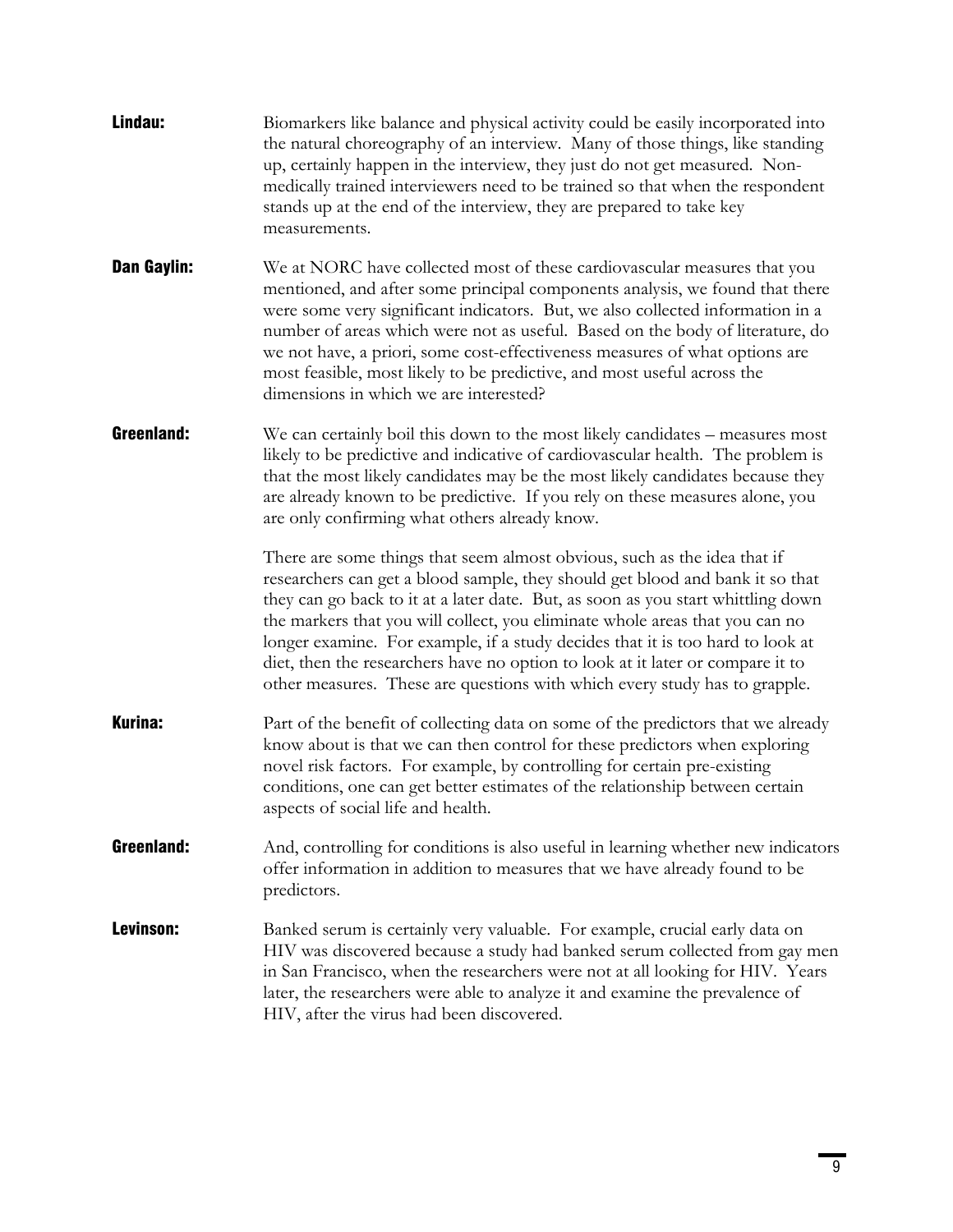### Biomarkers of Infectious Disease – Myron Cohen

In terms of biomarkers of infectious disease that should be considered, I'm not going to focus on particular areas, but rather I will discuss the larger picture and some general areas for examination.

Each person is living in a microbial world and so a researcher could collect anything from a respondent's house to see what that person is living with in his or her environment. Researchers have collected samples from kitchen counters, toilet seats, and many other places in order to make claims about general health. Also, travel and the presence of pets are important considerations in infectious diseases, and they are items that you need to know if you want to interpret health at a certain age.

In addition to the environment, there are host defenses. Inflammation, for example, is indicative of host defenses going awry and causing some sort of observable reaction in the body. There are a series of host defenses that are useful in preventing infections. These defenses are measurable, depending on what specimens you choose to collect.

Finally, there are two ways to look at infectious diseases. First, the agents of infectious disease are definable. Agents include prions, viruses, bacteria, fungi, protozoa, and worms. Second, by examining a single organ system, we can sample infectious agents living on or in that organ. For example, by studying STDs, you're focusing on the genitals and what infectious agents might be contained there.

In order to assess the presence of infectious agents, specimens can be collected from any site that is accessible, such as the nose, mouth, tongue, vagina, rectum, or urethra. There are self-administered swabs for all of these sites, or specimens could be collected with the help of someone who has minimal training. Using these samples, you can learn about the flora that is in that organ at that point of time. As another alternative, you can "wash" the genital tract by collecting a urine specimen and examine that specimen for particular agents.

Serum or plasma antibodies and history can provide information about microbe exposure over a lifetime.

| Levinson:     | In the older adult population, what do we know about the prevalence of STDs<br>and HIV?                                                                                                                                                                           |
|---------------|-------------------------------------------------------------------------------------------------------------------------------------------------------------------------------------------------------------------------------------------------------------------|
| <b>Cohen:</b> | We don't know much about HIV, but it is expected to be rare. Gonorrhea and<br>chlamydia are expected to be rare among older adults as well. However, these<br>have not been studied systematically, so our knowledge is from clinic-based<br>studies and reports. |
| Lindau:       | But we should not extrapolate from clinic-based information because older<br>adults rarely get tested by their doctors for sexually-transmitted diseases.                                                                                                         |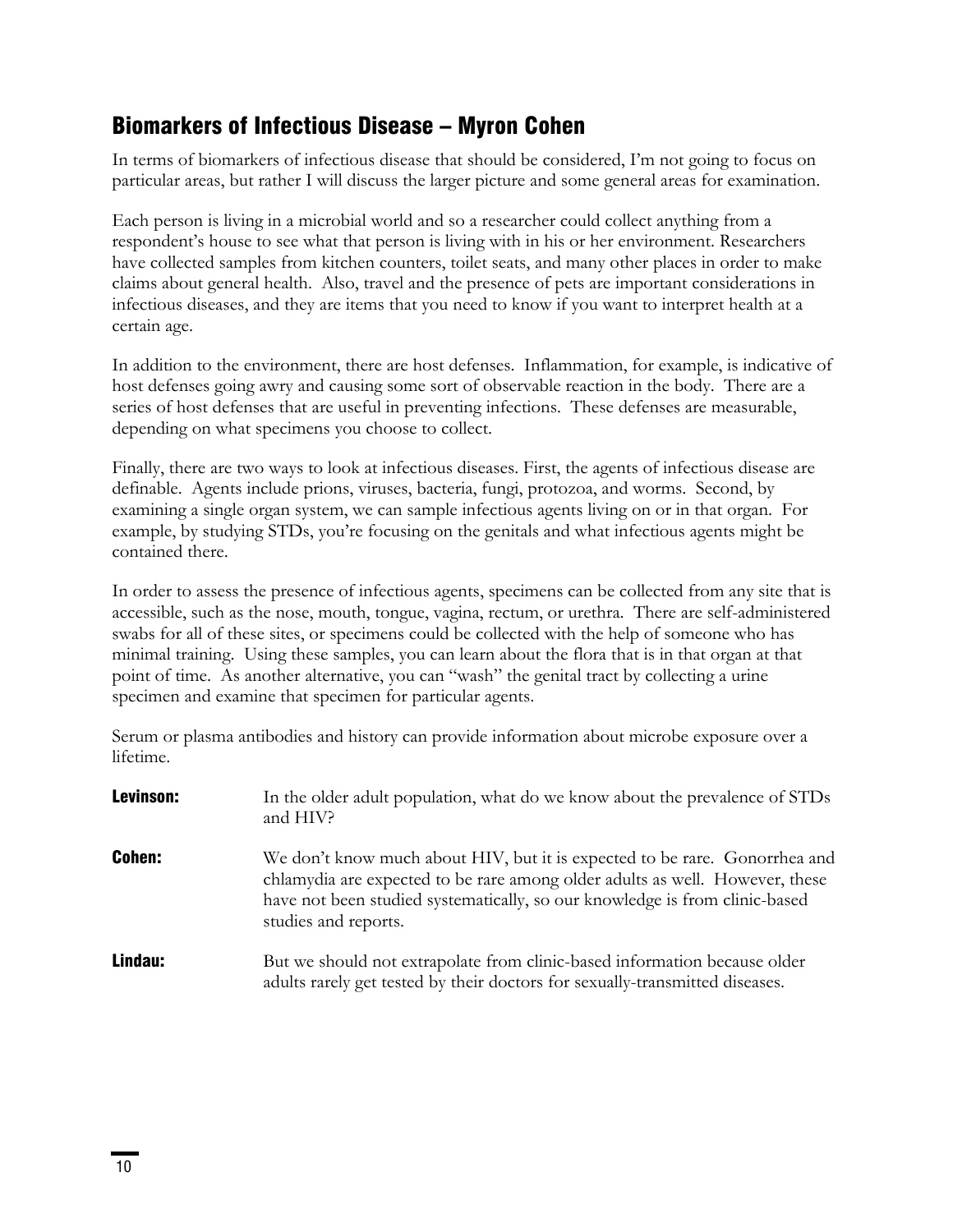| <b>Cohen:</b> | There are not population-based studies of people in that age group for a<br>number of reasons. Some of it is based on belief systems about prevalence.<br>The purpose for finding the prevalence of some diseases is also questionable.<br>Trichomoniasis, for example, is a common disease in older women.<br>Trichomonas is an organism that is generally sexually-transmitted but it can on<br>occasion be found in the environment. The health consequences of<br>trichomonas infection are limited.                                                                                                               |
|---------------|------------------------------------------------------------------------------------------------------------------------------------------------------------------------------------------------------------------------------------------------------------------------------------------------------------------------------------------------------------------------------------------------------------------------------------------------------------------------------------------------------------------------------------------------------------------------------------------------------------------------|
|               | Cultural variations are another complication. Bacterial vaginosis, a change in<br>vaginal flora, results in a watery vaginal discharge. But women living in<br>different countries may have different vaginal flora.                                                                                                                                                                                                                                                                                                                                                                                                   |
| Lindau:       | For sexual function, things like vaginal odor are very pertinent issues and might<br>be a reason to pursue study of some of these conditions. But they vary<br>culturally.                                                                                                                                                                                                                                                                                                                                                                                                                                             |
| Levinson:     | Is there something asymptomatic or some relationships between conditions<br>and later disease that you feel are important to identify?                                                                                                                                                                                                                                                                                                                                                                                                                                                                                 |
| <b>Cohen:</b> | Association and causality among infectious diseases are very difficult to prove,<br>and very frequently confused.                                                                                                                                                                                                                                                                                                                                                                                                                                                                                                      |
| Raina:        | Within the issue of infectious disease in the elderly, is there any discussion of<br>the relationship between environment and viral diseases, particularly which<br>diseases the elderly are more prone to?                                                                                                                                                                                                                                                                                                                                                                                                            |
| <b>Cohen:</b> | There are a limited number of host defenses (such as skin, mucous, and<br>antibodies), and all of them have been studied in the elderly. Failing host<br>defenses make older adults susceptible to specific diseases, often through<br>reactivation of dormant infections (such as TB and shingles). Measuring host<br>defenses is very complicated in population studies. Skin testing is possible but<br>complex and invasive. Cellular responses can be studied in vitro but 50cc of<br>blood is required to get cells. Antibody studies require much less blood,<br>sometimes just a finger stick or an oral swab. |
| <b>Waite:</b> | What about herpes?                                                                                                                                                                                                                                                                                                                                                                                                                                                                                                                                                                                                     |
| <b>Cohen:</b> | Eight herpes viruses have been discovered to date. HSV-1 and HSV-2 are<br>quite ubiquitous. We can use serum to determine past exposure to any herpes<br>virus. However, most of the herpes viruses would be expected to be extremely<br>common in older adults.                                                                                                                                                                                                                                                                                                                                                       |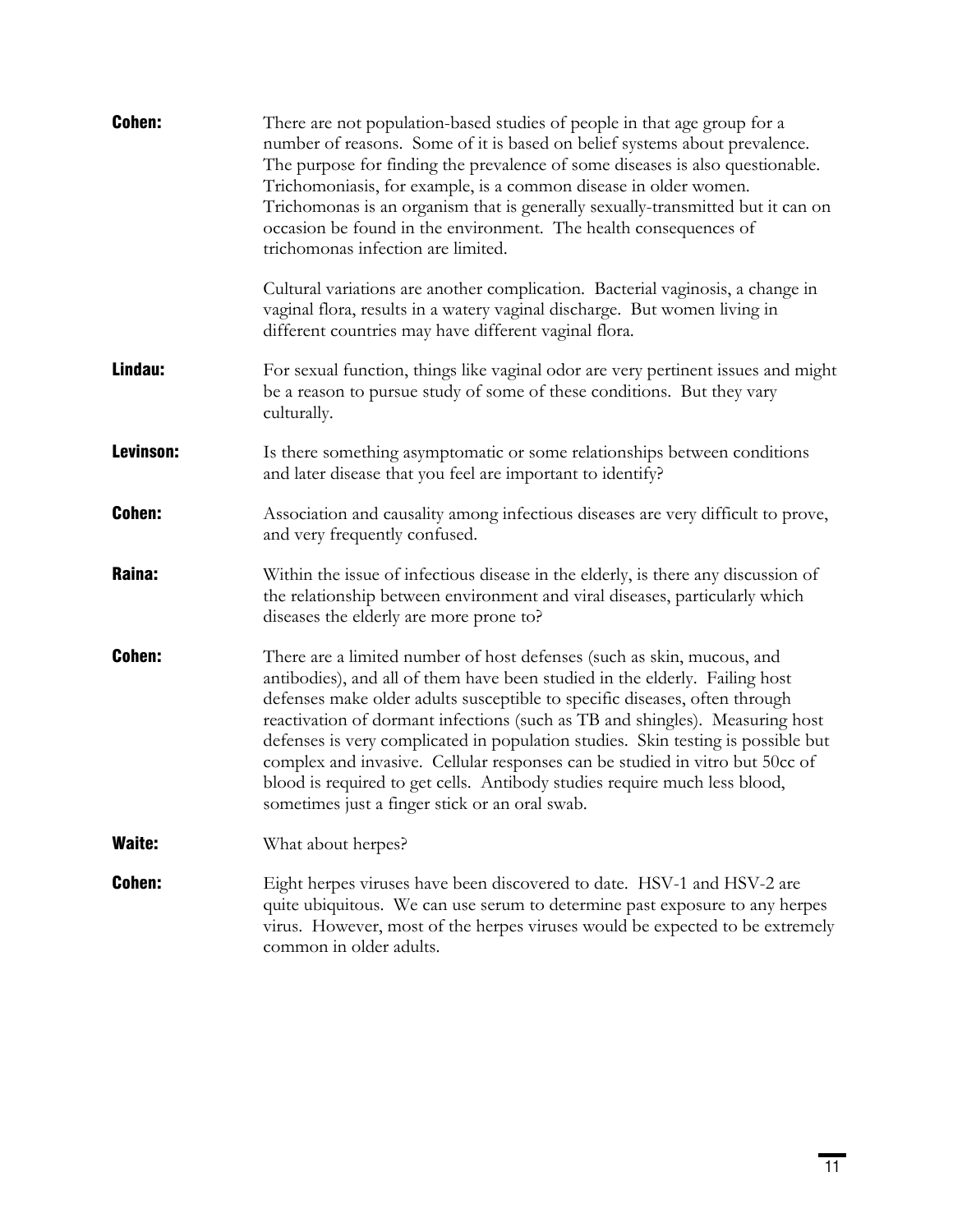### Biomarkers of Dementia and Cognitive Impairment – Chris Clark

I want to begin with a few key concepts regarding the use of biomarkers for the study of dementia and cognitive impairment. First, we must understand that this business is not rocket science, and we have to work the best that we can with data that is available. Second, in considering the usefulness of biomarkers broadly – functional, cognitive, and chemical – the most sensitive measure is really change over time. Focusing on change over time solves many of the potential problems of socioeconomic status, language status, educational status, and cultural difference. Third, in studies of dementia, useful information relative to the entire spectrum from normal to mild cognitive impairment to severe dementia, can best be obtained from an informant, because there is an impairment in insight in all dementing illnesses which reduces the awareness of their cognitive and functional problems. When looking at functional measures of dementia, the best source of reliable information will be a subject's spouse, adult child, or somebody else who knows them well.

Finally, at least two of three domains (functional impairment, cognitive impairment, and biochemical biomarkers) are needed to adequately assess impairment. Possible biomarkers of dementia include: 1) subjective measures of an individual's functional change, obtained from a knowledgeable informant questionnaire; 2) objective cognitive assessment obtained from a brief cognitive screen (there is a vast variety of these); and 3) biomarkers linked to pathology, such as F2-isoprotanes.

Annual incidence of dementia in various age groups (Figure 1) is relatively well known, so these data give us a rough idea of expected prevalence.

| Dementia (95% CI)   |
|---------------------|
| $0.11(0.60 - 0.16)$ |
| $0.33(0.25-0.43)$   |
| $0.84(0.65-1.06)$   |
| 1.82 (1.38-2.38)    |
| 3.36 (2.52-4.47)    |
| 5.33 (3.87-7.30)    |
| 7.29 (4.87-10.8)    |
| 8.68 (4.97-14.0)    |
|                     |

#### FIGURE 2. ANNUAL INCIDENCE OF DEMENTIA BY AGE GROUP.

Source: Chris Clark.

Functional measures of change include an assessment of performance in daily life activities that relate to memory, language, orientation in time and space, decision-making, and the ability to get from place to place. Impairments that are primarily due to physical or medical limitations are not considered. You need a knowledgeable informant to provide the information and a standardized instrument to collect it. This should reflect how a person functions on a regular basis – not how they did on their best day or their worst day.

With cognitive impairment, the focus is to identify problems in each of the major domains affected in dementia. For Alzheimer's disease, this primarily means memory, so you want to pick up memory problems that are beyond age, social class, and culture. The most brief, most validated cognitive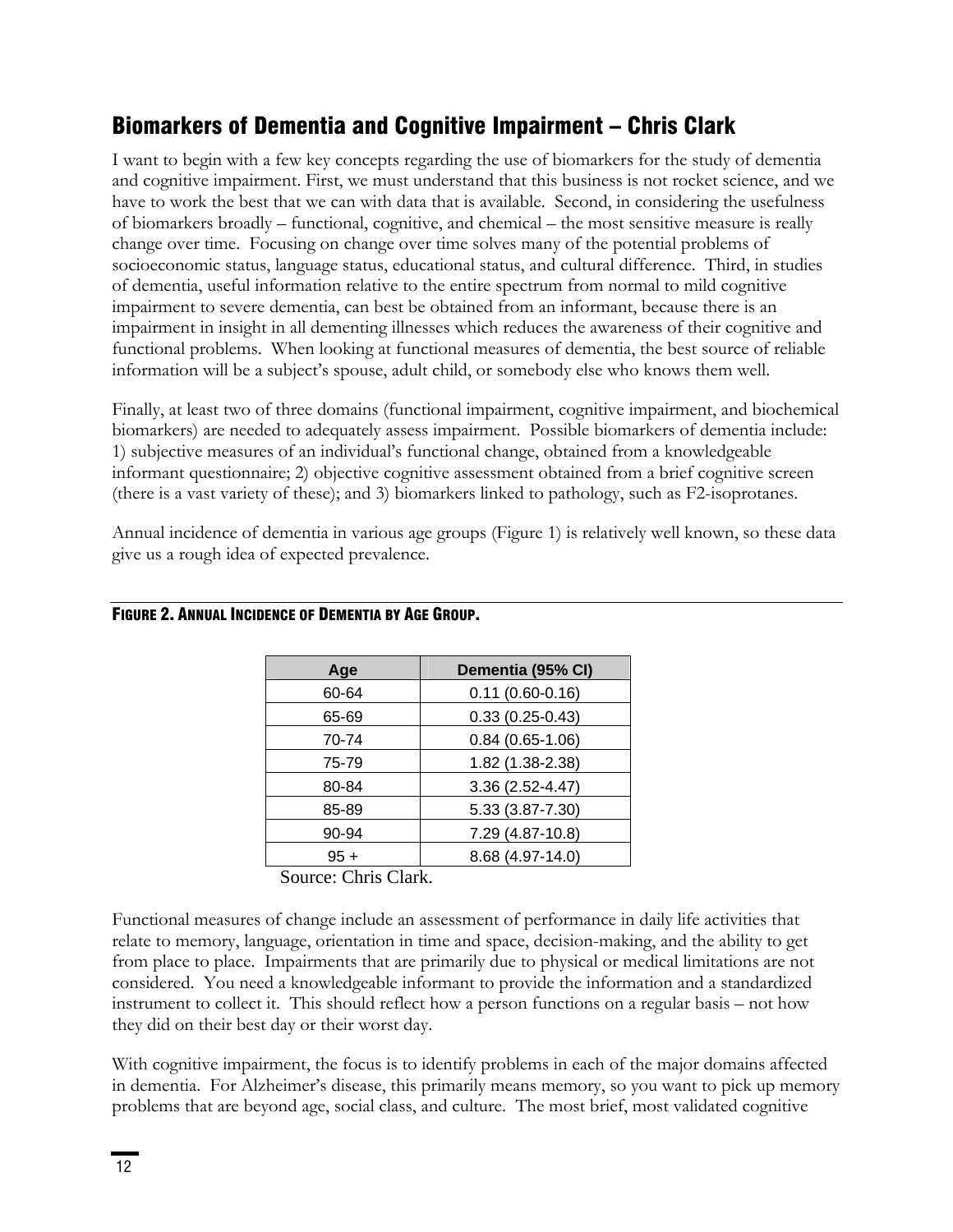screens include those that assess orientation, memory, mental manipulation (a clock-drawing task is most common; see Appendix C), verbal fluency, and delayed recall.In the cognitive screen presented in Appendix C, only impairments are scored, so it is not dependent upon level of education and it works fairly well.

The scores from both the brief cognitive and the brief functional screen define an impairment score.<sup>4</sup> An impairment score of 0-4 suggests no clinically meaningful impairment, a score of 5-8 indicates mild impairment, and a result of 9 or greater suggests probable dementia.

Within the third area, there is only one known pathological marker of cognitive impairment that is detectable by non-medically trained personnel – F2-isoprotanes. Risk for cognitive impairment can also be identified through genetic information, but that is probably too sophisticated for our purposes here.

F2-isoprostanes are relatively easy and efficient biomarkers to collect for several reasons. They are isomers of prostaglandins, and are stored in cells. They are clinically-stable at room temperature for a day and can easily be measured in cerebrospinal fluid (CSF), blood, or urine. Once they are formed, they don't need further processing and an accurate representation of what is actually in the body can be seen.

In Alzheimer's disease F2-isoprostanes are increased in the brain, and they show low variability. One problem is that in a population-survey, 80 percent of the variation in F2-isoprostanes is related to Alzheimer's disease. But, there is a good correlation between the levels found in urine and blood and the levels found in frontal lobes and the spinal cord. The assay costs about \$50.

Nevertheless, elevated F2-isoprostane levels are not a diagnostically definitive indicator of Alzheimer's disease. They merely extend the information that we can gain from functional assessments. All in all, the gold standard for identifying cognitive impairment is change over time.

| Lindau:                  | Could you ask the cognitive screening questions of the individual as well as the<br>knowledgeable informant?                                                                                                                                                                                                                                                                                                                                                                                 |
|--------------------------|----------------------------------------------------------------------------------------------------------------------------------------------------------------------------------------------------------------------------------------------------------------------------------------------------------------------------------------------------------------------------------------------------------------------------------------------------------------------------------------------|
| Clark:                   | It might be interesting to compare the answers, but the individual himself will<br>not represent his own cognitive impairment well. He will score just as well as a<br>normal respondent.                                                                                                                                                                                                                                                                                                    |
| <b>O'Muircheartaigh:</b> | Are all of the cognitive screeners fairly standard tests? What about for Spanish-<br>speakers?                                                                                                                                                                                                                                                                                                                                                                                               |
| Clark:                   | None of these tests have been published or assessed with Spanish speakers.<br>Although we have worked with some in our lab, we haven't published anything<br>on it yet. The language barrier is vexing, so there is work that needs to be<br>done, particularly with the use of this battery. There are linguistic issues, in that<br>language is so important in these brief cognitive screens, because each word is<br>very important and a linguistic misunderstanding can skew the test. |
| <b>O'Muircheartaigh:</b> | Would that have an impact on African-American English?                                                                                                                                                                                                                                                                                                                                                                                                                                       |

 $\overline{a}$ <sup>4</sup> Please see Appendices for screening tools.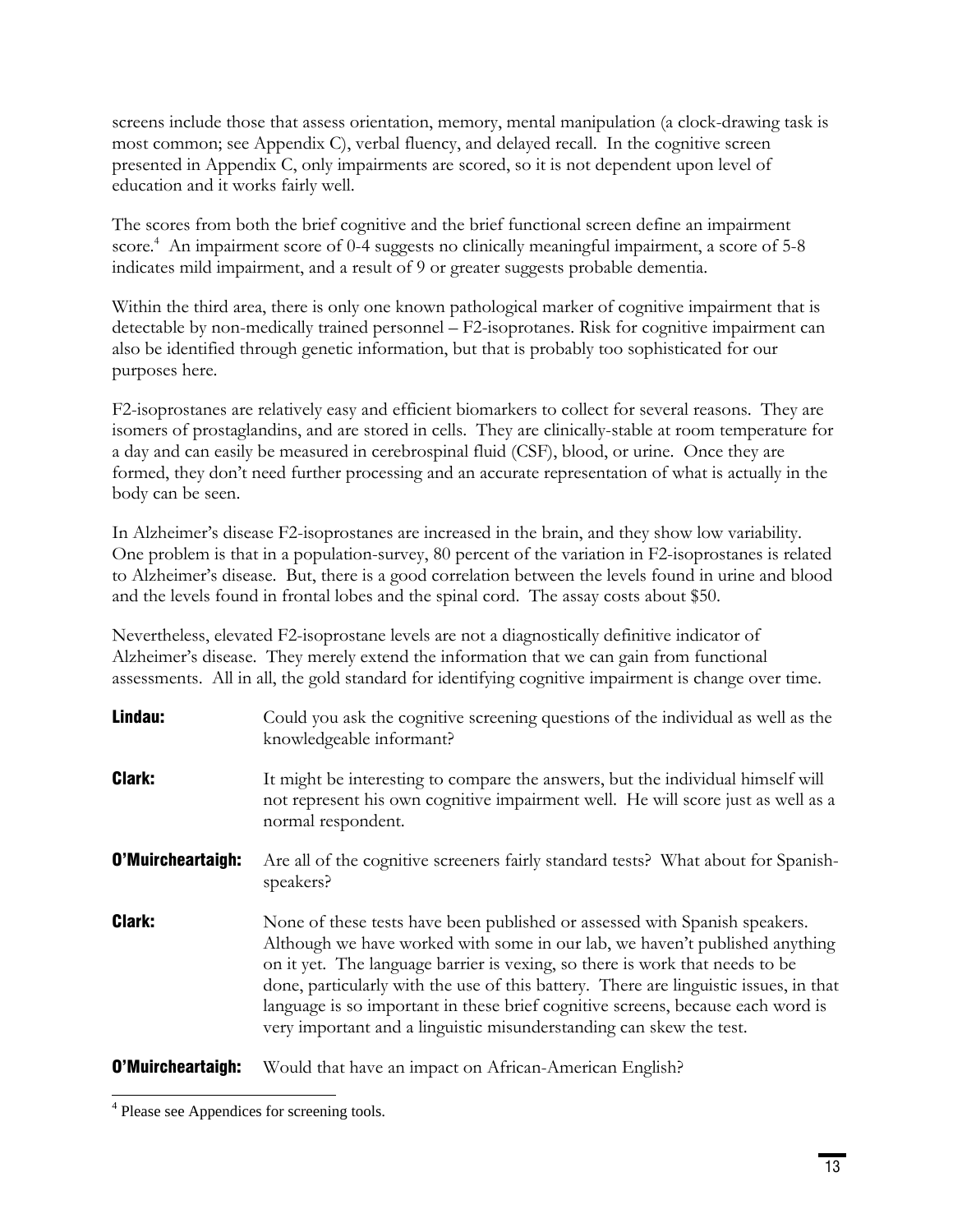| Clark:            | The use of the cognitive screens in the African-American community is very<br>controversial. There are studies that say that you should give African-<br>Americans a couple of extra points and other studies that say that you shouldn't<br>cut them any slack. I think this also depends on the geographic area of the<br>country where you're working. Language is so important when you're testing<br>memory.                                                                                                                                                                                                                       |
|-------------------|-----------------------------------------------------------------------------------------------------------------------------------------------------------------------------------------------------------------------------------------------------------------------------------------------------------------------------------------------------------------------------------------------------------------------------------------------------------------------------------------------------------------------------------------------------------------------------------------------------------------------------------------|
| O'Muircheartaigh: | So there is no work being done to construct a battery of this kind that more<br>closely matches community or cultural norms?                                                                                                                                                                                                                                                                                                                                                                                                                                                                                                            |
| Clark:            | Not that I know of; but again, this indicates why longitudinal data is so<br>important.                                                                                                                                                                                                                                                                                                                                                                                                                                                                                                                                                 |
| <b>Waite:</b>     | How do you distinguish between low pragmatic ability and dementia?                                                                                                                                                                                                                                                                                                                                                                                                                                                                                                                                                                      |
| Clark:            | The design of the screening questionnaire limits the impact of education. For<br>example, anyone with a $4th$ grade education should be able to draw a clock.                                                                                                                                                                                                                                                                                                                                                                                                                                                                           |
| Levinson:         | What is the mean length of time for completion of this battery among older<br>adults?                                                                                                                                                                                                                                                                                                                                                                                                                                                                                                                                                   |
| Clark:            | For older adults, completion takes about seven minutes. It is well tested and<br>easy to administer. We have taught high school students to administer this<br>battery.                                                                                                                                                                                                                                                                                                                                                                                                                                                                 |
| <b>Mahay:</b>     | How long do you allow people to work on a problem, such as the clock<br>drawing, particularly if they are having a lot of difficulty?                                                                                                                                                                                                                                                                                                                                                                                                                                                                                                   |
| Clark:            | We use common sense. For example, people who are demented, as opposed to<br>people who are depressed, will spend a great deal of time working the clock-<br>drawing. Once you've done a lot of these, you can tell whether another 90<br>seconds will make a difference or if another 10 seconds will make a difference.<br>And, with the clock, in particular, it is quite easy to tell how it will go. As soon<br>as the person has the third or fourth mark in the clock, you can almost predict<br>what that clock is going to look like and you can probably score it right there.<br>So, it really doesn't require a lot of time. |
| Levinson:         | What is the most sensitive pathological marker for cognitive impairment<br>available today?                                                                                                                                                                                                                                                                                                                                                                                                                                                                                                                                             |
| Clark:            | The best established and most reliable pathological marker is F2-isoprotanes in<br>the blood. Another approach under evaluation involves the measurement of<br>beta-amyloid 42 in the blood, but it is still very controversial and requires quite<br>sophisticated technology.                                                                                                                                                                                                                                                                                                                                                         |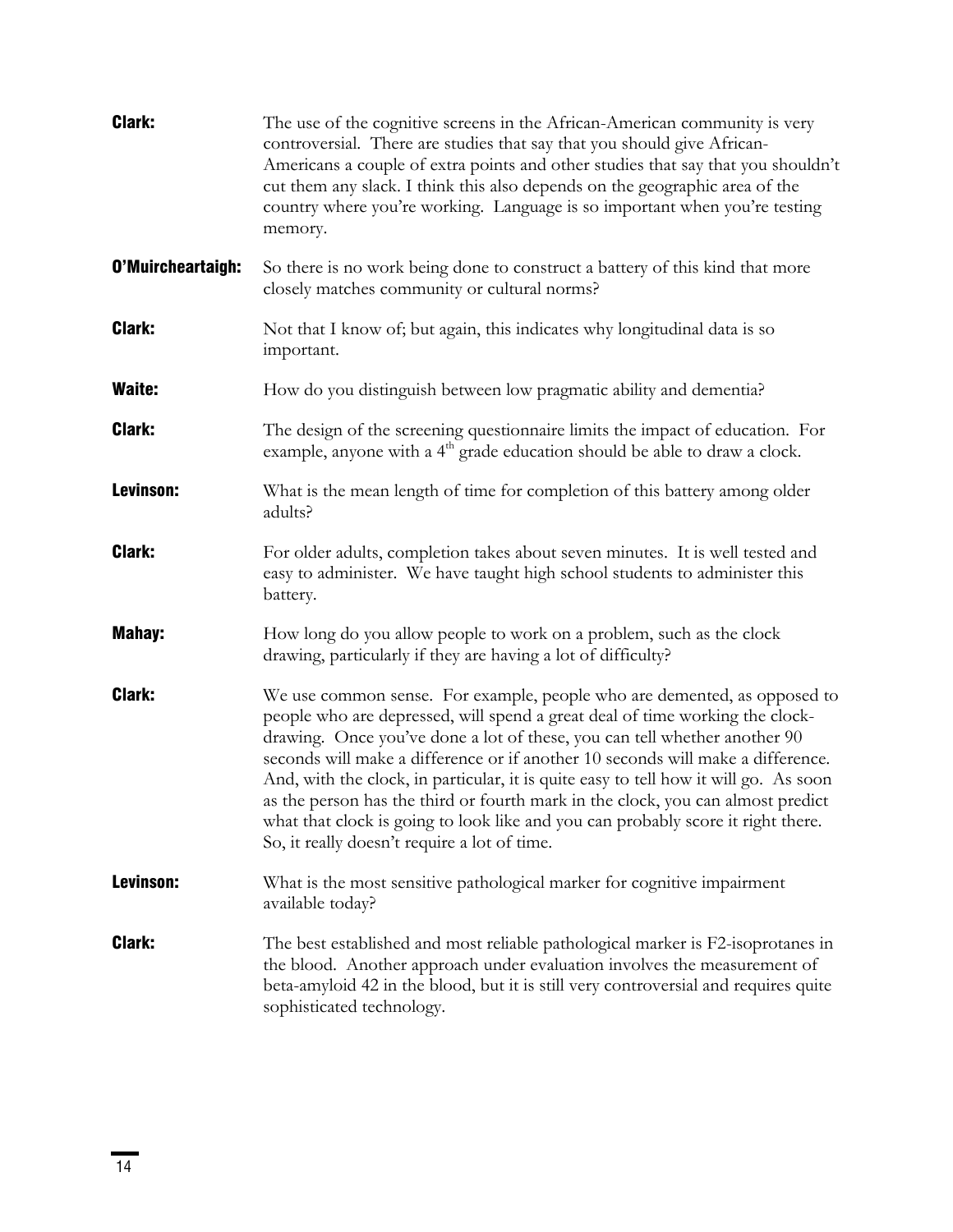## Special Presentation on Blood Collection Methods: Techniques for Collecting Finger Prick Blood Samples on Filter Paper

### Thomas McDade

Filter paper cards are used for neonatal screening in every US hospital. The papers are certified to meet performance standards for sample absorption and lot-to-lot consistency set by the National Committee on Clinical Laboratory Standards, and by the Food and Drug Administration regulations for Class II Medical Devices. It takes just a couple of minutes to do a finger prick and collect the blood on the filter paper, and interviewers without medical backgrounds can be easily trained to collect samples. Research participants can also be trained to prick their own fingers and collect their blood on the paper.

Whole blood is dried and preserved on the paper and will remain stable for weeks at room temperature (although the stability of specific analytes in the paper will vary, and needs to be evaluated prior to sample collection). In the lab, small disks of blood are punched out of the paper and then the blood is reconstituted by eluting it in a buffer solution. One can then run assays on the blood samples. Anything that is present in blood can be measured using this method, unless the lysing of red blood cells interferes with the assay. So, ferritin, a measure of iron status, can't be done. Another thing to consider is whether the analyte comes out of the paper easily. Some analytes don't easily come out of the paper.

In theory, just about anything that you can measure in plasma or serum can be measured from the filter paper blood spots, including antibodies. This includes most clinical measures of interest. For example, blood spot assays have been developed for Epstein-Barr virus antibodies, high-sensitivity C-reactive protein, measures of reproductive function, cortisol, retinol, folate, DNA/RNA, and glucose, among others. Other analytes could also be measured, assuming the availability of the necessary reagents, but this requires time in the lab for assay development and validation. Another potential disadvantage of the method is that blood spots on filter paper provide a whole blood measure that may limit comparability with other methods that use plasma or serum. One way to address this issue is to develop a correction factor based on a set of matched plasma and blood spot samples that will allow you to calculate plasma equivalents from blood spot results.

However, a benefit of this method is that you can get lots of samples from lots of people at all ages. Another benefit is that by virtue of drying the blood on the paper, the paper is not considered to be biohazardous unless it is known to contain infectious material. So, labeling and handling requirements for shipping the samples are minimal.

**Lindau:** How many holes can you punch out of each spot of blood? **McDade:** The papers are labeled for five spots of blood. You can get about 7 punches out of each blood spot, so 35 total disks. Assays typically require one or two disks of blood.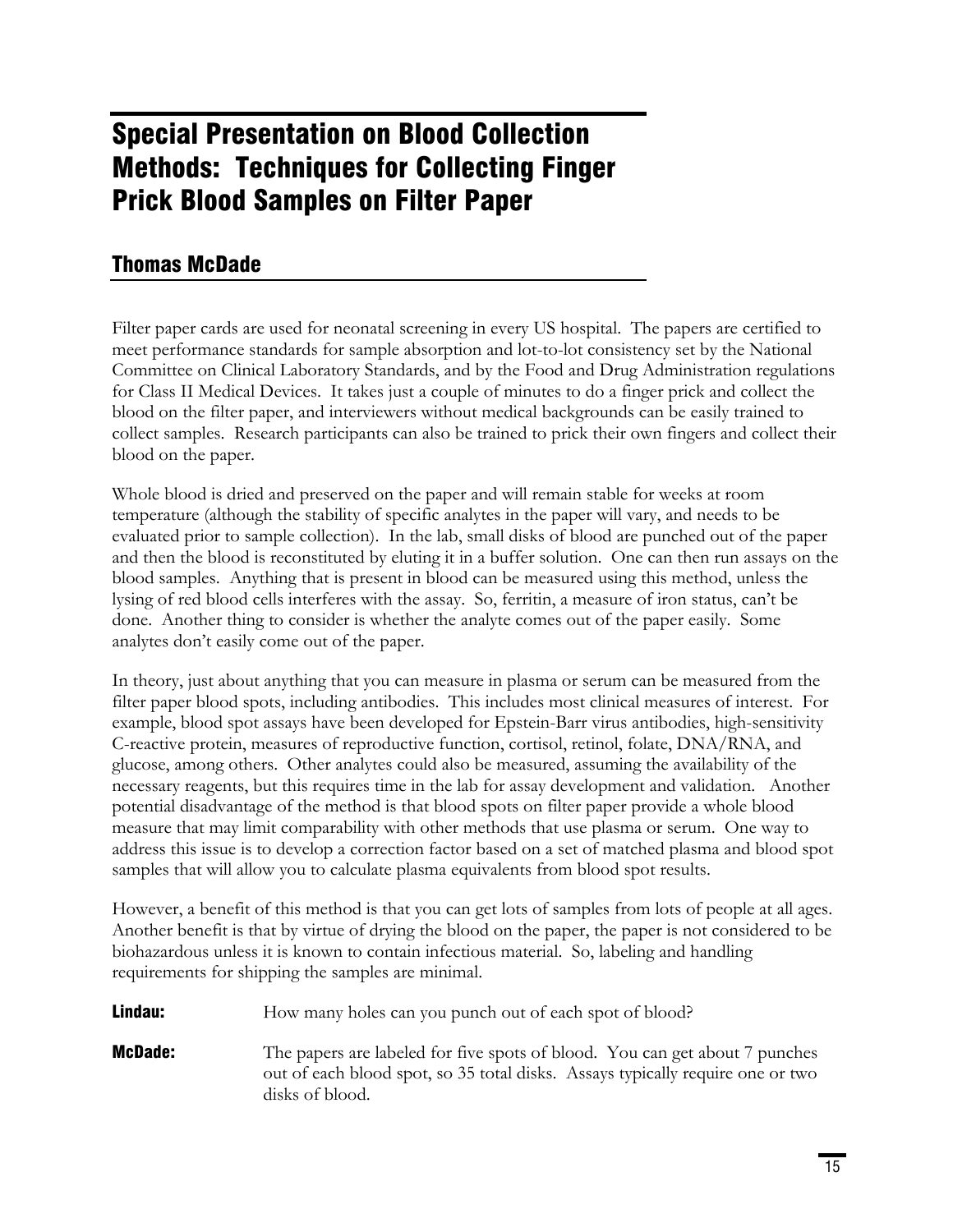| Lindau:        | Can you typically get all five spots from a finger stick? Is that true even for<br>older adults?                       |
|----------------|------------------------------------------------------------------------------------------------------------------------|
| <b>McDade:</b> | You can easily get two blood spots from a finger stick. Five is possible, but<br>sometimes it takes two finger sticks. |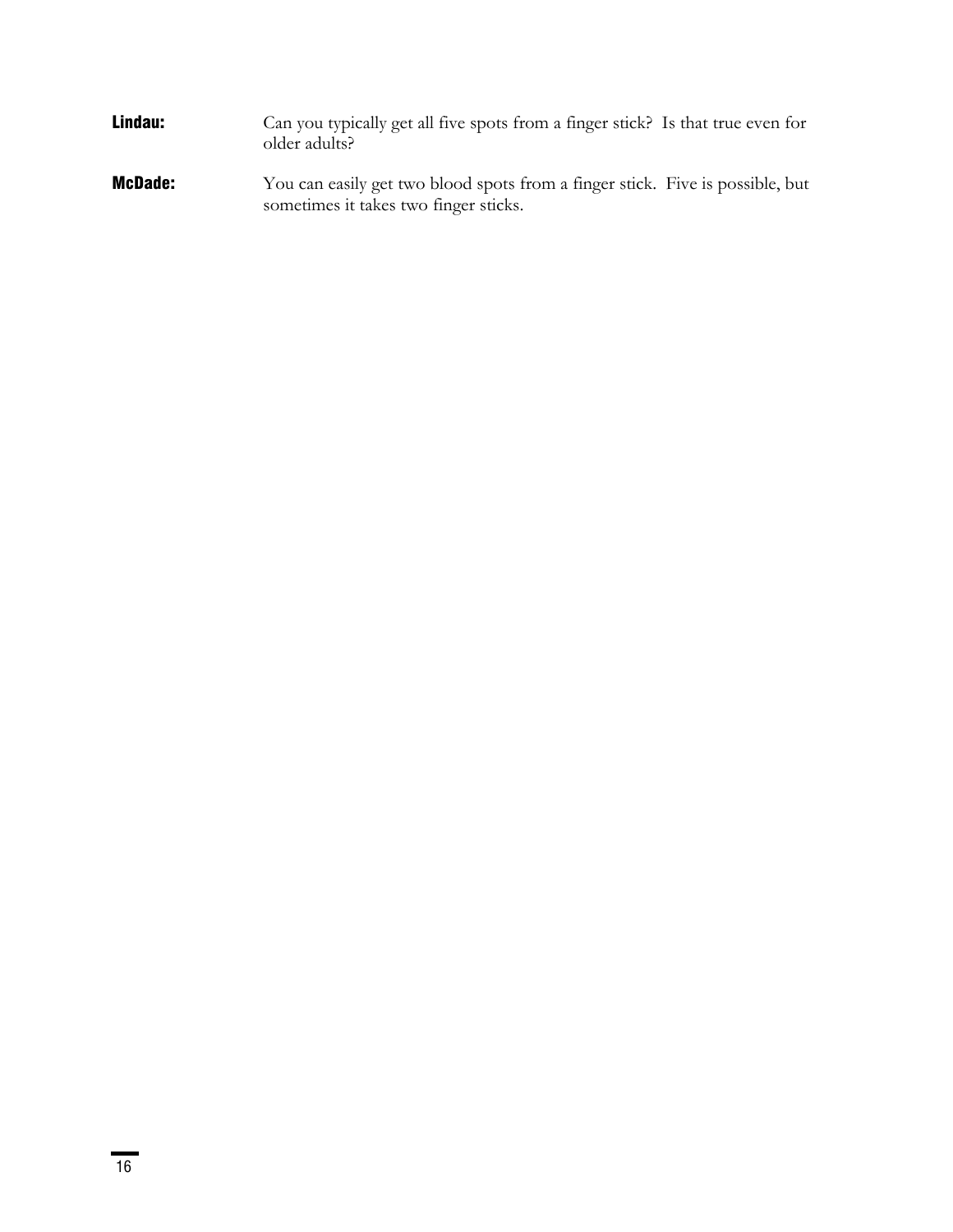## Part II: Biomarkers and Biometrics of Condition and Function

Moderator: Edward Laumann Discussants: John Cacioppo, Chris Clark, Jeffrey Halter, Martha McClintock, Thomas McDade, Todd Semla

### Biomarkers of Stress and Loneliness – John Cacioppo

In America, blood pressure in older adults shows an age-related increase. However, our metaanalysis of the extant literature on social support and physiology revealed that this age-related rise in blood pressure was modulated by social factors such as social support.<sup>5</sup> Micro-analyses suggested that a tipping point occurs around age 65, where those low in social support show much clearer agerelated increases in blood pressure than those high in social support. We recently replicated this result in our population-based study of loneliness and further found that the dimension of collective connectedness appears to be the most powerful social psychological predictor.

It's important in the use of any biomarker, even something as simple as blood pressure, to consider sources of variance in biomarker measurement. These sources include the: 1) person; 2) situation (physiological or environmental); 3) interaction of person and situation (such as reactivity); and 4) instrument measurement error. We need to be particularly sensitive to the interaction term, in that collecting biomarkers themselves can cause stress and reactions that skew the various specimens collected. Even a simple biomarker like blood pressure is subject to "white coat hypertension" effects. Thus, ensuring that respondents are comfortable before taking measurements and obtaining three readings of blood pressure that can be aggregated after eliminating any outlier provides much more reliable and valid assessments of basal cardiovascular functioning. This measurement precision can be especially important to achieve when conducting longitudinal research because individuals are likely to adapt to the measurement procedures across measurement occasions.

The importance one places in the sources of variance in biomarker measurement also depends on comparison groups. If you are comparing two extreme groups – one with high blood pressure and one with low blood pressure – you may be able to suffer more measurement error than if you are looking at subtle differences between individuals in the general population.

Given the importance of making your respondents comfortable before taking basal measures, it might be helpful to say a word about how this might be accomplished. Traditionally, respondents were asked to simply relax once the measurement instruments were introduced, and several minutes were allowed to pass with the assumption that respondents would adapt. Subsequent research

<sup>&</sup>lt;sup>5</sup> Uchino, B. N., Cacioppo, J. T., and Kiecolt-Glaser, J. K. (1996). The relationship between social support and physiological processes: A review with emphasis on underlying mechanisms and implications for health. *Psychological Bulletin 119*:488-531.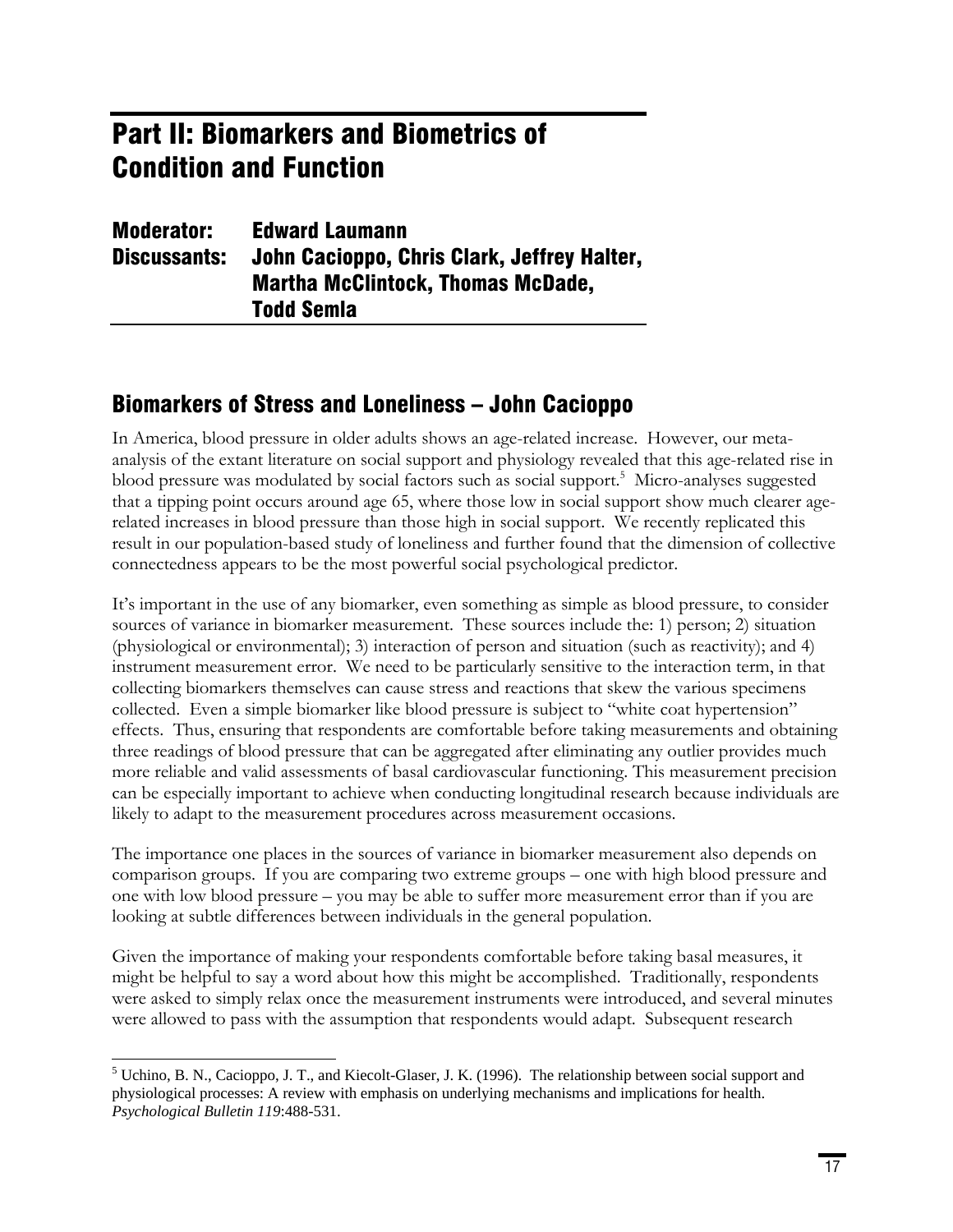indicated that not all respondents adapted, and that giving respondents nonevocative materials to read or complete (so-called "vanilla tasks") actually fostered adaptation across respondents. Thus, establishing a relationship or a rapport with the respondent, perhaps by beginning with a straightforward demographic section of the questionnaire, may decrease reactivity and help you to get better baseline measures of the biomarkers you collect.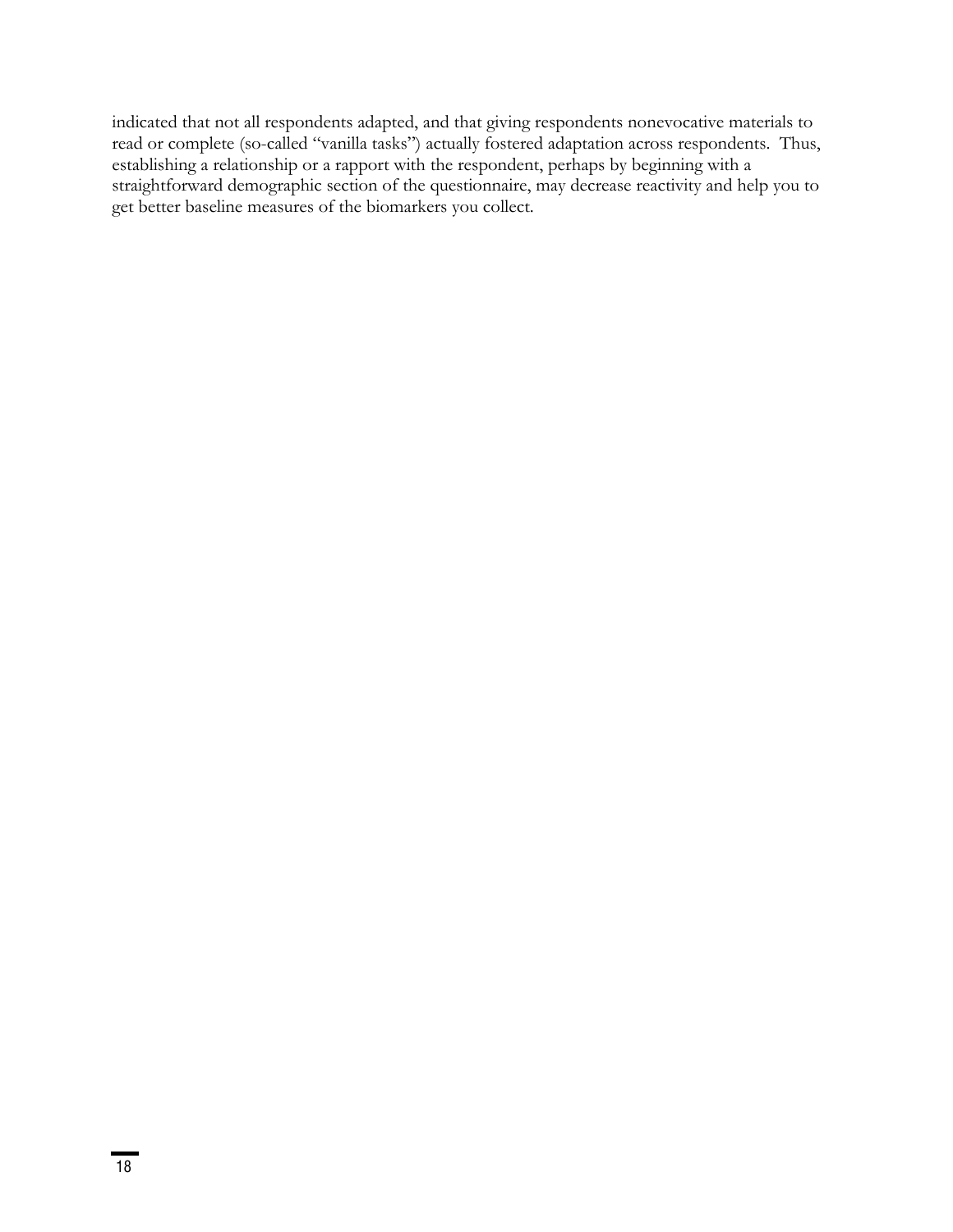## Biomarkers of Endocrine Function – Jeffrey Halter

Blood and urine samples are especially beneficial for the examination of endocrine function because they provide integrated information. However, endocrine function and sex hormones fluctuate over the course of the day. Thus, it is difficult to get at what is, for example, the actual testosterone level. There are no algorithms for fluctuation during the course of the day because these things vary for each individual.

| Laumann:                 | Does it help to note the time of day when the samples were collected?                                                                                                                                                                                                                                                                                                                                                                                                                                                                   |
|--------------------------|-----------------------------------------------------------------------------------------------------------------------------------------------------------------------------------------------------------------------------------------------------------------------------------------------------------------------------------------------------------------------------------------------------------------------------------------------------------------------------------------------------------------------------------------|
| <b>Halter:</b>           | Yes, definitely. But, I'm not sure whether there is a meaningful way to control<br>for variation, as there are many subtleties according to gender, aging, time of<br>day, and other personal characteristics. So, you have to be very careful when<br>comparing samples across these variations.                                                                                                                                                                                                                                       |
|                          | For the collection of biomarkers in households, researchers need to<br>standardize: 1) when biomarkers are collected; 2) when in the interview<br>sequence biomarkers are collected; 3) the context, including whether the<br>respondent is sitting or standing. Yet, overall changes like aging far<br>overshadow these daily fluctuations.                                                                                                                                                                                            |
| <b>O'Muircheartaigh:</b> | Are there some profile questions that we could add to the questionnaire to get<br>information about where the person is in their day, such as when they last ate<br>and what time they woke up?                                                                                                                                                                                                                                                                                                                                         |
| <b>McClintock:</b>       | Documenting where people are in their activity and sleep cycle at the time of<br>collection is very important because circadian rhythms are affected by age and<br>affect most physical functions. How might we go about documenting this or<br>understanding the effect that circadian rhythms have on biomarker collection?                                                                                                                                                                                                           |
|                          | More generally, in evaluating these measures, we might want to think about<br>what the real questions are here. If your questions are about sexual behavior<br>and sexual interactions, you might not want such medically sophisticated<br>measures. You might learn more by assessing bioassays and traits that have a<br>direct effect on sexuality, such as vaginal lubrication, shaving and hygiene<br>habits, and vaginal odor. You might need a smaller group where you validate<br>these bioassays with more molecular measures. |
| Levinson:                | What is the relationship between sex hormones and sexual function,<br>particularly in women? Do measured levels relate to libido?                                                                                                                                                                                                                                                                                                                                                                                                       |
| <b>McClintock:</b>       | It is well-established that sex hormones matter, but it is their receptors that are<br>key– not just blood levels – such as those in the brain or in the genitals. You<br>can have all the hormones circulating in the blood, but without receptor<br>activity, sexual functioning is impossible.                                                                                                                                                                                                                                       |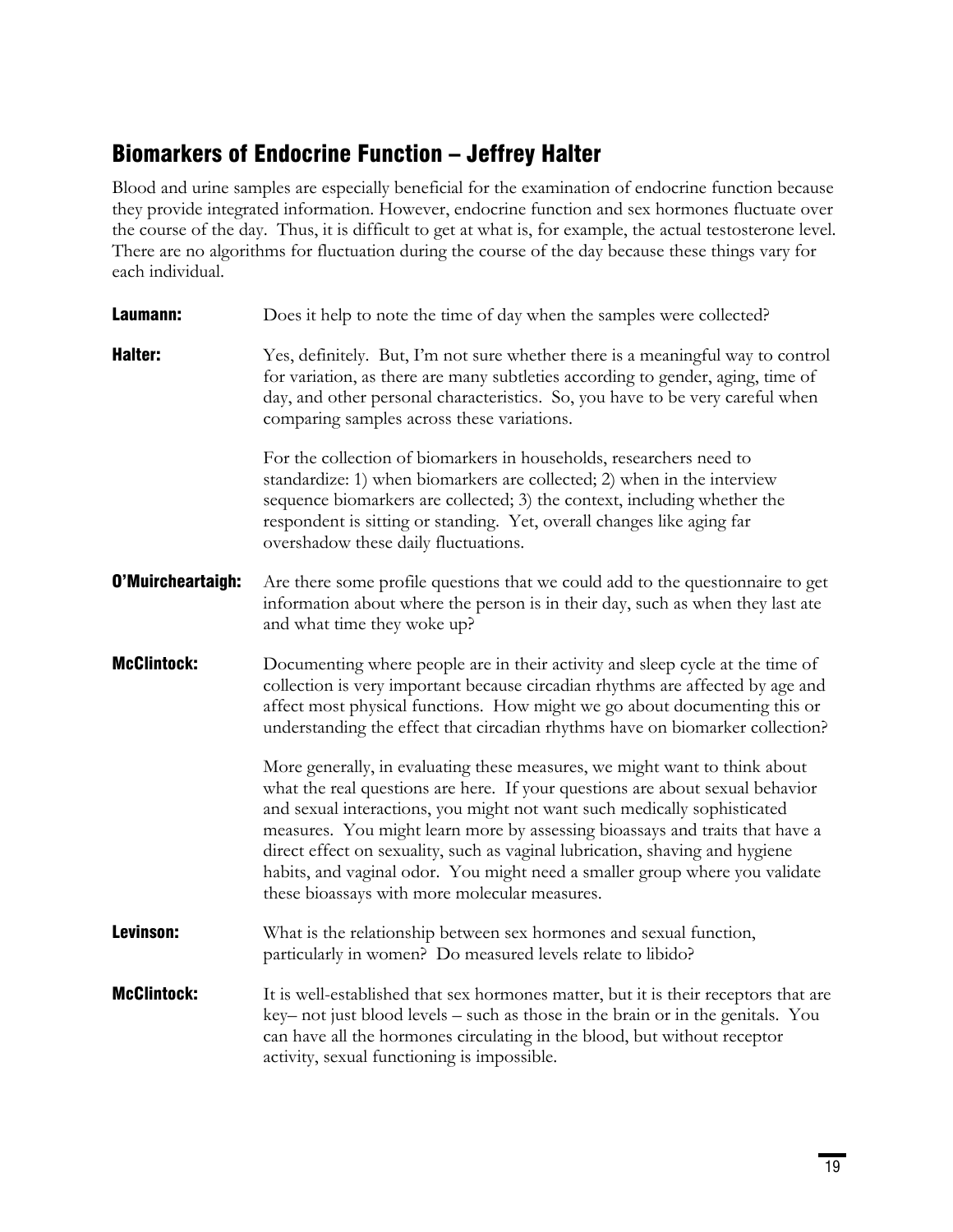- **Halter:** Measuring sex hormones can be very complicated. The balance between estrogen and androgen, for example, is extremely important.
- **McClintock:** But, it's almost as if we know too much about these complex hormones and the way that they are carried in the blood. It is also important to understand how sexual functioning actually happens, on a much simpler level, in addition to the biomarkers.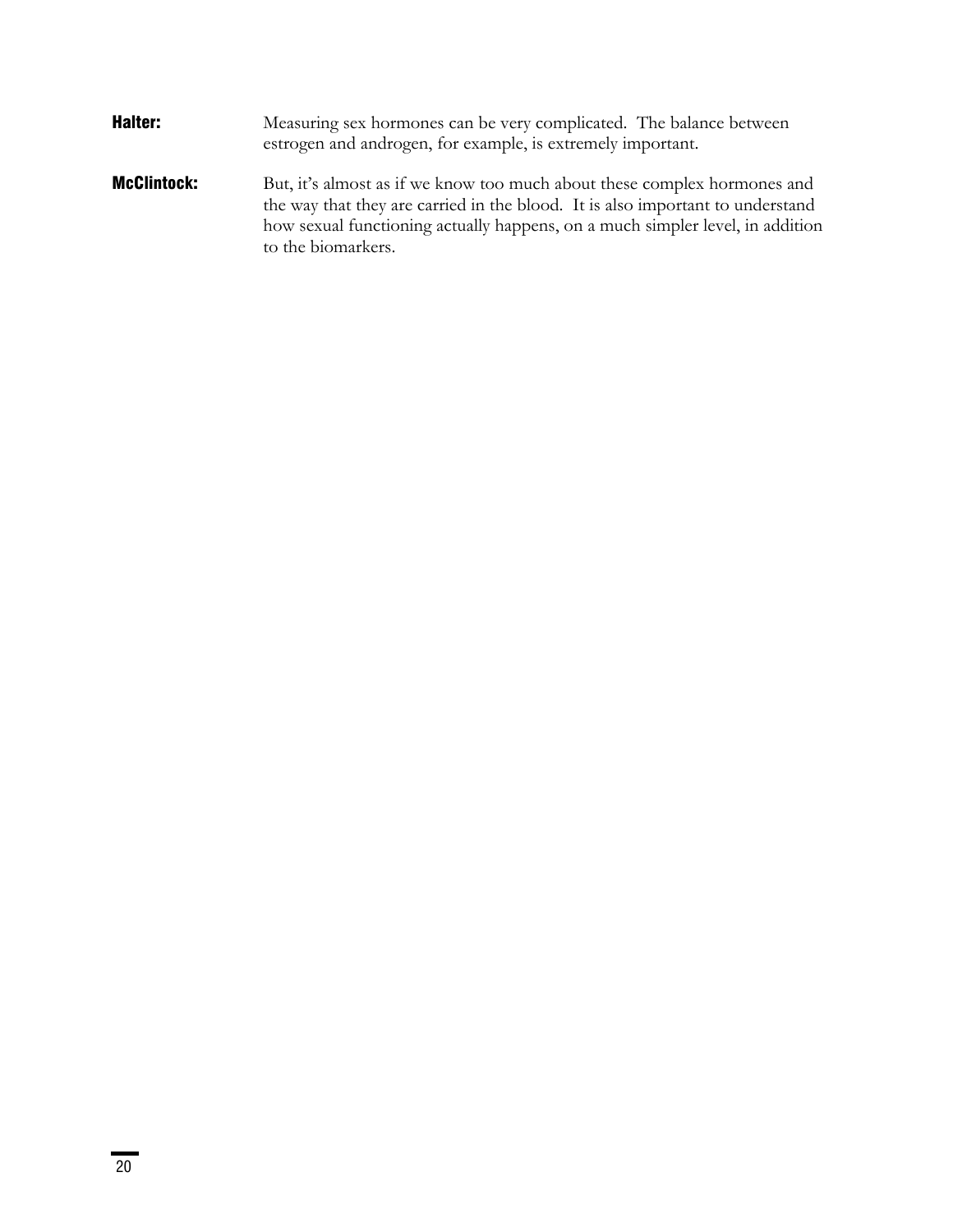### Biomarkers of Smell, Pheromones, and Taste – Martha McClintock

One of the biggest complaints of people in old age is that they have lost their appetite and enjoyment of food. This has been linked now to the aging and disintegration of olfaction, which diminishes flavors and thereby appetite. Many things that are seen as peripheral, such as olfaction, for example, actually drive aspects central to health, like appetite. If you block olfactory receptors, you cannot taste very much at all, because the tongue has only a few types of taste receptors.

Linda Bartoshuk at Yale University and Susan Shifman at the University of California at San Diego have done massive epidemiological studies of aging related to smell and taste. Measurement instruments have been developed and are very easy to use. For example, PROP receptors on your tongue that taste bitter flavors are very numerous when you are young, but they diminish as you age. By simply applying blue food coloring to an individual's tongue, you can count the white papillae and PROP receptors that are present.

Richard Doty at the University of Pennsylvania has developed an effective smell inventory test, called the University of Pennsylvania Smell Inventory Test (UPSIT). He has run these tests over many individuals to look at the effects of common diseases in older adults. Avery Gilbert is developing a new test called Cranial One. In this test, standard amounts of a compound are contained on a paper. You tear off the cover and a standard amount is released. At a standard distance from the paper, you can measure whether the individual can detect the smell. This is a big improvement on the typical scratch and sniff method. The best method is "snif-n-sticks" which are like magic markers impregnated with controlled concentrations of odorants.

Smell and taste are important beyond the fact that elderly individuals report lower quality of life when they diminish. Based upon the animal model work of Leslie Kay at the University of Chicago and Noam Sobel at Berkeley, olfactory function is a very good signal of what is going on in the cortex. Olfactory deficits, for example, are one of the first signs of Alzheimer's disease and cognitive decline.

Leslie Kay has also documented (with rats) that the behavior of mitral cells in the olfactory bulb is driven more by the meaning of the odor that they detect than by the actual chemical. She has conducted research with rats, in which she trains the rats that an almond smell signals sweet water and a vanilla smell signals bitter water. She delivers the signals and measures the pattern of neural activity. Then, she waits a period of time and retrains the rats in the opposite direction, so that almond signals bitter water and vanilla signals sweet water. By doing this, she has shown that the neurons fire according to the meaning of the smell, rather than in response to its chemical structure.

**Waite:** What about the relationship between olfactory function and sexual function?

**Lindau:** Older women have reported to me that part of the reason that they don't feel interested in sex is that they don't smell and they don't taste. Also, abnormal body odor has an effect. So, inabilities to smell and unpleasant smells can limit social and sexual interaction.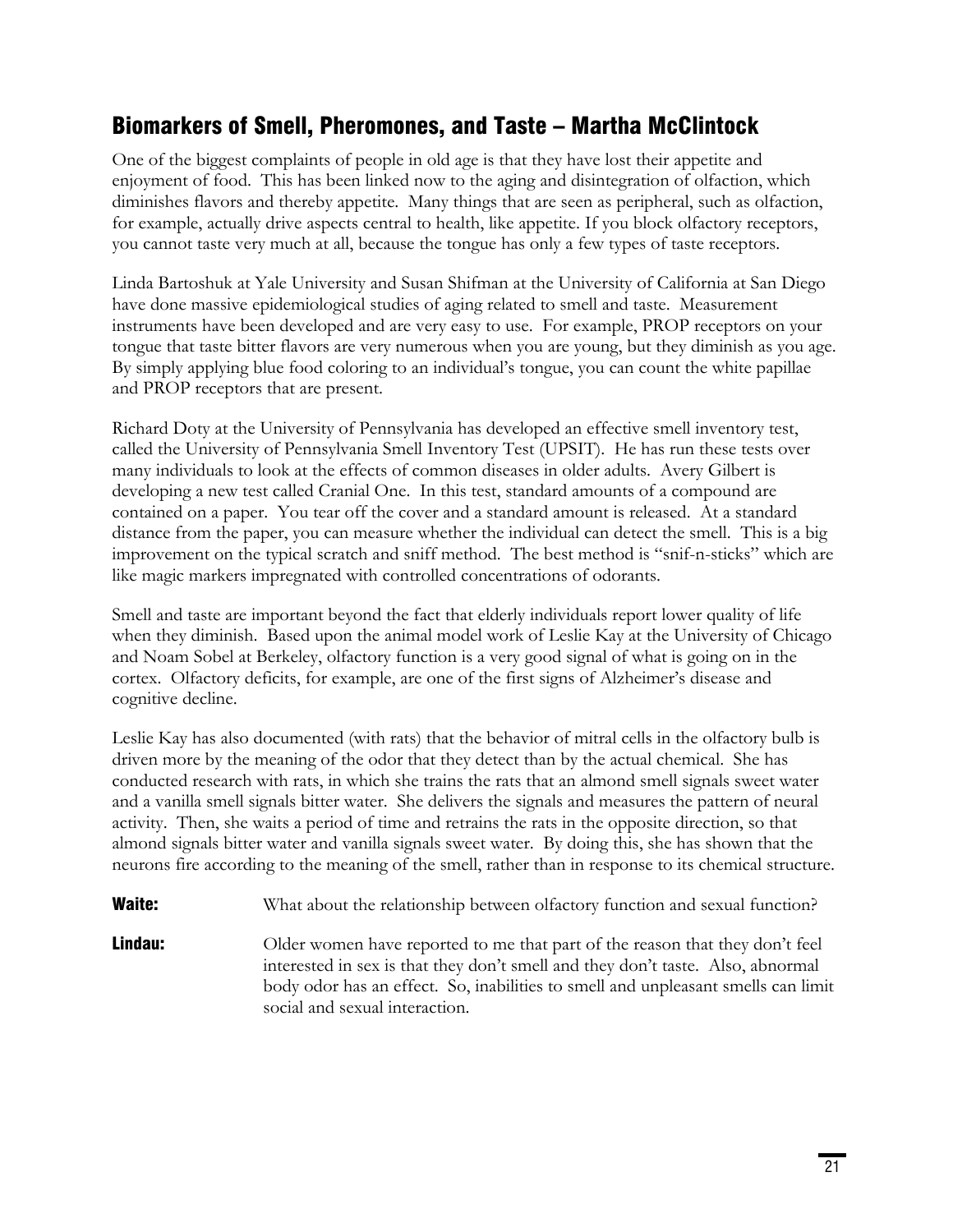| <b>McClintock:</b> | You raise the important issue of the social and sexual function of odors. A<br>study of older adults is an excellent opportunity to take what is now known<br>among young adults and look at how it maps onto processes of aging. The<br>measures that I've talked about so far are well-studied and commonly used as<br>indicators and correlates of olfactory function, but are only applied to the<br>context of the physical world.                                                                                                                                                                                                                           |
|--------------------|-------------------------------------------------------------------------------------------------------------------------------------------------------------------------------------------------------------------------------------------------------------------------------------------------------------------------------------------------------------------------------------------------------------------------------------------------------------------------------------------------------------------------------------------------------------------------------------------------------------------------------------------------------------------|
|                    | Rachel Herz at Brown University has studied sexuality in young adults and<br>found a profound sex difference; olfaction and, to some extent, taste are the<br>most important sensory modalities for women, while vision is the most<br>important sense for men, on average. When we consider this sex difference<br>along with the fact that smell is one of the first senses to diminish with age, we<br>can identify important research questions about the social and sexual roles of<br>olfaction.                                                                                                                                                            |
|                    | Let me emphasize that when we talk about "body odors," we are often talking<br>about "body scents" as well. Mostly, it is the faint smell that is found at the<br>nape of the neck or left on a pillow. Many of us can recognize these scents of<br>persons important to us, but when they are presented by themselves, isolated,<br>we don't recognize them as being human scents. We could brainstorm about<br>how to put together a test of a range of stimuli with natural body scents, to see<br>whether people can detect them and what is their emotional reaction to them.                                                                                |
|                    | We have studied effects of very low concentrations of specific steroids, such as<br>androstadienone, which modulate cortisol and the autonomic nervous system,<br>without being detected as an odor. They are well below conscious detection.<br>These compounds take about 10-20 minutes to take effect, and are subliminal.<br>It would be interesting to test and then re-test about 20 minutes later to start to<br>understand the psychosocial and emotional reactions these compounds<br>produce. In studies of young adults, there are striking individual differences<br>and sex differences in emotional reactions to these natural social chemosignals. |
| Lindau:            | From the phenomenological side, it would be quite interesting to outline the<br>relationship between olfaction and taste and social and sexual function, and<br>how these relationships change as people age. But, from the intervention side,<br>the idea that modulating taste and smell ability could improve social and sexual<br>function for older people is very compelling.                                                                                                                                                                                                                                                                               |
|                    | Furthermore, the differences between the importance of visual and olfactory<br>signals for women and men at younger ages would be interesting to explore in<br>an older population. As men age, their sexual response cycle comes to look<br>more like women's response cycle. So, perhaps olfaction and taste also become<br>more important for men. Thus, there is a compelling reason to look into these<br>in both genders.                                                                                                                                                                                                                                   |
| Levinson:          | What is the relative importance of sensory function, as compared to hormonal<br>levels?                                                                                                                                                                                                                                                                                                                                                                                                                                                                                                                                                                           |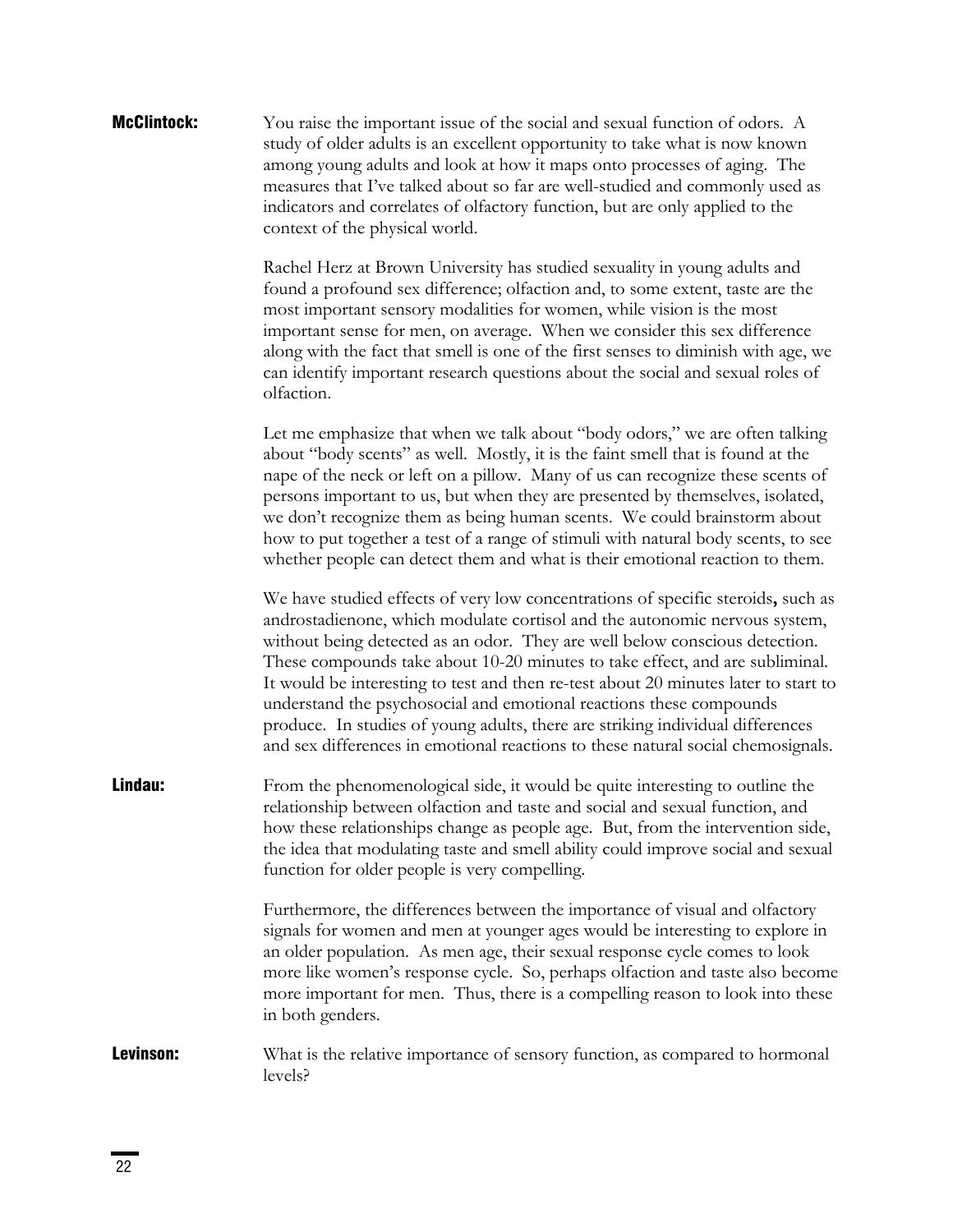| <b>McClintock:</b>       | For example, hormones change what is salient for a given sensory system. At<br>the same time, they increase sexual motivation. In order to compare these<br>effects, you need large sample sizes, and a population-based sample is an<br>excellent opportunity to evaluate this. But, you can't simply do an analysis of<br>variance, because these elements are all interconnected. |
|--------------------------|--------------------------------------------------------------------------------------------------------------------------------------------------------------------------------------------------------------------------------------------------------------------------------------------------------------------------------------------------------------------------------------|
| <b>O'Muircheartaigh:</b> | The measurement of this seems extraordinary difficult, and it seems that this<br>introduces an interviewer effect that we haven't thought about before, which is<br>how the interviewer himself or herself smells. Also, this points to the issue of<br>smells in particular homes when we consider household-based interviews.                                                      |
| <b>McClintock:</b>       | If you're interested in pursuing this, it's not as difficult as you think. It is<br>already established that scents collected from people at different stages of life<br>have different emotional effects. For example, Denise Chen has demonstrated<br>the scents of older adults can be comforting.                                                                                |
| Lindau:                  | What about habitual smells versus clinical measures of function? For<br>household surveys, a critical issue would be whether elements of the home<br>environment should be controlled or measured.                                                                                                                                                                                   |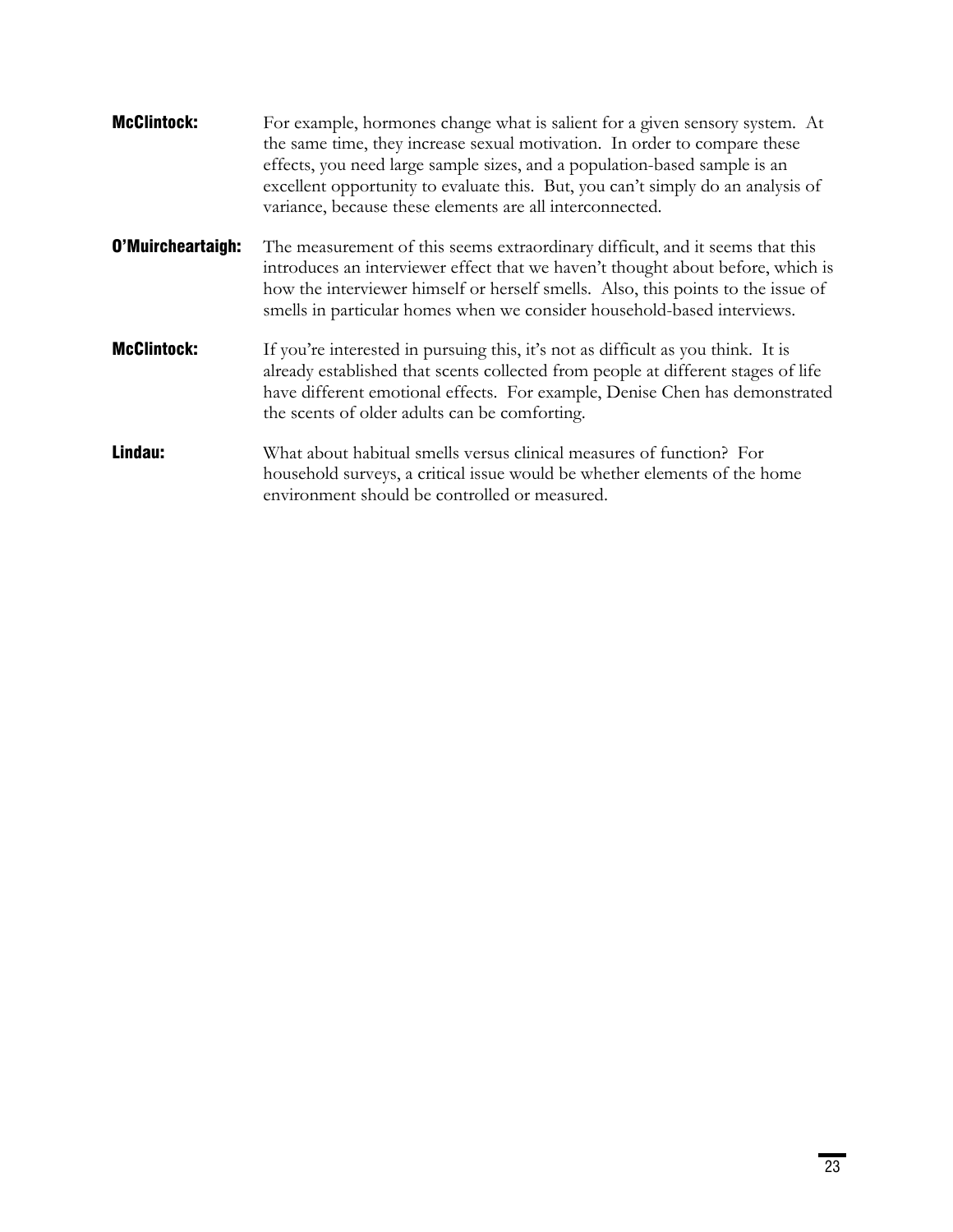### Biomarkers and Medications – Todd Semla

Medication use can potentially impact everything that has been said already at this workshop. Ninety percent of patients over 65 years of age are taking at least one over-the-counter or prescribed medication. Many people are taking more than just one medication – the average for adults over 65 years old in a community-based population is four to six medications per day.

Medication use is not a true biomarker, but it is a marker of disease. There are specific dyads that tell you a great deal about a person's health. For example, a person taking cholinesterase inhibitors likely has Alzheimer's disease or some other form of diagnosed dementia. Similarly, a person taking an antibiotic probably has some sort of infectious disease, and insulin use signals diabetes.

Medications can impact or control biological functions, such as blood pressure, heart rate, and blood sugar. They can certainly have an impact on sexual function, whether they are used to treat sexual problems or if their side effects include sexual impairment. Medications are associated with increasing risks of certain syndromes, particularly in the geriatric population. Finally, drug interactions are also a concern, particularly as people take several medications to address a number of problems.

It is important to think about how medications will be defined in a study. Will you limit the definition of medications to prescription drugs, or will you include over-the-counter medications, vitamins, and herbal medications? Often, when you ask people about medications, they don't think about things like aspirin, which their doctor doesn't prescribe.

When collecting information about medications, it helps to ask the respondent to take out his medications before the interview. It can take a lot of interview time if a person has to go through their house – to the kitchen, the bedroom, the bathroom, and so forth – to collect all of the medications that he uses.

In terms of recording information on medications and entering it into a database, you can collect broad information or you can collect very specific information. The options range from noting that someone takes a cardiovascular-related medication, which is not very useful, to recording that they're taking a statin to lower their cholesterol. To get more specific, you can look at the ingredients in the product. What generic version are they taking? Which aspirin? Which ACE inhibitor? Finally, you can be even more specific by recording the strength and the dosage and asking whether a person is taking it as prescribed and, if not, how they are taking it.

Medication use can also be measured in serum and saliva. When interviewers are not health care professionals, they probably aren't familiar with a lot of medication names. There may be situations where bottles are unlabeled, the respondent is using samples, or he or she has discarded the medication container. All medications have markers on them, and if the interviewers are trained to record whatever information they can get (which might include, color, tablet, and letters and numbers on a capsule), various computer programs can be used to identify the medication later.

It is very important to ask the person about the purpose of their medication. If the person, for example, is taking a beta-blocker, it helps to ask them why they take it because it could be used to treat blood pressure, tremors, or migraine headaches. In 95 percent of prescription medications, the reason that a patient gives for taking the medication is not the most common reason for which the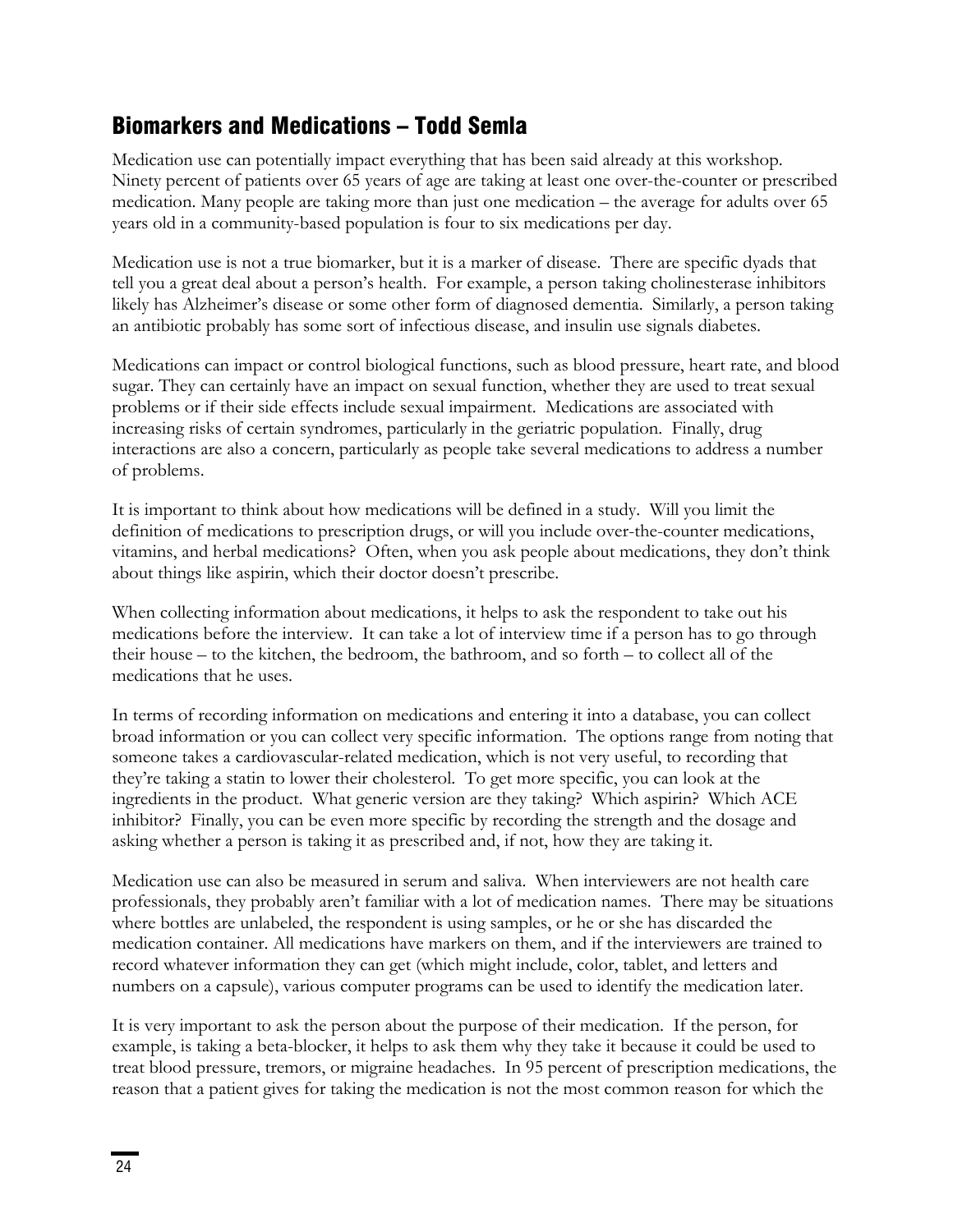particular medication is prescribed. For example, when asked about things like anti-depressants, respondents commonly explain that they are using the medication "for energy."

Data entry and data management of medication logs are time-consuming. The data from the Established Populations for Epidemiologic Studies of the Elderly (EPESE) in Boston comes from pharmacists, but most studies won't have that luxury. Researchers need to find ways to use numerical codes for medications and to make the information as accessible as possible. Computeraided techniques, such as programs where the interviewer can start to enter the medication name and options pop up on the screen, can be very useful.

Finally, note that medications can affect other things that we have talked about, such as taste. Loss of one's sense of taste is a common complaint after beginning a new medicine.

| Halter:                  | What about when you have couples who share medications?                                                                                                                                                                                                                                                                                |
|--------------------------|----------------------------------------------------------------------------------------------------------------------------------------------------------------------------------------------------------------------------------------------------------------------------------------------------------------------------------------|
| Semla:                   | You have to ask about shared medications.                                                                                                                                                                                                                                                                                              |
| <b>O'Muircheartaigh:</b> | Will prescriptions have a bar code that might help us?                                                                                                                                                                                                                                                                                 |
| Semla:                   | Prescriptions probably will not have a bar code. Prescription drugs aren't<br>standardized to my knowledge. Unless UPC codes from over-the-counter<br>medications are standardized, I don't see how this would be possible.                                                                                                            |
|                          | You also have to make a decision about what time frame you're interested in.<br>Do you want to know what medications respondents have ever taken, or what<br>medications they have taken in the past year, or what medications they are<br>taking now?                                                                                 |
| <b>O'Muircheartaigh:</b> | Did you say that there is a coding database that we could use?                                                                                                                                                                                                                                                                         |
| Semla:                   | There is a medication-coding database called "Drugbook," but it is a large file.<br>It used to be publicly available from Minnesota, but I'm not sure if it is now.                                                                                                                                                                    |
| Halter:                  | I would like to return to the issue of disease versus subtle changes brought<br>about by natural aging processes. Considering that many people will be on<br>many medications, it seems that it might be difficult to identify subtle aging<br>effects, when we can be overwhelmed by disease and the proliferation of<br>medications. |
| Semla:                   | If you're looking for an aging effect, it might be fairly small compared to the<br>effect of something like diabetes.                                                                                                                                                                                                                  |
| Lindau:                  | This is why longitudinal design is so important. A three-year interval, for<br>example, allows the identification of more subtle aging processes, such as<br>cognitive decline, changes in sensory function such as smell and taste, and<br>overall physical health.                                                                   |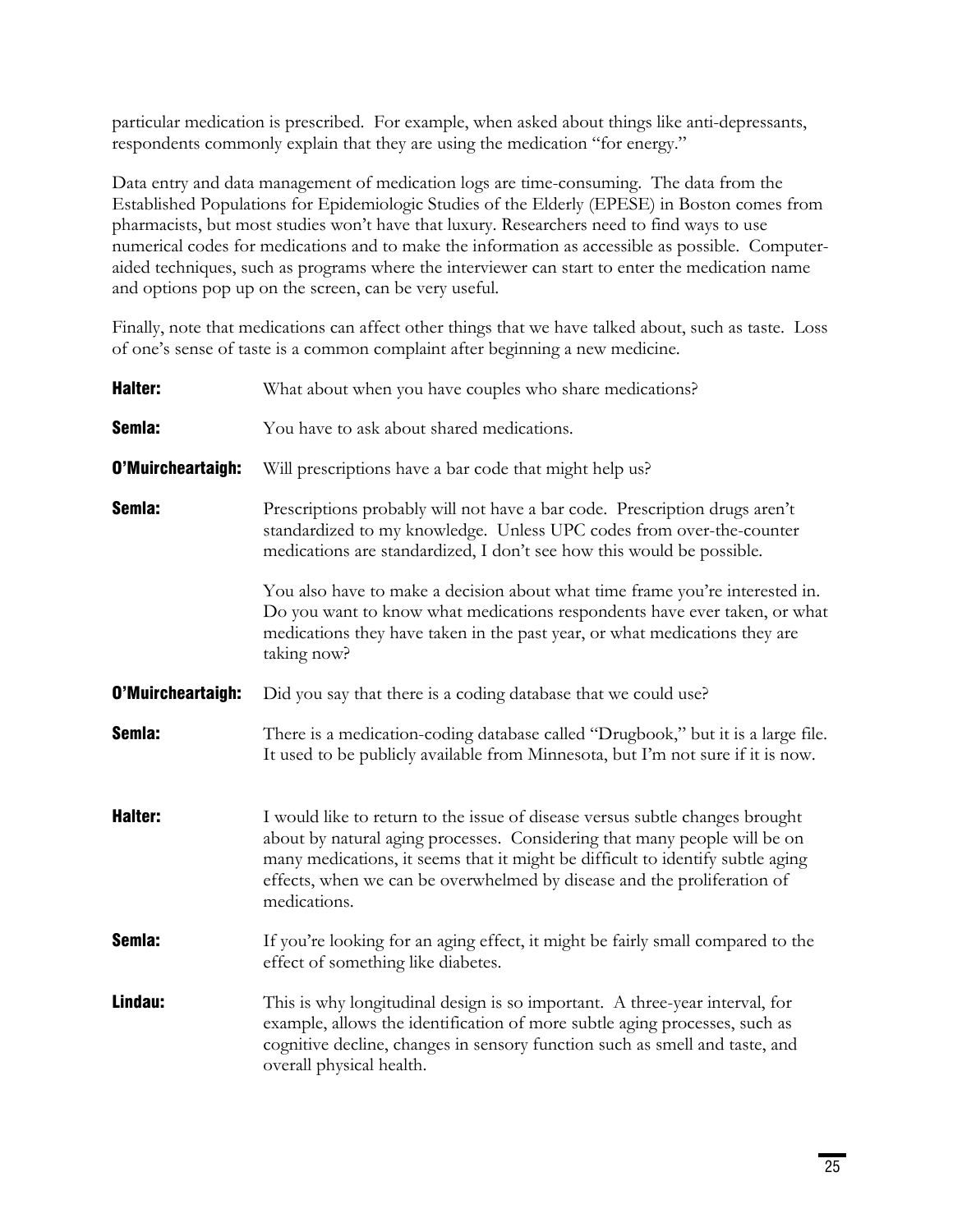### Biomarkers of Immune Function – Thomas McDade

Population-level research on immune function has lagged behind advances in measuring cardiovascular disease and nutritional intake in population-based samples because there are few minimally-invasive methods that are sufficient for measuring immune function. Most measurements of immune function require the collection of large volumes of blood, the culturing of cells, and the immediate analysis of samples. These requirements are not easily accomplished in household situations.

There are, however, a few options. First, saliva samples offer some insight into immune processes, such as secretory immunoglobulin A (sIgA), in particular, and other measures of immune system activation. However, these measures provide more insight into localized, mucosal immune activity rather than central immune processes.

A second option is the collection of whole blood through blood spots. There are two measures developed to test immune function through the analysis of whole blood, both of which have been validated in my research. The first of these is testing for antibodies against the Epstein-Barr virus (EBV), to which about 90 percent of an older population would have prior exposure. This testing procedure builds on early work in psychoimmunology which relies on the ubiquity of exposure to Herpes viruses. You can measure antibodies against the virus as an indirect measure of cell-mediated immune competence, an aspect of immune function that is critical to maintaining the virus in its latent state.<sup>6</sup>

EBV antibodies have been shown in the psychoimmunology literature to be among the strongest and most consistent correlates of chronic stress. The specific physiological pathways have not all been worked out yet, but it is one of the best immunological measures of chronic stress and it has been used successfully in a number of population-based studies.

The second measure in blood spots is C-reactive protein (CRP), which is a good measure of cardiovascular disease risk. Cardiovascular disease has recently been reconceptualized as, in part, an inflammatory disease. Levels of CRP which were previously thought to be normal are now being identified as predictive of cardiovascular disease risk across populations.<sup>7</sup>

Other whole blood measures that might be of interest require blood smears on a slide that can be used for a cell blood count and differential, which is a basic clinical measure. You can also use immunofluorescence to quantify CD4 and CD8 lymphocytes, which might be interesting, particularly in the context of aging. There are validated blood lymphocyte cultures, which require venous blood spun down and then incubated with a mitogen**.** Some people argue that whole blood is a better medium for culturing lymphocytes because that is the milieu in which lymphocytes typically circulate. There are some protocols that use a small volume of blood by simply pricking a finger, collecting it in a capillary tube, and transferring it to a pre-prepared vial. You could conceivably measure lymphocyte activity this way, but it would require a great deal of coordination and infrastructure to validate this.

 $\overline{a}$ 

<sup>&</sup>lt;sup>6</sup> McDade, T.W., Stallings, J.F., Angold, A., Costello, E.J., Burleson, M., Cacioppo, J.T., Glaser, R., and Worthman, C.M. (2000). Epstein-Barr virus antibodies in whole blood spots: A minimally-invasive method for assessing an aspect of cell-mediated immunity. *Psychosomatic Medicine* 62:560-568.

<sup>7</sup> McDade, T.W., Burhop, J., and J. Dohnal (in press). High sensitivity enzyme immunoassay for C-reactive protein in dried blood spots. *Clinical Chemistry*.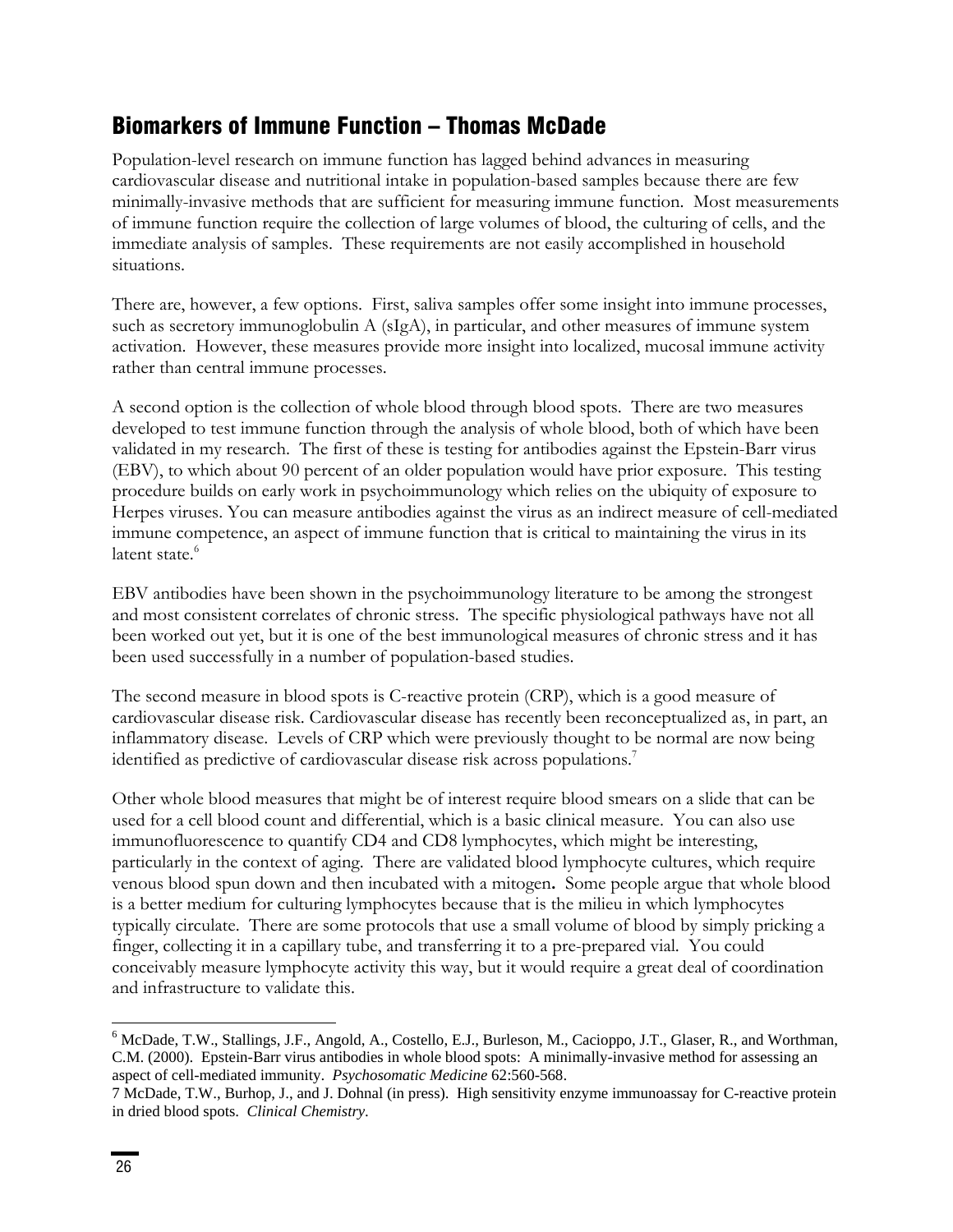The third possible option for biomarker collection is the vaccine challenge. You could provide your participants with a flu vaccine, which is recommended by the Centers for Disease Control (CDC) for older Americans, and then you could measure the antibody response to that vaccine a few weeks later. This is a nice integrative, functional measure of immuno-competence. Of course, this procedure is more invasive. It would require someone trained to administer the vaccine, or the respondents would have to visit a clinic to receive the vaccine.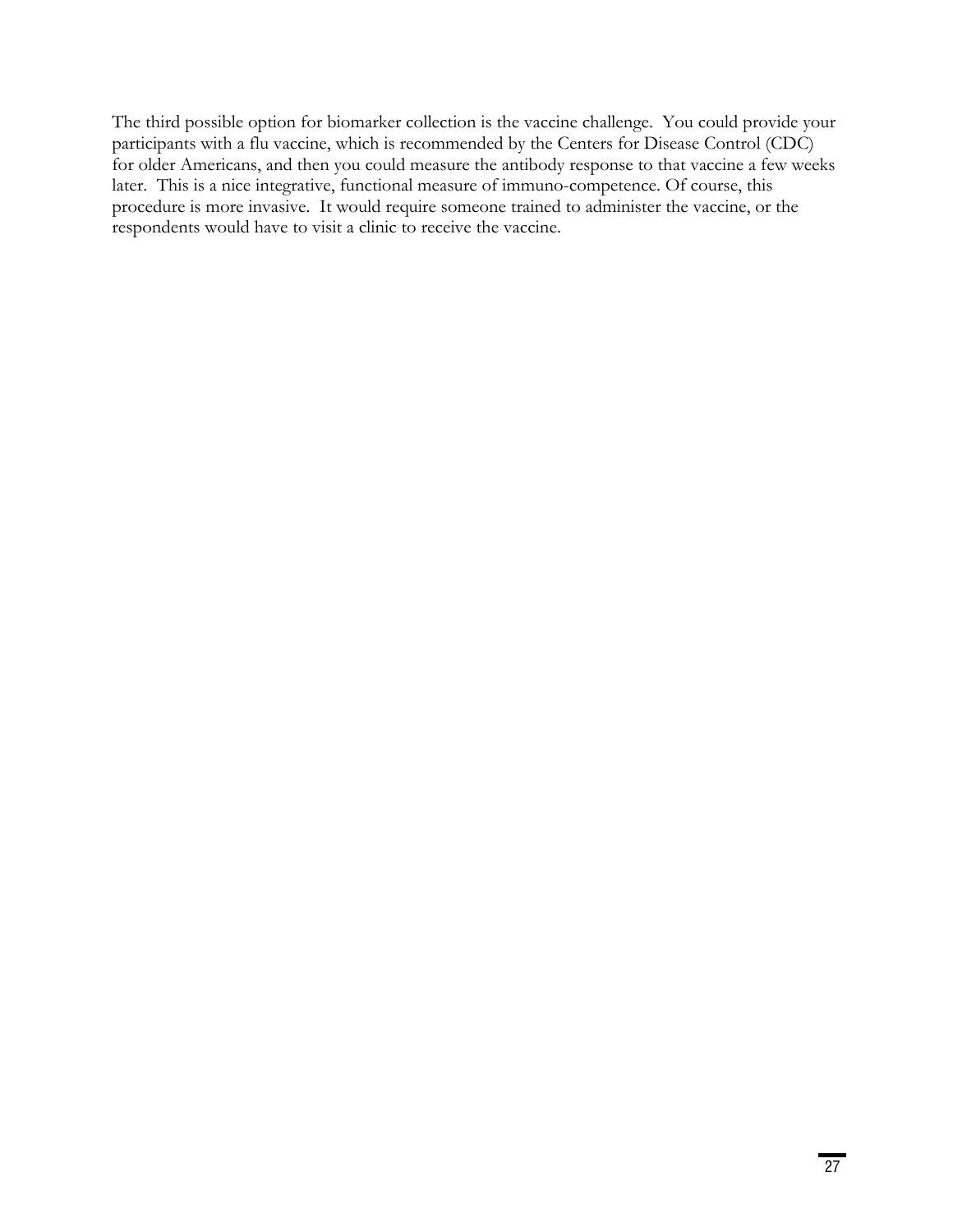## Part III: How Can Biomarkers Be Collected in a Population-Based, Household Survey with Non-Medical Interviews?: The Add Health Experience

### Richard Udry

One of the most interesting experiences that we have had with the Add Health collection of biomarkers has been measuring in women levels of human chorionic gonadotropin (HCG), which is a diagnostic hormone correlated with pregnancy. With this, we were first to document non-clinical laboratory pregnancies and compare these pregnancies to survey data, including both reported sexual activity and pregnancy termination. While determining pregnancy might not be a useful endeavor among older populations, it might be useful to measure sperm count in urine collected from females. This can be a good marker of sexual activity and can be used to document whether women are accurately reporting their sexual activity.

Biomarkers have been very valuable in the Add Health study and all of my research since Add Health has included the collection of biomarkers. We have had great success with it, even though people were skeptical at first and thought that we wouldn't get accurate samples. Add Health is, by far, the largest current biomarker operation. With the 2001-2002 sample, we collected biomarkers on 15,000 young adults ages 18-24. While each of these biomarkers has its own logistical challenges, the outline of the work is surprisingly routine.

One of the most complicated aspects of biomarker collection is laboratory security. Add Health has an elaborate security system, which complicates record keeping and biospecimen collection. I think that one of the most difficult challenges brought by biomarker collection is designing a security system. Any research project needs to include security considerations with planning for biospecimen collection. The major security threat is data intrusion. Biospecimens yield will have a great deal of sensitive data, and many of the respondents will have partners who are interested persons in your data. These partners are potential intruders. But many other people are potential intruders, as well, and people do try to access data. Data protection is necessary because most respondents won't want anyone else to have the data obtained from their biospecimens. These security issues add complexity to biomarker collection.

There are also several issues particular to the collection of biomarkers in older Americans. First, there are potential differences in motivation, when compared to the collection of biomarkers in younger adults. In Add Health, for example, people who had no sex partners were likely to refuse our request for biomarkers to measure STDs. If respondents didn't think that they were at risk for something, they were more likely to refuse its collection. Add Health gave individual incentives for each of our biomarkers, except for DNA collection. For the DNA collection, we got 85 percent participation from our respondents, but for all of the other biomarkers, we got 95 percent participation. We gave individual incentives of \$10 each for the specimens and \$10 for participation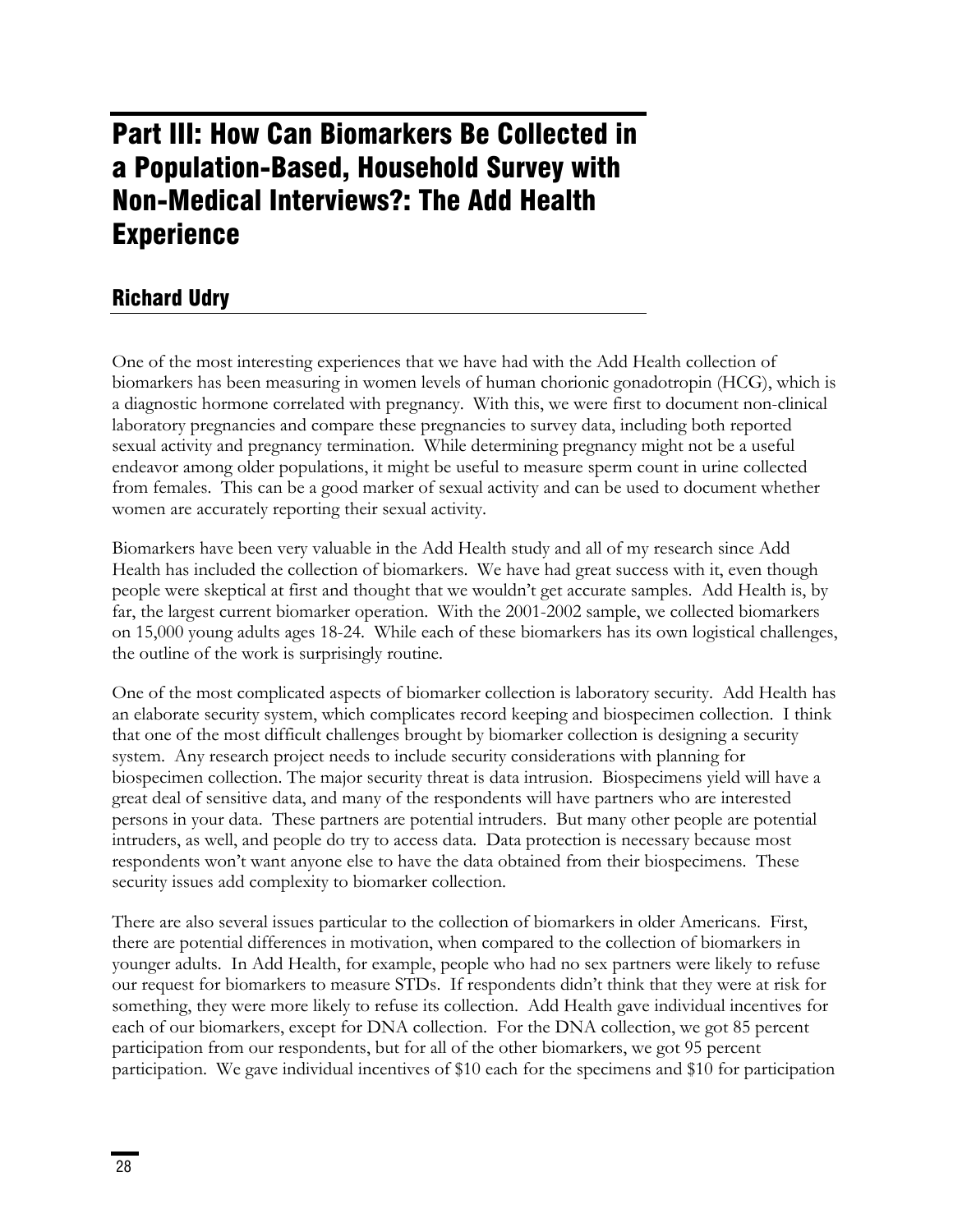in the study as a whole. (We had separate consent forms for this.) There was an additional bonus for recruiting your partner for the study. In the end, this has amounted to a lot of money.

Second, biomarker collection often causes unanticipated problems. For example, we used mouthwash solution where each respondent was supposed to screw the top off of the bottle, put it in his mouth, and then put the top back on the bottle. A woman called and said that she didn't do the mouthwash because she wasn't confident that the solution on the screw cap bottle was sterile and safe for her to put in her mouth. You need to anticipate things like this as much as you can.

Another problem that relates to older respondents is the sensitivity and specificity of the tests themselves. When population rates are very low, false positives can outnumber true positives, so you need to think seriously about whether the test is worthwhile and whether or not you will inform your respondent about their results. For example, let's assume that the sensitivity of a test for gonorrhea is 97 percent and the specificity is 98 percent. If the true prevalence of gonorrhea in the population is 1 in 100, for every three positive tests, one will be a true positive and the two others will be false positives. If the rate in the population is 1 in 1000, then one will have gonorrhea and 19 will be false positives. As a result, you would tell 19 people that they have gonorrhea, when they don't actually have it. You need to be sensitive about the potential of false positives and the effects that they have on the population and the individual respondents. There is no solution to this problem, because the tests weren't designed for population-based testing – they were designed for clinical use. This is an ethical problem that you need to consider.

There are some other, more general logistical problems with biomarker collection. First, logistical problems may arise with the sample collection. Our tests for chlamydia and gonorrhea were LCR tests, which actually measure the presence of DNA for the two organisms. People could tell us whether they were ever exposed, but we were more concerned about whether they currently had these diseases. However, the optimum conditions for testing for these are very stringent. The main problem was getting too much urine. We wanted a first catch urine, when a respondent hadn't urinated for over an hour. But if we got too much urine, we wouldn't get enough organism. So we put a line around the bottle at 15, although we were prepared for 20. Both men and women had a hard time limiting the amount of urine that they gave us. Additionally, the specimens often arrived too warm. The urine sometimes took too long to arrive, and so it got old. September 11, 2001 fell in the middle of our data collection, which also delayed the arrival of many specimens.

Another logistical problem is notification of results. We notified respondents about their results through an anonymous mechanism, so that we didn't know who we were notifying. After a complicated change of identification numbers, respondents were given a hotline number and their identification number so that only they could get their information. We phoned a random sample of people plus all of those who tested positive for HIV to check whether people had gotten their test results and asked how we could help them to access their results. Our technique was pretty good on paper, but only 25 percent of the respondents called and got their results. We only got about an additional 10 percent of the respondents to check their results after the follow-up call, so it is very hard to get a higher rate.

**Cohen:** Perhaps older adults will be more likely than adolescents to want to access their results. Is there an ethical obligation to tell respondents everything that was measured, even when some measures are not clinical measures that have a definitive meaning for the respondents, such as C-reactive protein?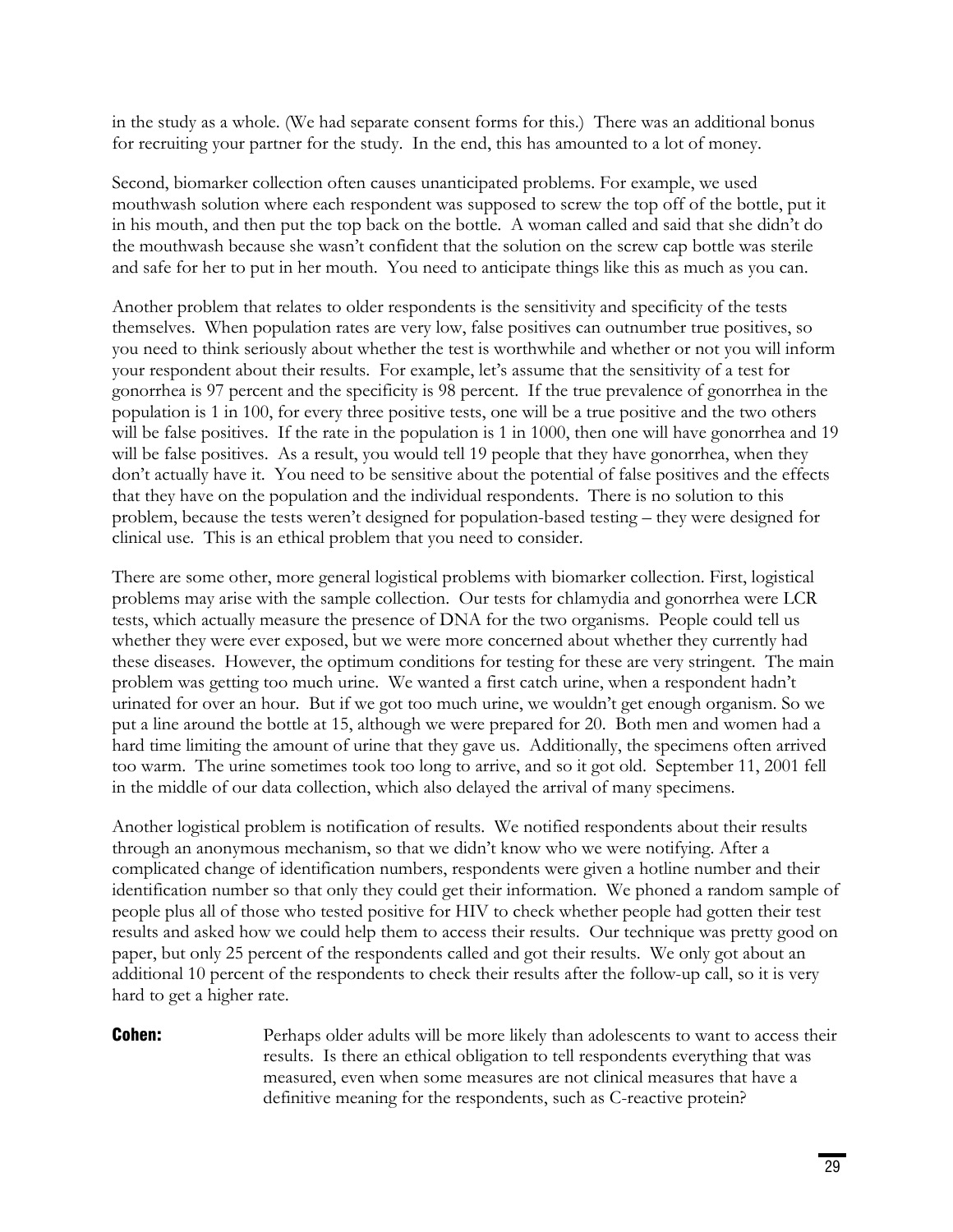| Greenland:    | I'm on the advisory board for the Framingham Heart Study, which is about a<br>50-year-long population study of heart disease predictors in a sample of people<br>living in Framingham, Massachusetts. The policy of the study for a long time<br>was to take measurements and when those measurements were not known to<br>be predictors of anything, they were not reported to the respondents. In the<br>initial years of the study, there were very few results reported to the<br>respondents. As certain things started to become known predictors, like blood<br>pressure and cholesterol levels, those things began to be reported to<br>participants. Other things, like inflammatory markers, which are considered to<br>be investigational, were not reported to participants at all.                                                                                                                                                                                                                          |
|---------------|--------------------------------------------------------------------------------------------------------------------------------------------------------------------------------------------------------------------------------------------------------------------------------------------------------------------------------------------------------------------------------------------------------------------------------------------------------------------------------------------------------------------------------------------------------------------------------------------------------------------------------------------------------------------------------------------------------------------------------------------------------------------------------------------------------------------------------------------------------------------------------------------------------------------------------------------------------------------------------------------------------------------------|
|               | The consent form clearly states that this is not clinical medicine, it is research,<br>so anything known to be clinically relevant would be reported to them and<br>anything not known to be clinically relevant would not be reported to them. In<br>recent years, they have added a new measure, the heart scan, which is not<br>necessarily known to be predictive of disease outcomes, but it is being used in<br>the public domain for supposed prediction. The researchers were interested in<br>doing this to see how results from the heart scan correlate with other known<br>biomarkers, and to see if the heart scan would provide additional information.<br>They added to the consent form that the heart scan is known to be<br>experimental and would not be reported to the participants.                                                                                                                                                                                                                |
|               | However, the IRB refused to let them exclude the heart scan results from<br>reporting, for several reasons. First of all, while the heart scan is not known to<br>be predictive of disease outcomes, its results often trigger clinical intervention.<br>The researchers are therefore no longer studying the natural history of the<br>disease – they are now studying the modified history of disease, based on the<br>measures that they've instigated. In addition to that, the heart scan, in<br>particular, also scans the lungs. About 50 percent of people who have heart<br>scans find that they have something in their lungs that looks suspicious, but it is<br>difficult to investigate. The only way to find out if it is something of concern is<br>to watch it or to biopsy the lung. We could have made the decision not to<br>analyze results regarding the lungs, but then we would have run the risk of<br>litigation if someone developed lung cancer and we had the data and didn't<br>look at it. |
| <b>Cohen:</b> | But those rules were created in the 1950s, and we are living in a different world<br>now. It can be argued now that the respondent has the right to know about<br>anything that you measure that could have some clinical implication. Even<br>when something is clear, like testing for STDs, you face federal reporting laws.<br>I think that there is no biomarker that you can measure that a respondent<br>doesn't have a right to know.                                                                                                                                                                                                                                                                                                                                                                                                                                                                                                                                                                            |
| Greenland:    | These are complicated problems. Even if you do research in China, you have<br>to follow the American IRB rules. If you take money from some American<br>institution, the same rules that apply here apply there.                                                                                                                                                                                                                                                                                                                                                                                                                                                                                                                                                                                                                                                                                                                                                                                                         |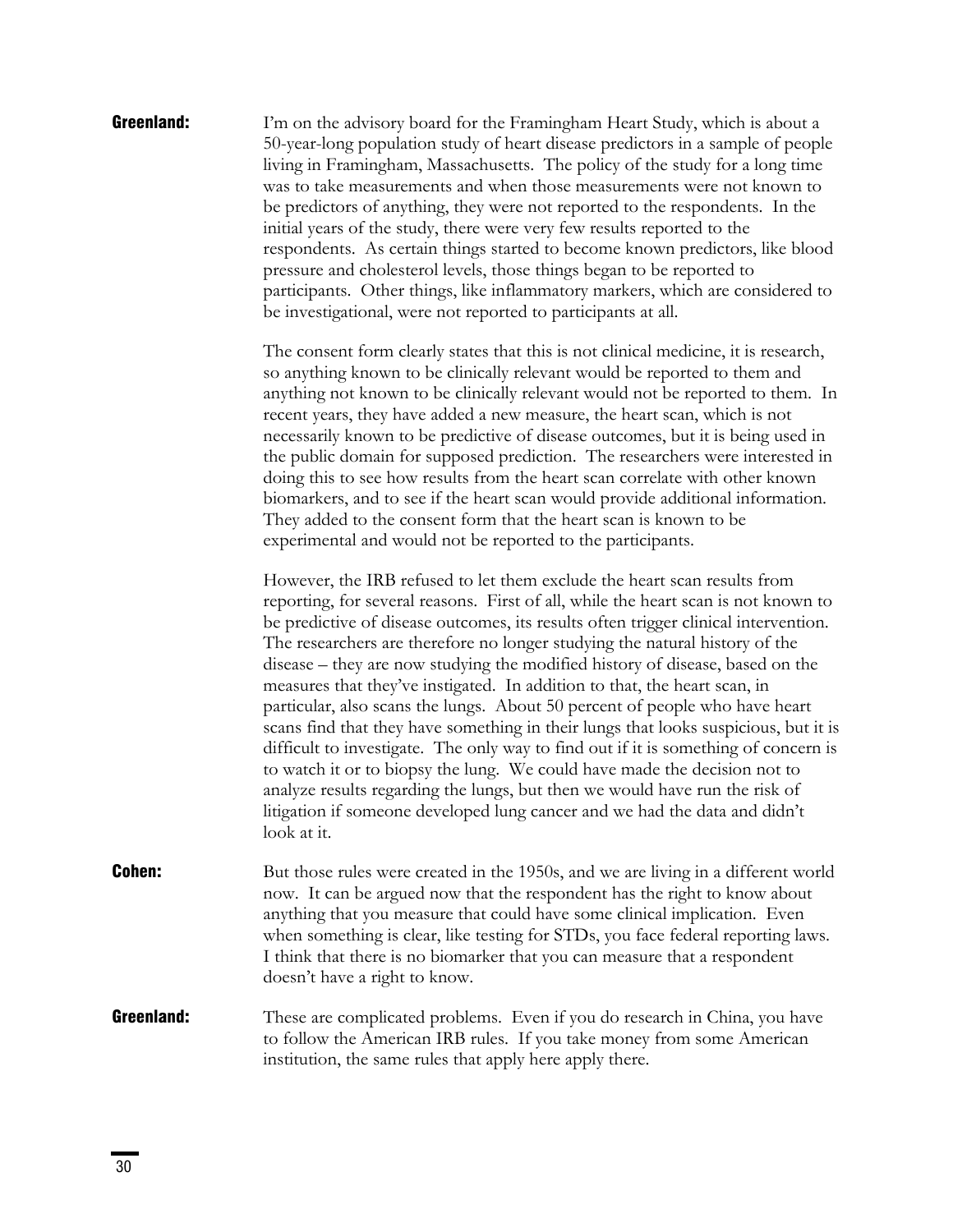## Part IV. Next Steps: Strategies and Infrastructure for Collecting Biomarkers and Biometrics in Domiciliary, Population-Based Health Research Involving Older Adults

| <b>Moderator:</b><br><b>Discussants:</b> | Linda Waite<br><b>Myron Cohen, Thomas McDade, William</b> |
|------------------------------------------|-----------------------------------------------------------|
|                                          | Parish, Parminder Raina, Teresa Seeman,                   |
|                                          | <b>Richard Udry</b>                                       |

| <b>Waite:</b> | Following from the last section, this part of the discussion will continue to<br>focus on things like infrastructure and logistics that should be considered in the<br>collection of biomarkers.                                                                                                                                                                                                                                                                                                                                                                                                                                                                                                                                                                                       |
|---------------|----------------------------------------------------------------------------------------------------------------------------------------------------------------------------------------------------------------------------------------------------------------------------------------------------------------------------------------------------------------------------------------------------------------------------------------------------------------------------------------------------------------------------------------------------------------------------------------------------------------------------------------------------------------------------------------------------------------------------------------------------------------------------------------|
| <b>Cohen:</b> | If you watch crime shows on television today, you can learn a lot about<br>biospecimen collection and how these specimens are handled by forensic<br>investigators. Investigators have to figure out how to overcome hurdles<br>regarding collection and conditions. Don't underestimate the literature on how<br>biomarkers have been collected badly in the past, such as the urine collection<br>program that Udry talked about. We talked to NHANES about how they<br>addressed problems of urine collection, and they said that the simply<br>distributed the urine into separate tubes, but that is not a good way either.<br>Specificity and sensitivity are known for clinic-based collection, but these<br>procedures are modified when specimens are collected in the field. |
| Lindau:       | Regarding the ethics of reporting results, can respondents give informed<br>consent that relinquishes their ability to access the results of the data?                                                                                                                                                                                                                                                                                                                                                                                                                                                                                                                                                                                                                                 |
| <b>Cohen:</b> | It's possible, but a separate consent would be required for every test performed.                                                                                                                                                                                                                                                                                                                                                                                                                                                                                                                                                                                                                                                                                                      |
| Seeman:       | Sometimes the availability of information from the testing procedures actually<br>helps to motivate respondents to give biospecimens. People want to have the<br>results and take them to their doctor. Their doctor will then probably say that<br>he or she doesn't know what to do with the results and will run further tests.<br>But, part of the reason that people agree to the samples is that they want the<br>results back.                                                                                                                                                                                                                                                                                                                                                  |
| <b>Cohen:</b> | In these days, an IRB would probably not approve not telling the respondents.                                                                                                                                                                                                                                                                                                                                                                                                                                                                                                                                                                                                                                                                                                          |
| Leitsch:      | Is it possible to filter these results by giving them directly to a respondent's<br>doctor, or does that violate privacy?                                                                                                                                                                                                                                                                                                                                                                                                                                                                                                                                                                                                                                                              |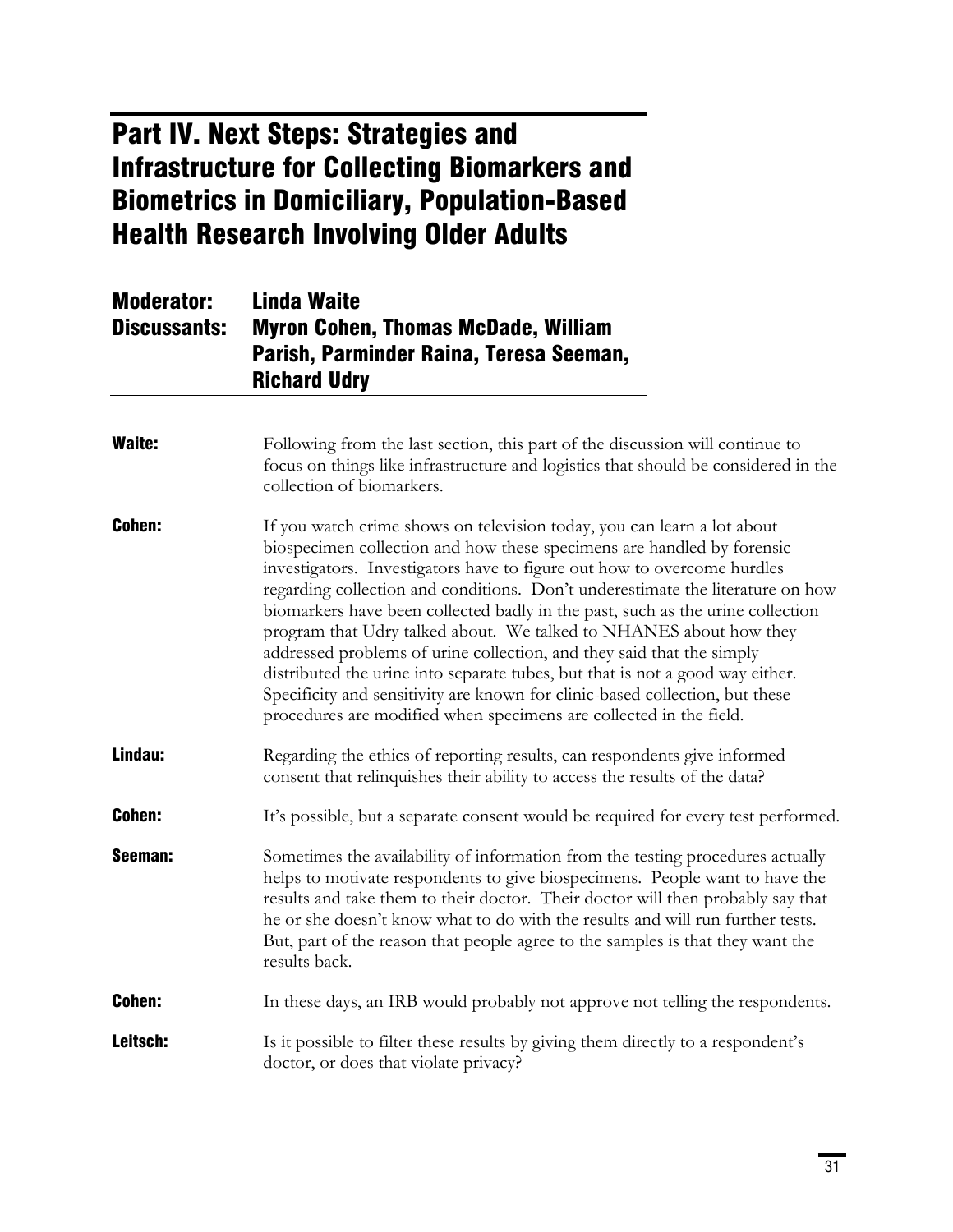| <b>Cohen:</b>            | HIPAA laws are very dense. Although the client is telling you what pills he is<br>taking, if you collect the data and tell this to someone else, your informed<br>consent must address the HIPAA laws. You are violating HIPAA laws if you<br>tell someone else without consent, even if it is the doctor who prescribed the<br>pills. You need to think about this particularly with the collection of<br>information on medications.                                                                                                                                                                                                                                                                                                                                                                                                                                                                                                                                             |
|--------------------------|------------------------------------------------------------------------------------------------------------------------------------------------------------------------------------------------------------------------------------------------------------------------------------------------------------------------------------------------------------------------------------------------------------------------------------------------------------------------------------------------------------------------------------------------------------------------------------------------------------------------------------------------------------------------------------------------------------------------------------------------------------------------------------------------------------------------------------------------------------------------------------------------------------------------------------------------------------------------------------|
| Seeman:                  | One of the ways that we dealt with it for the Study for Women's Health Across<br>the Nation (SWAN) was that if people had values that raised some concern,<br>we'd suggest that they share the results with their physician. We also had a<br>physician on staff to address values that were in critical ranges.                                                                                                                                                                                                                                                                                                                                                                                                                                                                                                                                                                                                                                                                   |
| <b>Waite:</b>            | Some of the tests regarding immune function, endocrine function, blood<br>pressure, height and weight, vision, and smell seem pretty safe.                                                                                                                                                                                                                                                                                                                                                                                                                                                                                                                                                                                                                                                                                                                                                                                                                                         |
| Seeman:                  | The practicalities and safety issues around collecting biomarkers are complex<br>and will be amongst your biggest challenges. However, the question of<br>whether and how to provide any results to participants is an equally crucial<br>issue that should be addressed.                                                                                                                                                                                                                                                                                                                                                                                                                                                                                                                                                                                                                                                                                                          |
| <b>Cohen:</b>            | The bigger questions surround what is worth learning. You need to think<br>through your hypotheses and really target your biomarkers to get the<br>information that will be useful. Storing things is good because that's how we<br>learn things 20 years from now about disease development, but it's hard to<br>know what to collect and save without specific hypotheses. Secondly,<br>sensitivity and specificity of many tests are terrible and have little meaning. Be<br>careful about what you measure and how you use the results.                                                                                                                                                                                                                                                                                                                                                                                                                                        |
| <b>O'Muircheartaigh:</b> | In terms of specificity, if you're carrying out population-level analyses and<br>you're looking for correlations between certain measures and others, the<br>standards are lower than if you are clinically-driven and you want to know<br>whether a particular individual has a particular disease.                                                                                                                                                                                                                                                                                                                                                                                                                                                                                                                                                                                                                                                                               |
| Parish:                  | But, for the notification requirements, you're suddenly clinically-driven.                                                                                                                                                                                                                                                                                                                                                                                                                                                                                                                                                                                                                                                                                                                                                                                                                                                                                                         |
| <b>Cohen:</b>            | It's a catch-22 – with some of these measurements, you're actually studying the<br>measure's sensitivity and specificity in the population. For example, we know<br>that antibodies wane as people get into their 60s, 70s, and 80s. Predictably, a<br>substantial number of older adults will not have pneumococcal antibodies. We<br>might have them today, but we won't 20 years from now. We know a lot about<br>pneumococcus and the elderly, but for many things, you are actually studying<br>the things that you think you're using as a biomarker. If there are no clinical<br>tests available for some of your markers, you are actually studying the sensitivity<br>and specificity of something that has been thought to be the gold standard in<br>the clinical setting. The way that you would do this is to draw a tube of blood<br>and do the analyses, and then use information about the person's condition to<br>test a second tube to verify positive results. |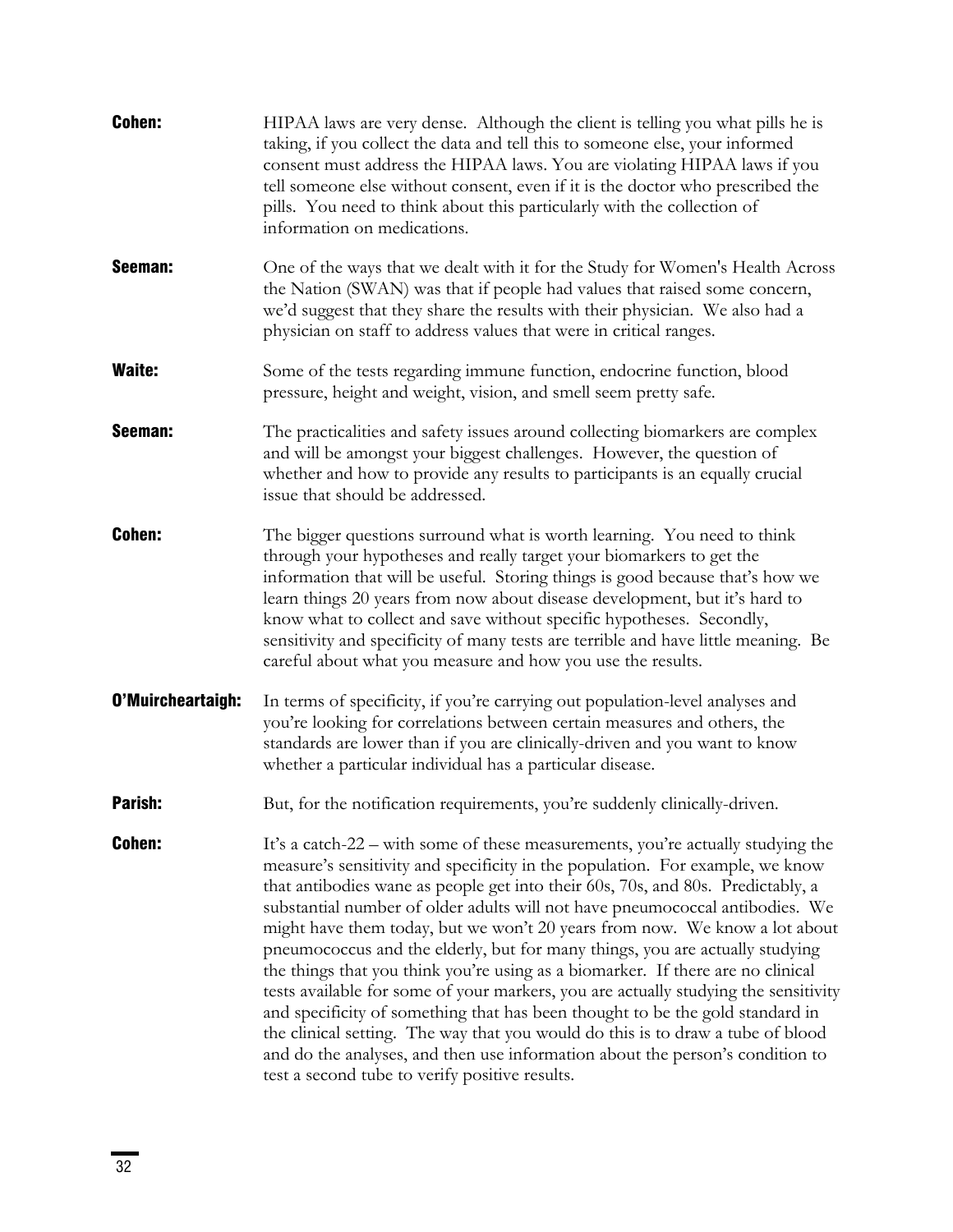| Lindau:       | If we use biomarkers to get a more robust picture of health at older ages,<br>should we use a few tried and true biomarkers and/or should we focus on<br>markers that are relatively new discoveries that we could be testing to give us<br>new information and move toward new discoveries?                                                                                                                                                                                                                                                                                                                                                                                                                                                                                                                                                                                                                                                                                                                                                                                                                              |
|---------------|---------------------------------------------------------------------------------------------------------------------------------------------------------------------------------------------------------------------------------------------------------------------------------------------------------------------------------------------------------------------------------------------------------------------------------------------------------------------------------------------------------------------------------------------------------------------------------------------------------------------------------------------------------------------------------------------------------------------------------------------------------------------------------------------------------------------------------------------------------------------------------------------------------------------------------------------------------------------------------------------------------------------------------------------------------------------------------------------------------------------------|
| <b>Waite:</b> | In a typical social scientific study, people themselves are asked to report about<br>their health and disease states. For example, in the Health and Retirement<br>Survey of 20,000 people, we simply asked people whether their physician had<br>ever told them that they have cancer. Or, we ask people to rate their health.<br>Social scientists have relied on data collected this way for years, but people in<br>the medical sciences place no value in these measures. Many people don't<br>know what they have or don't understand what they were told by their<br>physician. We can benefit by having additional measures of health and disease<br>and being able to identify, say, the five most prevalent diseases in the elderly.<br>We can ask about diabetes, hypertension, obesity, cognitive decline, cancer, and<br>depression, among others. We could then go back to these people three years<br>later to see what their trajectory is. If we have multiple measures of disease<br>states, we could, for example, say that people who have strong intimate<br>relationships show better trajectories. |
| <b>Cohen:</b> | Most of the validation in social scientific studies has been done by biomarkers<br>- specifically in areas like alcohol and drug use, STDs, and sexual promiscuity.<br>But, you're not trying to validate social scientific measures, you're talking about<br>showing that many people may not know the true state of their health.                                                                                                                                                                                                                                                                                                                                                                                                                                                                                                                                                                                                                                                                                                                                                                                       |
| Lindau:       | It's also about trying to identify pre-diagnosed disease.                                                                                                                                                                                                                                                                                                                                                                                                                                                                                                                                                                                                                                                                                                                                                                                                                                                                                                                                                                                                                                                                 |
| Udry:         | You want a measure that you can evaluate against other measures and decide<br>which the right one is.                                                                                                                                                                                                                                                                                                                                                                                                                                                                                                                                                                                                                                                                                                                                                                                                                                                                                                                                                                                                                     |
| <b>Waite:</b> | We can use a latent-factor model to combine measures and find the best one.<br>Udry: In Add Health, we asked people whether a nurse or physician had ever<br>told them that they have HIV. We had about a dozen people who said yes to<br>this, but none of them came out positive on HIV. Wouldn't you think that<br>people would get this right? So, we tested these people again, but all of those<br>were negative. Now we have three pieces of information and have to decide<br>which one to believe.                                                                                                                                                                                                                                                                                                                                                                                                                                                                                                                                                                                                               |
| <b>Cohen:</b> | This could be an issue of the interviewer keying the wrong button. Or, the<br>respondent was misleading you.                                                                                                                                                                                                                                                                                                                                                                                                                                                                                                                                                                                                                                                                                                                                                                                                                                                                                                                                                                                                              |
| Laumann:      | Or, they were told something by their physician that they shouldn't have been<br>told, and the doctor should be sued.                                                                                                                                                                                                                                                                                                                                                                                                                                                                                                                                                                                                                                                                                                                                                                                                                                                                                                                                                                                                     |
| <b>Cohen:</b> | You can look at the socioeconomic status of these respondents and how old<br>they are, among other factors, and you should be able to predict with some<br>accuracy why this happens.                                                                                                                                                                                                                                                                                                                                                                                                                                                                                                                                                                                                                                                                                                                                                                                                                                                                                                                                     |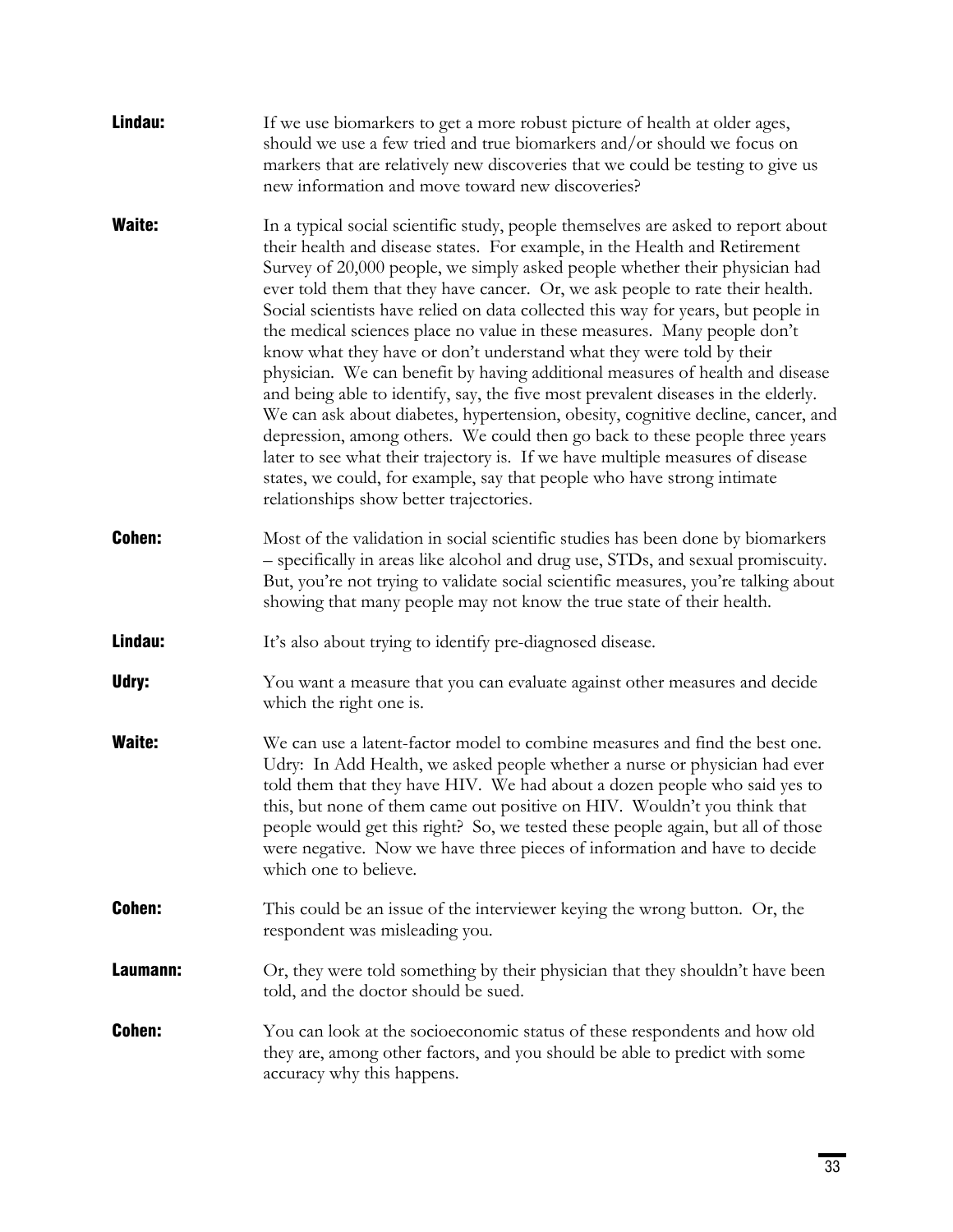| <b>O'Muircheartaigh:</b> | There are some pieces of the data that are simply not salient to people. There<br>are always small numbers of people who give information that does not match<br>the rest of the information. Measurement error is universal and any data that<br>does not have measurement error is falsified.                                                                                                                                                                                                                                                                                                                                                                                                                                                                                                                                                           |
|--------------------------|-----------------------------------------------------------------------------------------------------------------------------------------------------------------------------------------------------------------------------------------------------------------------------------------------------------------------------------------------------------------------------------------------------------------------------------------------------------------------------------------------------------------------------------------------------------------------------------------------------------------------------------------------------------------------------------------------------------------------------------------------------------------------------------------------------------------------------------------------------------|
| Parish:                  | Many of the same issues that you have mentioned were seen in our study in<br>China. We had high compliance. In fact, compliance was so high that we ran<br>out of urine bottles.                                                                                                                                                                                                                                                                                                                                                                                                                                                                                                                                                                                                                                                                          |
|                          | We couldn't use a telephone system so we unfortunately had to use self-<br>addressed envelopes and a coded insert for positive or negative results. Less<br>then half of the people elected to be notified, so many of our respondents<br>never received their results. We didn't find a huge problem with false<br>positives.                                                                                                                                                                                                                                                                                                                                                                                                                                                                                                                            |
| Udry:                    | You'll get too many false positives on any STD that you test for.                                                                                                                                                                                                                                                                                                                                                                                                                                                                                                                                                                                                                                                                                                                                                                                         |
| <b>Cohen:</b>            | Infectious diseases are the worst worry for false positives. Things like<br>testosterone level are not a problem.                                                                                                                                                                                                                                                                                                                                                                                                                                                                                                                                                                                                                                                                                                                                         |
| Udry:                    | If you're testing for HIV, you have to particularly worry about the, say, four<br>cases where you identify measurement error on HIV. But, you have to ask if a<br>medical practitioner has ever told you that you have X or Y. Those are<br>validated questions that have been asked on virtually every national survey<br>about health. Sure, there is measurement error, but they are highly predictable<br>and highly useful. I don't know that you need four indicators of diabetes,<br>because you have a large agenda and collecting every disease indicator possible<br>means that you are going to compromise on other parts of your agenda. There<br>are a lot of possibilities here, but at the end of the day, you need to come up<br>with a short list and some of the more basic and cost-effective approaches are<br>going to be just fine. |
| <b>Cohen:</b>            | There is an issue, though, when you start a longitudinal study with particular<br>indicators and belief systems about tests. Perhaps you want to measure<br>prostate-specific antigen in men. What does that mean the day you start the<br>study and the day you finish? With Add Health, Abbott Laboratories cancelled<br>some of the lab tests that they would do for certain things. There are therefore<br>clinical issues that also come into play.                                                                                                                                                                                                                                                                                                                                                                                                  |
| Parish:                  | Another logistical problem with the laboratory is labeling the identification<br>numbers on the samples. We had handwritten identification numbers on the<br>samples and many of them came off or were washed away.                                                                                                                                                                                                                                                                                                                                                                                                                                                                                                                                                                                                                                       |
| <b>Cohen:</b>            | A commercial laboratory will probably charge you too much for these tests, but<br>you need a CLIA-approved laboratory. The assays differ from lab to lab, so all<br>samples of a particular assay have to be conducted in the same laboratory, or<br>your measurement may not be consistent.                                                                                                                                                                                                                                                                                                                                                                                                                                                                                                                                                              |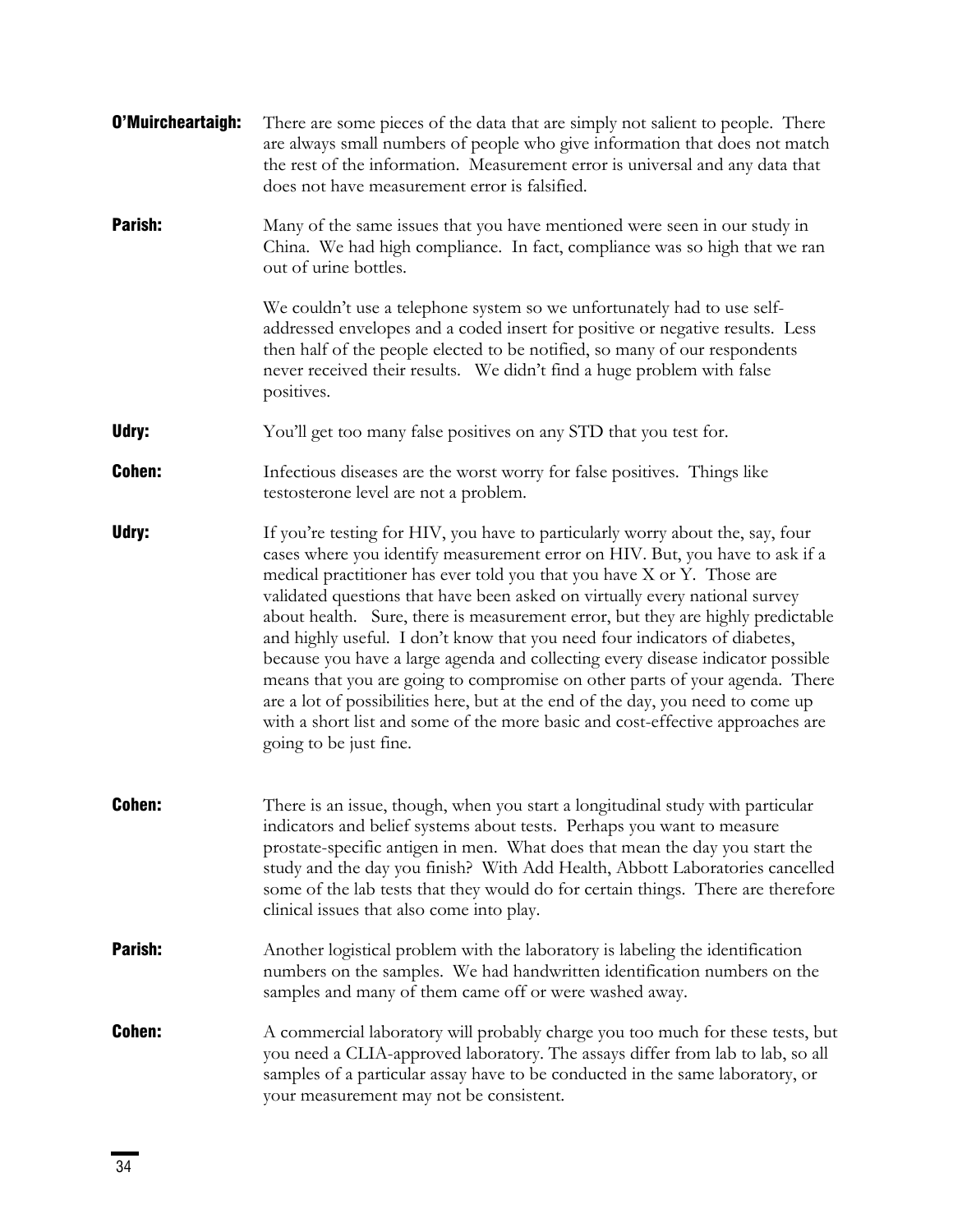| <b>McDade:</b> | There are some logistics regarding the collection of blood samples. There are<br>clearly two perspectives here: the clinical and the population-level. You don't<br>have to choose to collect specimens that are directly related to particular clinical<br>outcomes for them to be of interest. You can study things that might<br>significantly affect behavior, like testosterone level, but that may not have a<br>clear clinical relevance. This is why population-level research using biomarkers<br>has been so useful in the past.                                                                                                                                                                                                                                                                                                                                                                                                                  |
|----------------|-------------------------------------------------------------------------------------------------------------------------------------------------------------------------------------------------------------------------------------------------------------------------------------------------------------------------------------------------------------------------------------------------------------------------------------------------------------------------------------------------------------------------------------------------------------------------------------------------------------------------------------------------------------------------------------------------------------------------------------------------------------------------------------------------------------------------------------------------------------------------------------------------------------------------------------------------------------|
|                | If you choose to collect blood, the first decision is whether or not you want to<br>collect plasma. Plasma collection requires a phlebotomist. If you want to<br>collect whole blood, you need to think about whether you will use filter paper,<br>a capillary tube, or portable instruments that interviewers will bring to the<br>interview site, like a Cholestech for glycosylated hemoglobin or lipids. If you<br>do blood spots, those samples need to be dried for a couple of hours before<br>they are sealed. This does not necessarily have to be done at the interview site.<br>Training the interviewers to collect the blood is easy. The costs for the blood<br>collection devices are about \$1 per sample. For analysis, EBV antibodies are<br>about \$5 per sample, high sensitivity C-reactive protein is about \$3 per sample<br>for the reagents (not for the labor). This is fairly inexpensive, and probably<br>cheaper than plasma. |
| Cohen:         | A good example is testosterone because that is something that a 70-year-old<br>man would be interested to know. There are so many messages in the media<br>about what testosterone levels mean.                                                                                                                                                                                                                                                                                                                                                                                                                                                                                                                                                                                                                                                                                                                                                             |
| <b>McDade:</b> | Yes, you should report the result because it has meaning for the respondents,<br>but its clinical relevance is not clear and it may be most related to non-clinical<br>outcomes, such as sexual activity and mood. There are multiple agendas here.<br>The population agenda is most important to this project, but you also have to<br>attend to the clinical relevance of things.                                                                                                                                                                                                                                                                                                                                                                                                                                                                                                                                                                         |
| Seeman:        | In returning to the issue about whether it is useful to stick with tried-and-true<br>traditional tests or to test out new indicators, it seems that part of your goal is<br>to get biological parameters that will give you an alternate view of the more<br>traditional self-report measures. Perhaps you should emphasize some of the<br>more standard measures like glycosylated hemoglobin, which can be related to<br>diabetes, and something for inflammation and lipids. But, maybe you should<br>also consider something that is more linked to parameters regarding sexual<br>function.                                                                                                                                                                                                                                                                                                                                                            |
|                | Blood pressure, waist parameter, and height and weight would be on a short<br>list. You could also look at things like glycosylated hemoglobin, CRP, and<br>lipids (cholesterol, HDL, LDL, and triglycerides) from dried blood. Your<br>purpose in this case seems to be classification in terms of relative levels across a<br>cohort of people, and you may get enough window and it may be feasible<br>within your constraints.                                                                                                                                                                                                                                                                                                                                                                                                                                                                                                                          |
| Laumann:       | What about indicators of stress?                                                                                                                                                                                                                                                                                                                                                                                                                                                                                                                                                                                                                                                                                                                                                                                                                                                                                                                            |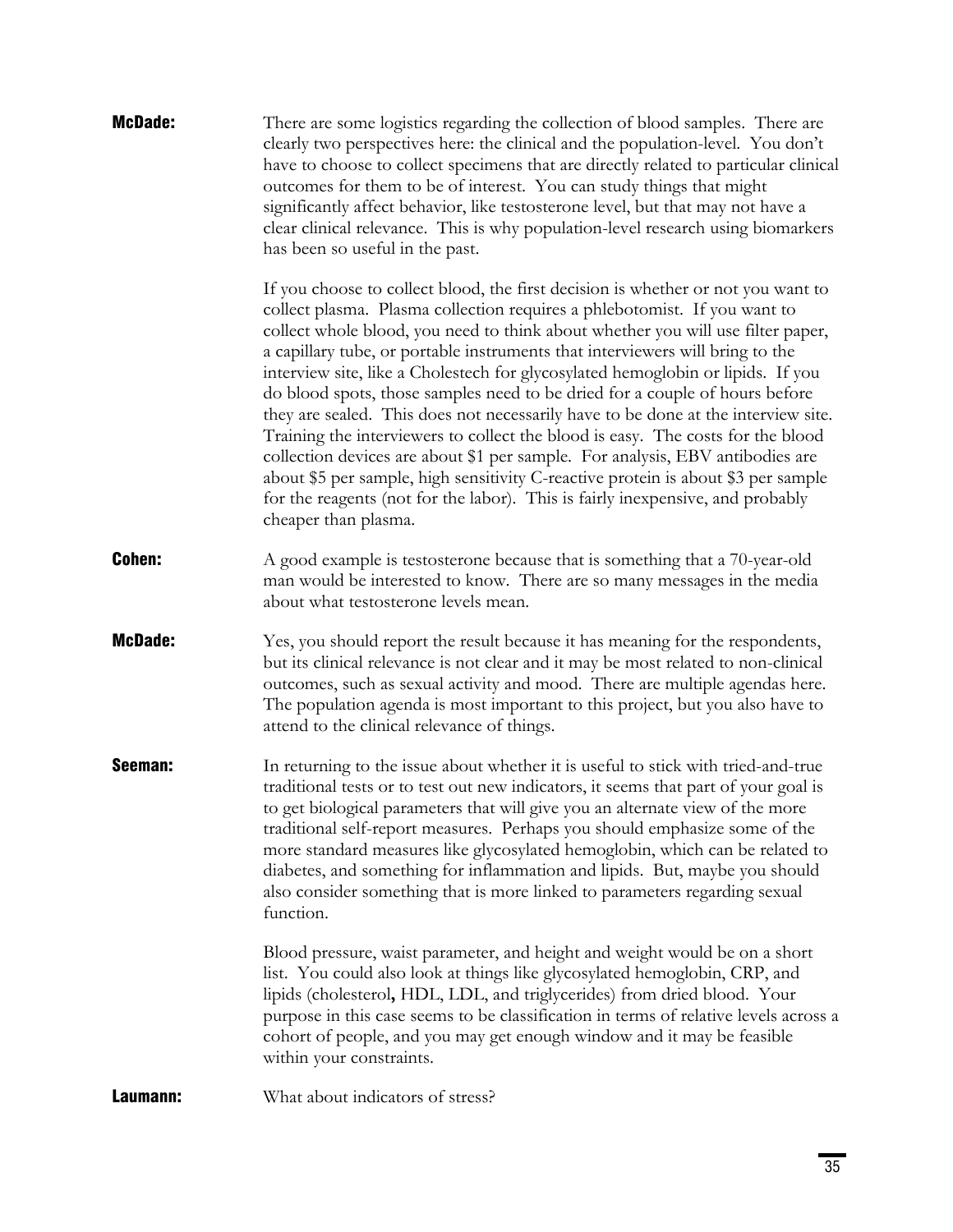| Seeman:          | Spot samples can tell us about stress, but they are very hard to collect. It's<br>difficult to start all interviews early in the morning, but this is when you want to<br>collect specimens like cortisol. Time of day is also a problem, and very few<br>people have made efforts to normalize biomarker collection across the time of<br>day. Another issue is that peoples' diurnal cycles may not be the same, which<br>further complicates decisions regarding when to draw single samples. It is not<br>invasive to test cortisol through saliva, but you need five measurements<br>throughout the day, and this is difficult to get respondents to comply with<br>because it's a larger burden. |
|------------------|--------------------------------------------------------------------------------------------------------------------------------------------------------------------------------------------------------------------------------------------------------------------------------------------------------------------------------------------------------------------------------------------------------------------------------------------------------------------------------------------------------------------------------------------------------------------------------------------------------------------------------------------------------------------------------------------------------|
| Laumann:         | If we want biological measures that can be correlated with social experiences<br>and attitudes, such as happiness or friendliness or quality of life, how could we<br>best index these things biologically?                                                                                                                                                                                                                                                                                                                                                                                                                                                                                            |
| Seeman:          | There is a great deal of methodological work that needs to be done, perhaps<br>using subsamples that could be brought in to undergo more clinical work. This<br>would help us understand things like the effect of the home environment and<br>what it means to get cortisol in the morning. We don't actually know what the<br>diurnal rhythm means in terms of cortisol fluxuation and its relationship to<br>health outcomes. We therefore need to do more methodological work to<br>determine the minimal protocols that could be used in communities to link<br>actual life experiences to biological measurements.                                                                               |
| <b>Cohen:</b>    | Do you think that cortisol is a valid measure, since we don't really know what it<br>means and what parameters are normal in particular situations?                                                                                                                                                                                                                                                                                                                                                                                                                                                                                                                                                    |
| Seeman:          | We do know what salivary cortisol "means" - methodological work has shown<br>that it is a valid marker for plasma/blood levels of free cortisol. And, there is<br>considerable research linking cortisol to various health outcomes (not<br>surprising since cortisol is one of the central "elements" of the HPA axis, one<br>of the major regulatory systems of the body).                                                                                                                                                                                                                                                                                                                           |
| <b>Levinson:</b> | What should float to the top for a short list for biomarkers – based on<br>feasibility and usefulness? Perhaps there are some measures that are less<br>feasible, but would be worth pushing to do because of their potential<br>usefulness? Or, some areas, like the olfactory measures, that are less<br>established but could help us to make new discoveries about health and aging?                                                                                                                                                                                                                                                                                                               |
| <b>Cohen:</b>    | If older women will provide self-administered vaginal swabs, you can learn<br>about trichomoniasis in a population and how it affects quality of life. HPV<br>and herpes will also help to inform you about sexual health among older<br>women. This would definitely advance science - you would learn something<br>that no one knows. But, I don't know if older women would tolerate this.                                                                                                                                                                                                                                                                                                          |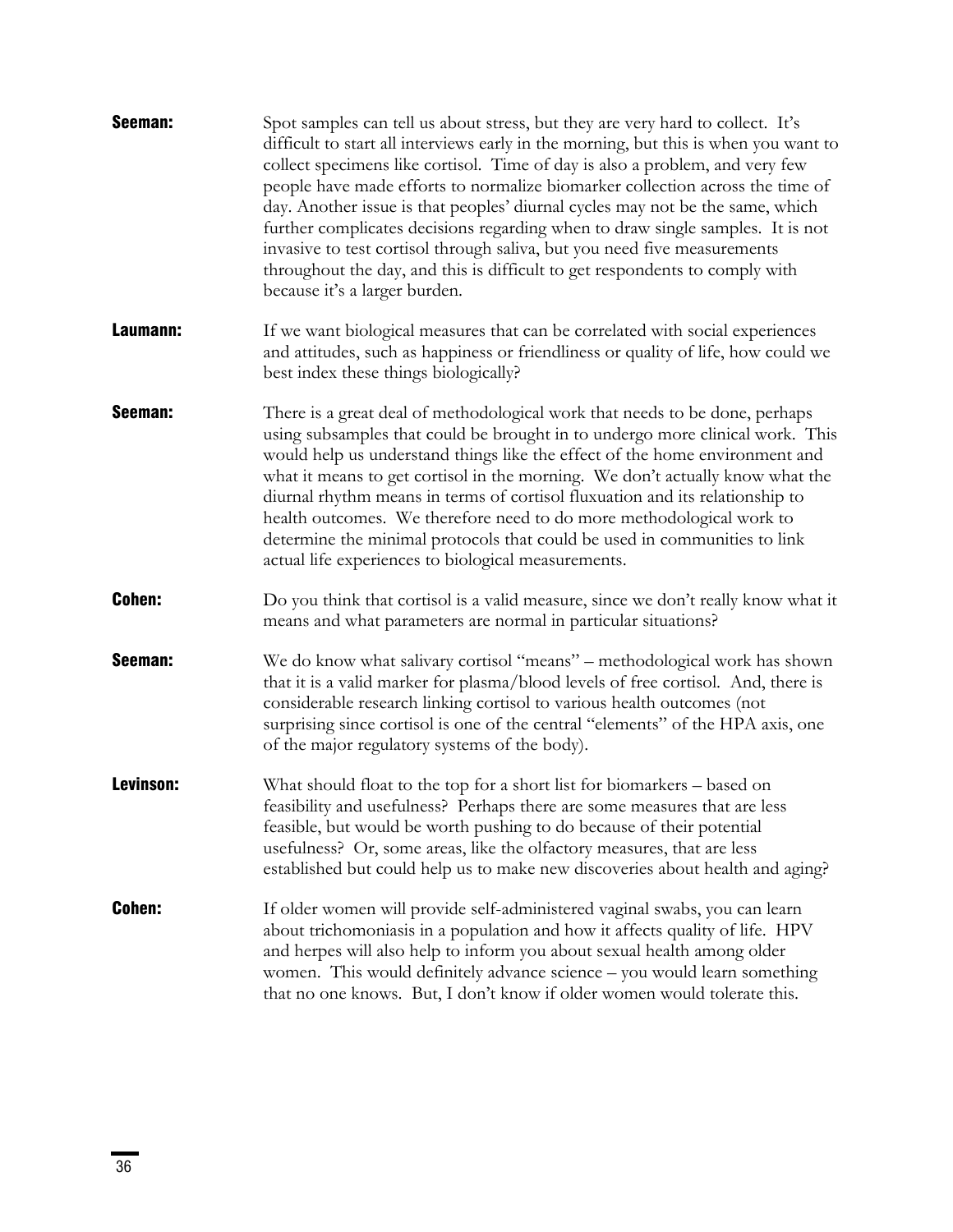| Lindau:           | From a clinical perspective, and dealing with older adults and sexuality issues,<br>the vaginal discharges and odors are critical. By getting a population-based idea<br>of what the vaginal mucosa look like, we can get a wealth of information about<br>propensity for infectious diseases and hormone levels. This is a discussion that<br>is often in the media, too, about hormone replacement. |
|-------------------|-------------------------------------------------------------------------------------------------------------------------------------------------------------------------------------------------------------------------------------------------------------------------------------------------------------------------------------------------------------------------------------------------------|
|                   | Olfactory function is also important, as well as visual function and hearing.<br>There are very important hypotheses about how these physical functions are<br>related to social and sexual functioning and health.                                                                                                                                                                                   |
| Levinson:         | What should be on the short list?                                                                                                                                                                                                                                                                                                                                                                     |
| Lindau:           | What if you had the opportunity to go into the homes of older Americans, ages<br>57-84, using your expertise about older adult health – what biomarkers would<br>be at the top of your list?                                                                                                                                                                                                          |
| Seeman:           | Blood pressure, waist-hip-ratio, height/weight, glycosolated hemoglobin, lipids,<br>CRP.                                                                                                                                                                                                                                                                                                              |
| <b>McDade:</b>    | Testosterone – particularly if sexuality is an interest, and it's easy to measure.                                                                                                                                                                                                                                                                                                                    |
| Raina:            | Important functional measures might include hand grip, vision, and hearing.<br>Walking and climbing stairs are good indicators of physical activity. Blood<br>indicators, such as protein levels and glucose tests, are useful. HbA1c<br>(glycosylated hemoglobin), urine, amyloid, and Vitamin B, are commonly used.                                                                                 |
| Halter:           | Other studies of older populations that focus on biomedical issues have a<br>longer list. What other studies don't have are details regarding sexual function.<br>I would measure blood pressure in the foot (in addition to the arm) to get the<br>ankle-brachial index. This provides an indicator of peripheral vascular disease,<br>which is likely predictive of erectile dysfunction.           |
|                   | I would probably measure electrical impedance and CRP. CRP correlates with<br>smoking, obesity, physical inactivity, hypertension, and diabetes. It's an<br>integrated function of immune and inflammatory activity, and it has pretty<br>good measurement characteristics.                                                                                                                           |
|                   | I would run a 60-second EKG, because then you can actually calculate things<br>like heart rate variability and it is completely non-invasive. You don't have to<br>report any illness because you don't have a full EKG, just a 60-second rhythm<br>strip, which gives you some estimate of autonomic function.                                                                                       |
| <b>Waite:</b>     | Could a non-medical person be trained to do this?                                                                                                                                                                                                                                                                                                                                                     |
| <b>Greenland:</b> | Yes. Non-medical people do this in a clinical setting, so you could likely train<br>interviewers to do this.                                                                                                                                                                                                                                                                                          |
|                   | You might also want to consider a matrix of hypotheses and then have possible<br>measures and consider which are most valid, cost-effective, and convenient.                                                                                                                                                                                                                                          |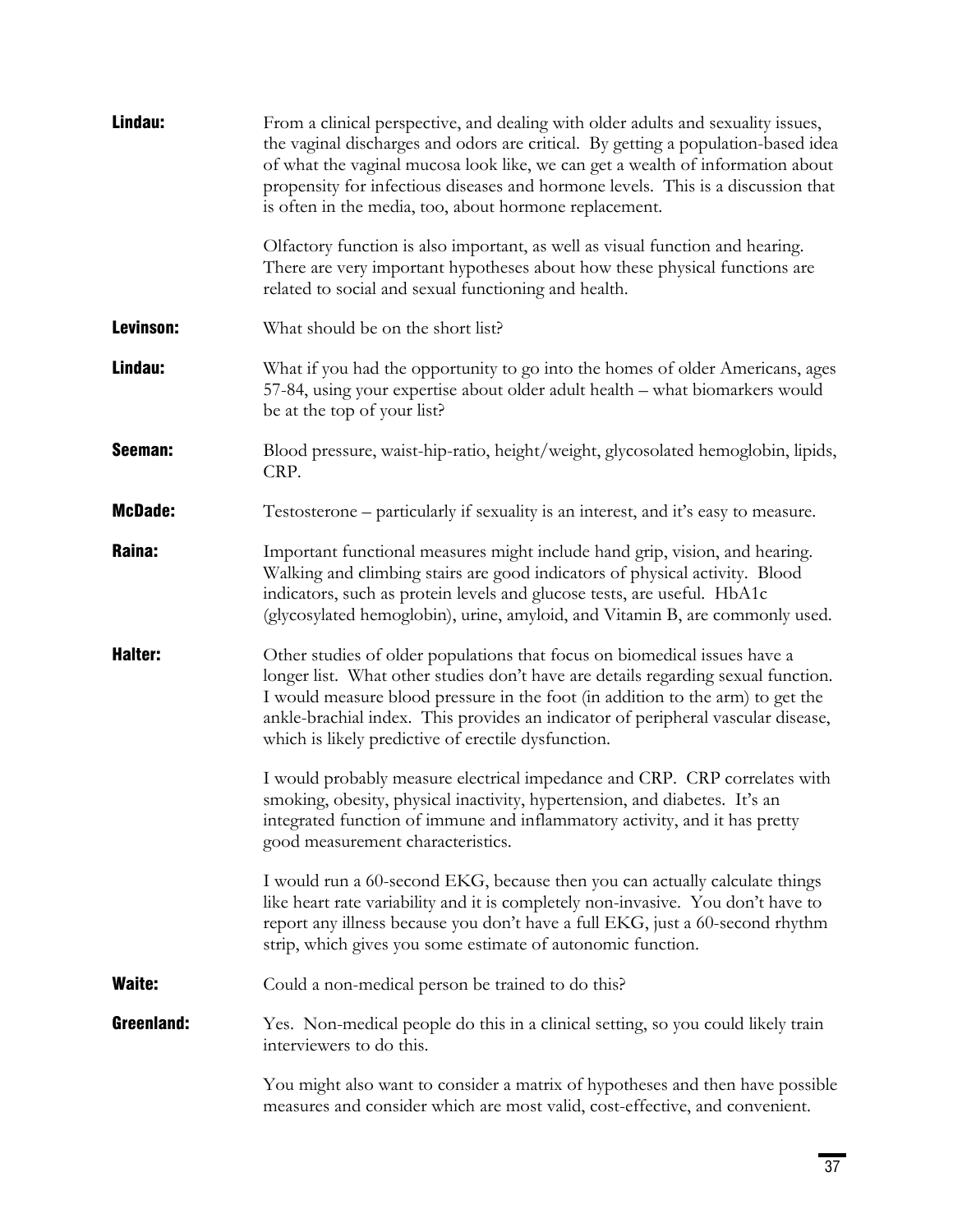**Cohen:** Because there are a great deal of biomedical studies of elderly people, the advantage of using biospecimens to inform social scientific research comes from the hypotheses. Let your assays be informed by your hypotheses and what you really want to learn and contribute.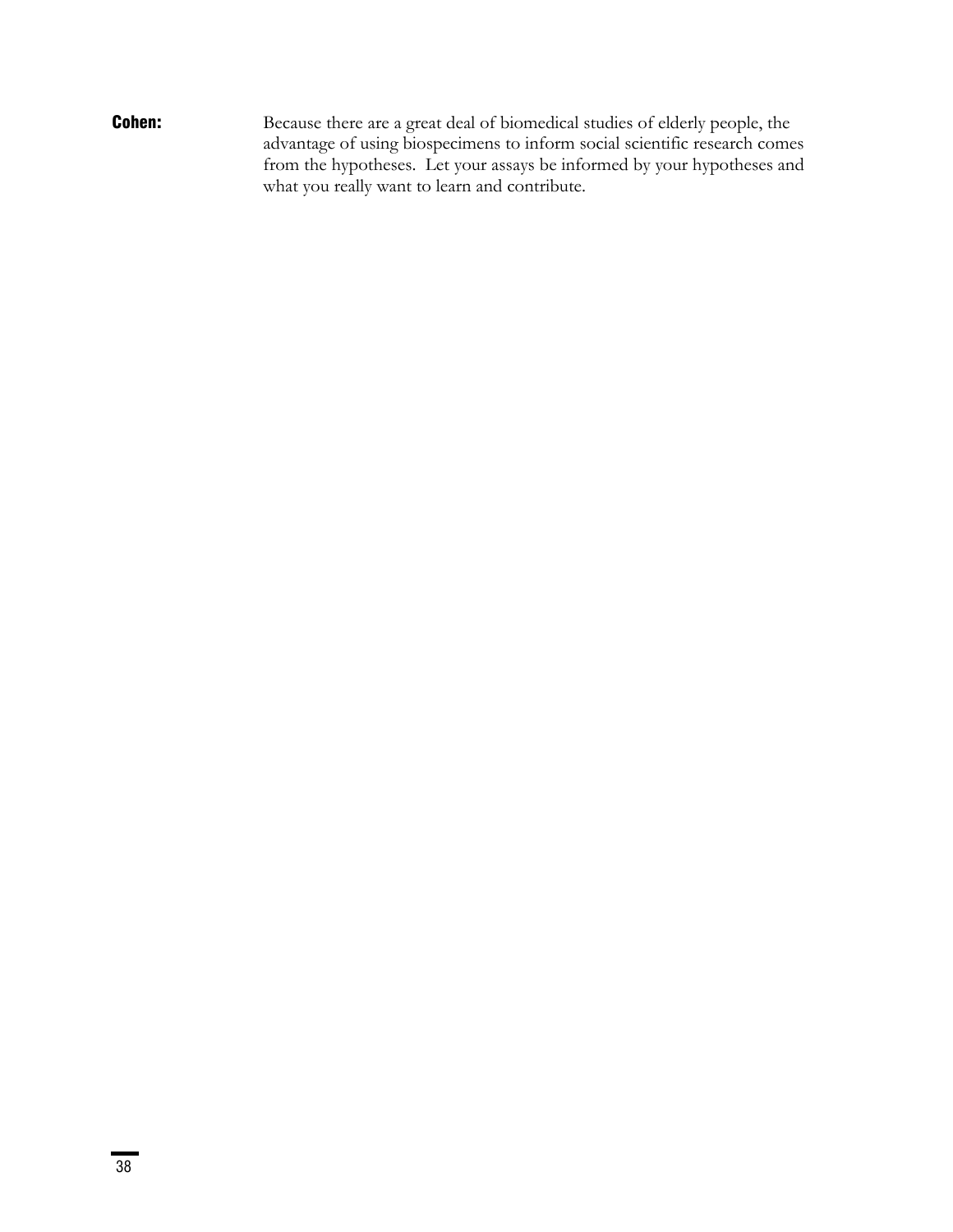## APPENDIX A Synthesis of Scientific Disciplines in Pursuit of Health: The Interactive Biopsychosocial Model

Perspectives in Biology and Medicine, Volume 46, No. 3 Supplement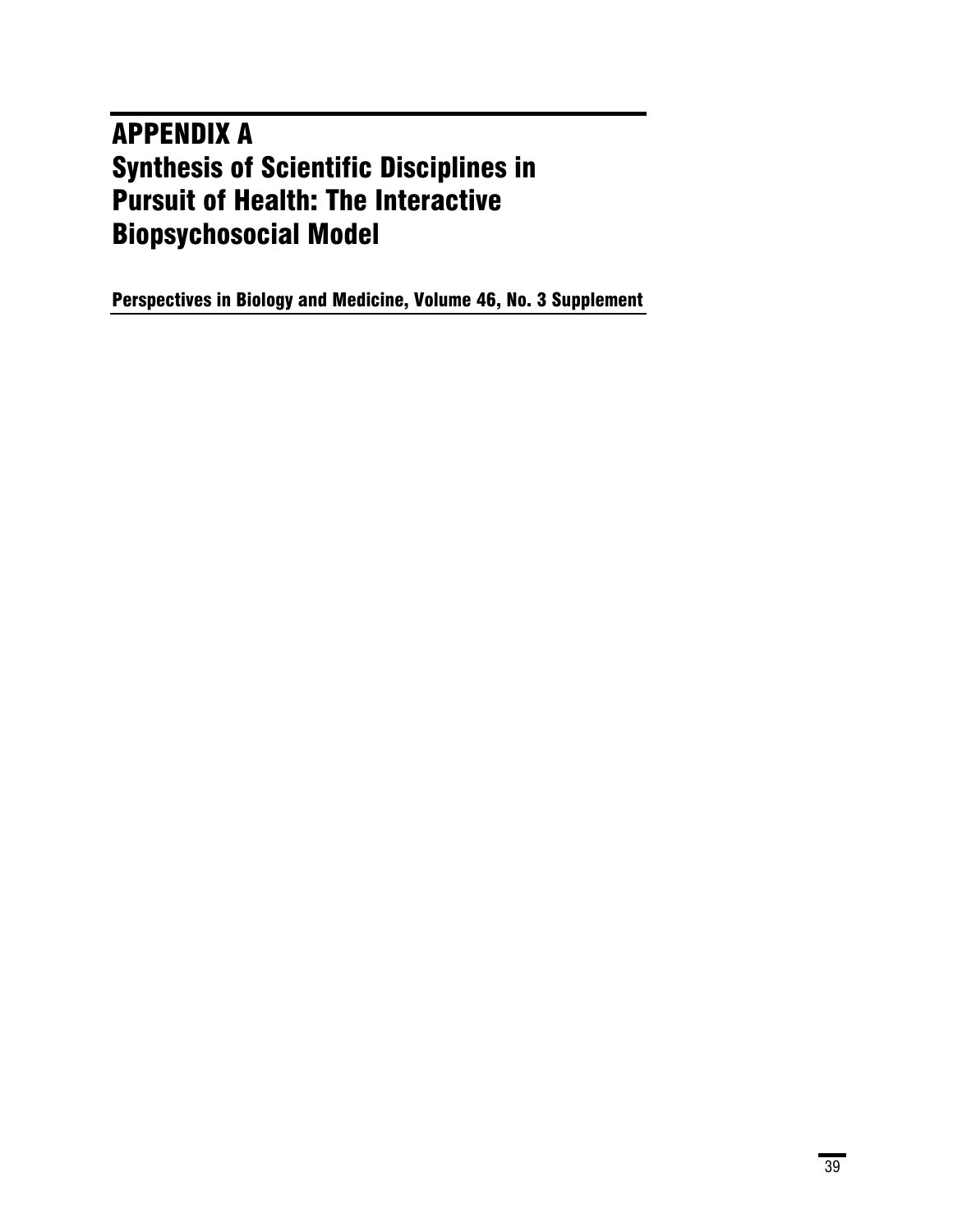

## Synthesis of Scientific Disciplines in Pursuit of Health

## *the Interactive Biopsychosocial Model*

#### Stacy Tessler Lindau,\* Edward O. Laumann,† Wendy Levinson,‡ and Linda J. Waite†

ABSTRACT Twenty-five years ago, George Engel proposed a challenge to the biomedical model and its limited view of disease as biologically rooted. Building on Engel's work, we present the Interactive Biopsychosocial Model (IBM). The IBM argues for a reorientation in biomedicine where research, education, and clinical practice: (1) address health in addition to illness; (2) aim to decipher interrelated biophysical, psychocognitive, and social processes in health and disease, rather than seek a single root cause; and (3) take into account the social networks of the individual to achieve, maintain, and maximize health and well-being for individuals, their significant others, and society. Based on an interdisciplinary collaboration of medical and social scientists, this paper demonstrates the application of the IBM to understanding and generating

‡Department of Internal Medicine, University of Toronto.

Correspondence: Stacy Tessler Lindau, Department of Obstetrics and Gynecology, Pritzker School of Medicine, University of Chicago, 5841 South Maryland Ave, MC2050, Chicago, IL 60637.

Email: slindau@babies.bsd.uchicago.edu.

The research for this paper was funded in part by the Robert Wood Johnson Clinical Scholars Program, the National Institute on Aging through the Center on Aging at the University of Chicago, and the National Opinion Research Center (NORC).The authors would like to thank Elizabeth Greenbaum for research assistance and for comments on an earlier draft, and Sara Leitsch.

*Perspectives in Biology and Medicine*, volume 46, number 3 supplement (summer 2003):S74–S86 © 2003 by The Johns Hopkins University Press

<sup>\*</sup>Department of Obstetrics and Gynecology and Medicine (Geriatrics), Pritzker School of Medicine, University of Chicago.

<sup>†</sup>Department of Sociology, University of Chicago.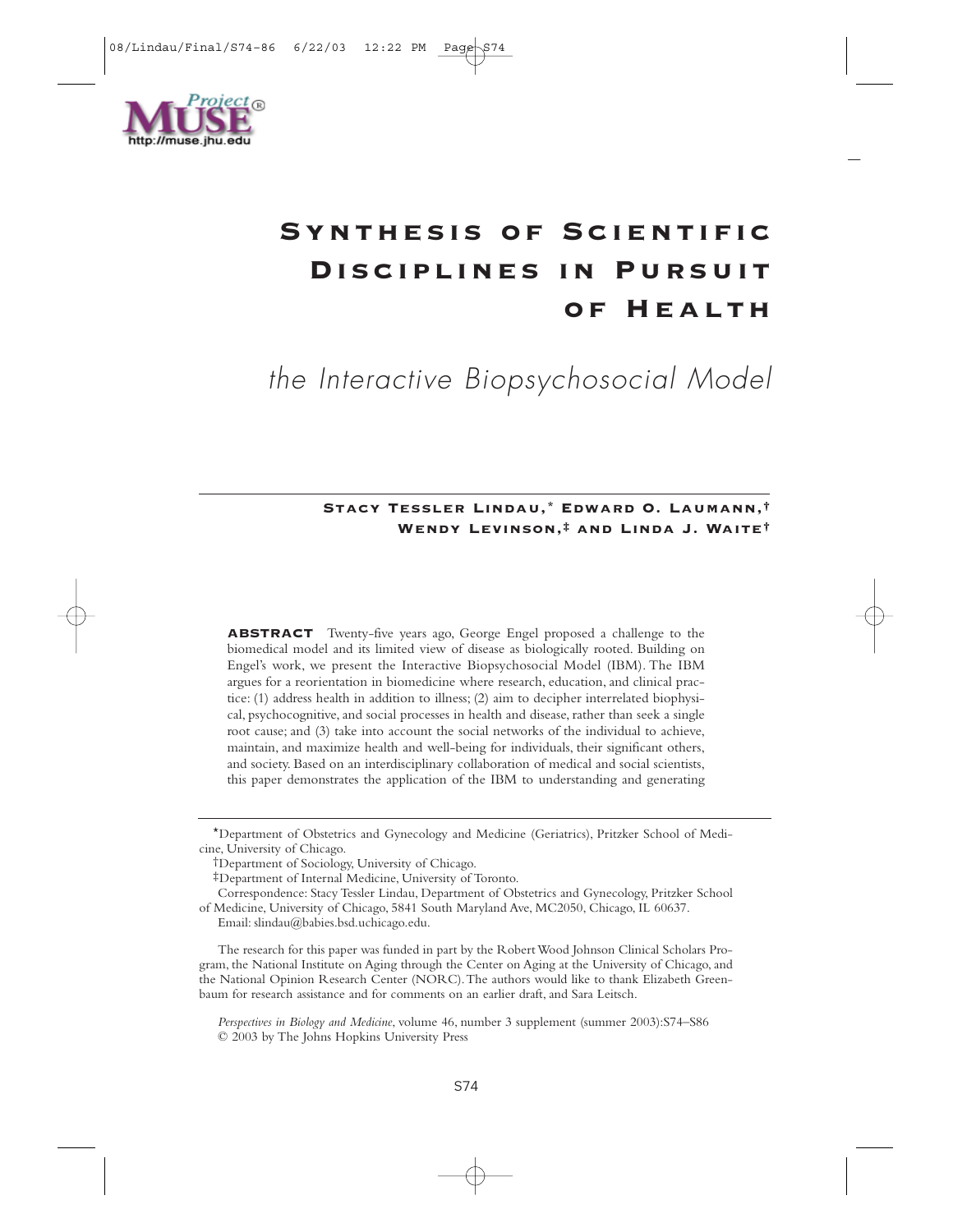hypotheses about the longitudinal relationship between sexuality and health, and sexuality and chronic illness (diabetes mellitus) at older ages. The model provides a dynamic, dyadic, framework for building scientific hypotheses about the etiologies and consequences of health, well-being, and disease throughout the life course.

*The dominant model of disease today is biomedical, and it leaves no room within its framework for the social, psychological, and behavioral dimensions of illness.A biopsychosocial model is proposed that provides a blueprint for research, a framework for teaching, and a design for action in the real world of health care.*

**—George Engel (1977)**

*The time for this larger synthesis of scientific disciplines in pursuit of human health has come.* **—National Research Council (2001)**

IN 1977, GEORGE ENGEL, professor of psychiatry and medicine at the University of Rochester, proposed integrating psychological and social variables into N 1977, GEORGE ENGEL, professor of psychiatry and medicine at the Univerprevailing models of disease, and created what he called the "biopsychosocial model." Now, a quarter of a century later, the National Research Council and the Institute of Medicine (IOM) are urging scientists to integrate psychosocial and behavioral processes into attempts to decipher pathways of disease, health, and well-being, and to include biological measures in population-based social science research (Finch, Vaupel, and Kinsella 2001; IOM 2001; National Research Council 2001). This call for integrative approaches is driven in large measure by the increasing prominence of psychosocial issues in clinical practice and education. For example, physicians are often confronted with patients who cannot afford regular checkups or medicines. Older patients experiencing cognitive decline may have difficulty adhering to directions on prescriptions, and patients who have spouses in poor health may be less able to manage their own chronic illness. To promote the cross-disciplinary collaboration necessary for a new approach to the science of health, we need a unified vision of health and disease.

In this paper, we examine the theoretical foundations and limitations of disease-oriented models of biomedicine and propose a new model, the Interactive Biopsychosocial Model of health (IBM). Based on Engel's work, the IBM argues for a reorientation in biomedicine where research, education, and clinical practice: (1) address health in addition to illness; (2) aim to decipher interrelated biophysical, psychocognitive, and social processes in health and disease, rather than seek a single root cause; and (3) take into account the social networks of the individual to achieve, maintain, and maximize health and well-being for individuals, their significant others, and society. The model provides a dynamic framework for building scientific hypotheses about the etiologies and conse-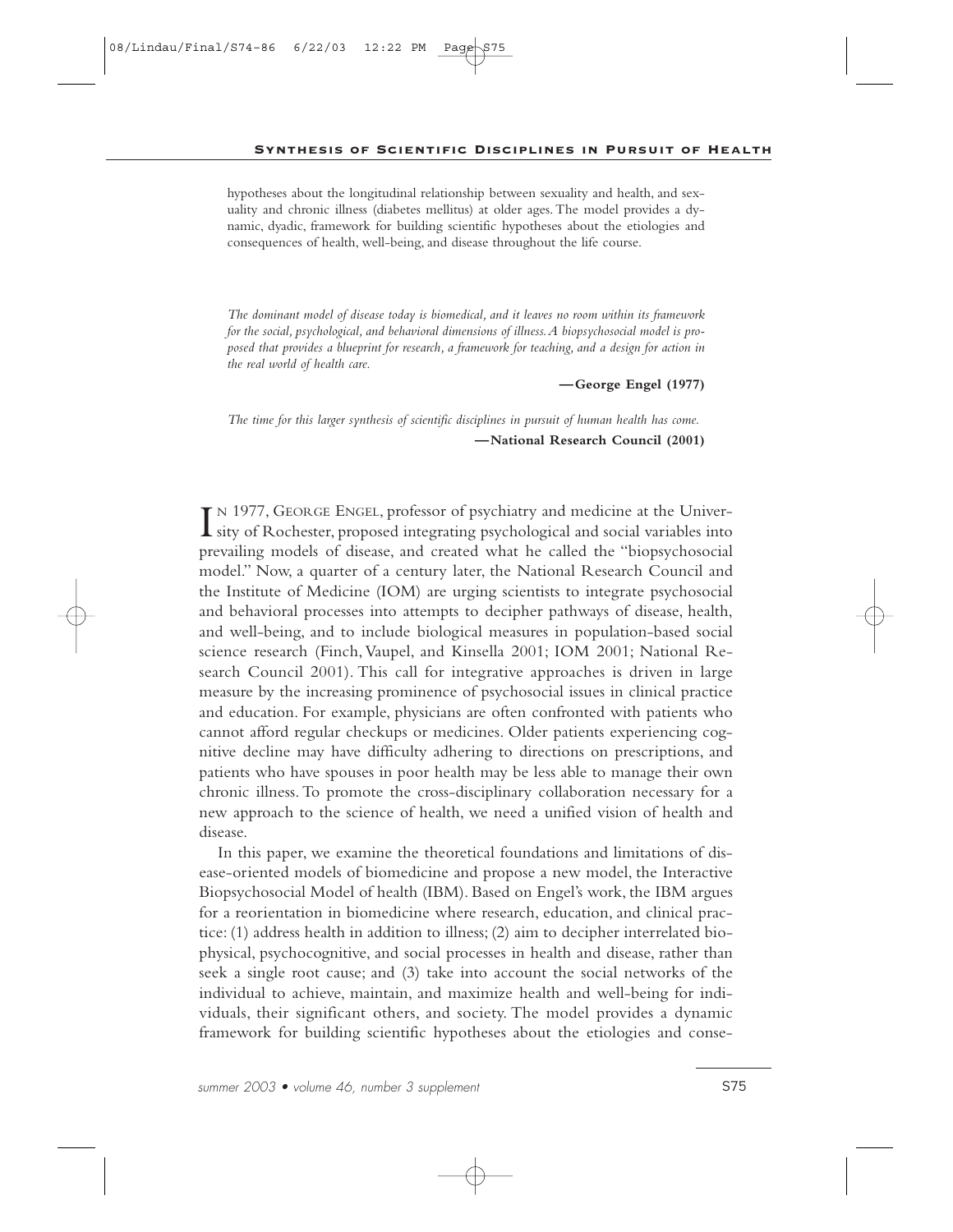quences of health, well-being, and disease throughout the life course, and it can be used, in addition, as a teaching tool at the bedside or in the classroom.

This work arises from our research in aging and human sexuality, where the greatest scientific and clinical challenge is as often understanding and maintaining health as it is rectifying dysfunction or disease.Additionally, research in sexuality demands a shift in focus from the individual to the dyad or larger social network. The IBM emerged as a framework for scientific investigation about health and life quality over the life course, when it became apparent that we would need to incorporate psychocognitive and psychosocial variables into traditional disease-oriented models. Below we describe this new model and apply it to the relationship between aging and sexuality.

#### Historical Context

In proposing the biopsychosocial model of disease, Engel (1977) issued a "challenge for biomedicine" to reconsider the prevailing biomedical model of disease. The biomedical model, still the dominant framework guiding medical research, education, and clinical care today, focuses on the root cause of disease, where disease is "fully accounted for by deviations from the norm of measurable biological (somatic) variables." Engel offered, instead, a model designed to "provide a basis for understanding determinants of disease and arriving at rational treatment patterns of health care." Engel's groundbreaking work grew out of his clinical psychiatric practice, where he found himself often frustrated by "adherence to a model no longer adequate for the scientific tasks and social responsibilities" of medicine. He aimed, therefore, to change the profession's approach to the causes of illness and disease, and to widen the framework for the clinical approach to illness, in general, and mental illness in particular.

General systems theory was emerging in both the biological and social sciences during the formative years of Engel's work, and Engel used this theory to lay the groundwork for his biopsychosocial model (Buckley 1967; Henry and Stephens 1977; Parsons 1951; von Bertalanffy 1968). Engel claimed that "systems theory holds that all levels of organization are linked to each other in a hierarchical relationship so that change in one affects change in the others," and that this theory treats "sets of related events collectively as systems manifesting functions and properties on the specific level of the whole." Engel believed that applying systems theory to medicine could reconcile two fundamental tensions implicit in the traditional biomedical model: mind-body dualism, the belief that the mental and the somatic operate independently; and the reductionist-holistic dichotomy, in which complex phenomena are derived from a single physical aberration from the norm rather than from an integrated system where changes interact at various levels.

While Engel's work consciously shifted away from the primacy of biological etiology, he remained focused on the individual as the embodiment of a disease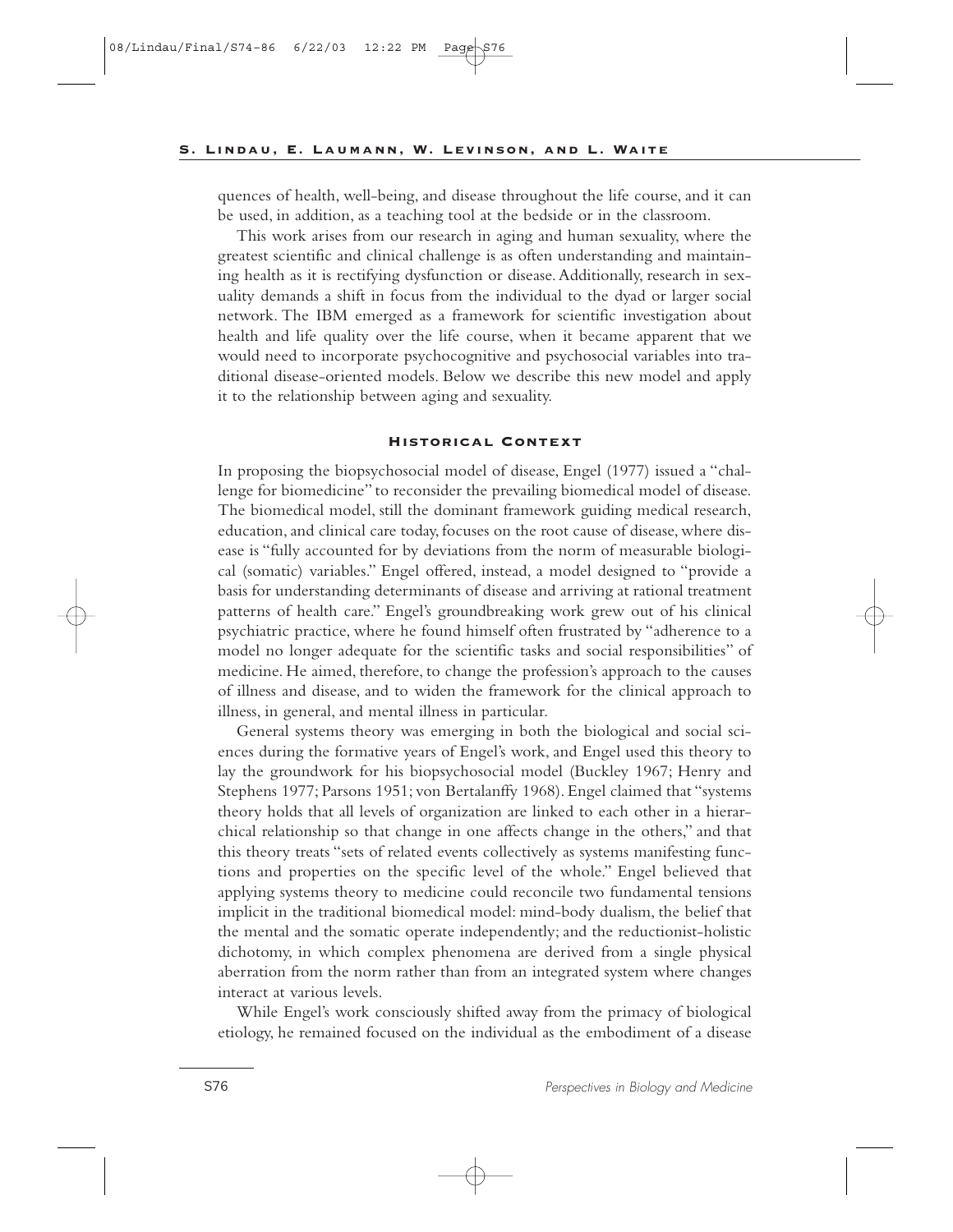and its consequences.The treatment of disease was still framed in the clinical setting and conceptualized primarily as an interaction between physician and patient. Social variables, only superficially described, became simply additional characteristics of the diseased individual to be considered in the pursuit of the root cause.

Although Engel's work is widely cited in the medical literature (a citation search in the Web of Science Citation Index found 1,419 citations of the *Science* article as of June 2002), the model remains largely on the margins of biomedicine, particularly as a framework for scientific investigation. Engel's model has failed to replace the biomedical model for two main reasons: clinicians and scientists continue to emphasize the progression from etiology to disease to the exclusion of health as an outcome; and professional and research institutions are often structurally rooted in the biomedical model.These factors motivate us to reconsider the utility of the biopsychosocial model for defining health. In the following sections, we offer a framework for integrating the social factors that influence health, wellness, illness, and disease into the clinic or the science of medicine.

#### Defining and Measuring Health

Historically, a negative definition of health has prevailed in biomedicine: i.e., health is the absence of disease, dysfunction, or injury. Epidemiologic measures assess population health by rates of morbidity and mortality. Both perspectives rely on normative judgments about the average health of individuals in a given clinical population, community, or society. The primary appeal of these definitions lies in ease of measurement (e.g., measurement of blood pressure, or observation of death certificates), but outcomes in these models are limited to physiological endpoints. Positive outcomes, such as quality of life, well-being, or resilience, typically lie outside these definitions (IOM 2001).

The demographic shift in the age of the U.S. population (Kinsella and Velkoff 2001), combined with medical advances resulting in increased longevity, provides additional impetus for a new, more holistic approach to aging, health, and adult human development. Longer, healthier life in industrialized nations requires a shift in focus from treatment to prevention, from reduction of mortality caused by acute illness to reduction of morbidity due to chronic illness, and from the management of external threats (injury, infection) to the modification of internal threats (negative behaviors such as smoking, poor diet, or sedentary lifestyle). Concepts of successful and productive aging incorporate a positive behavioral orientation and a perspective that encompasses the entire life course (Bass and Caro 2001; Rowe and Kahn 1997). Building on these concepts, the IOM (1998, 2001) proposes "positive health," defined as "a healthy body; high-quality personal relationships; a sense of purpose in life; self-regarded mastery of life's tasks; and resilience to stress, trauma, and change."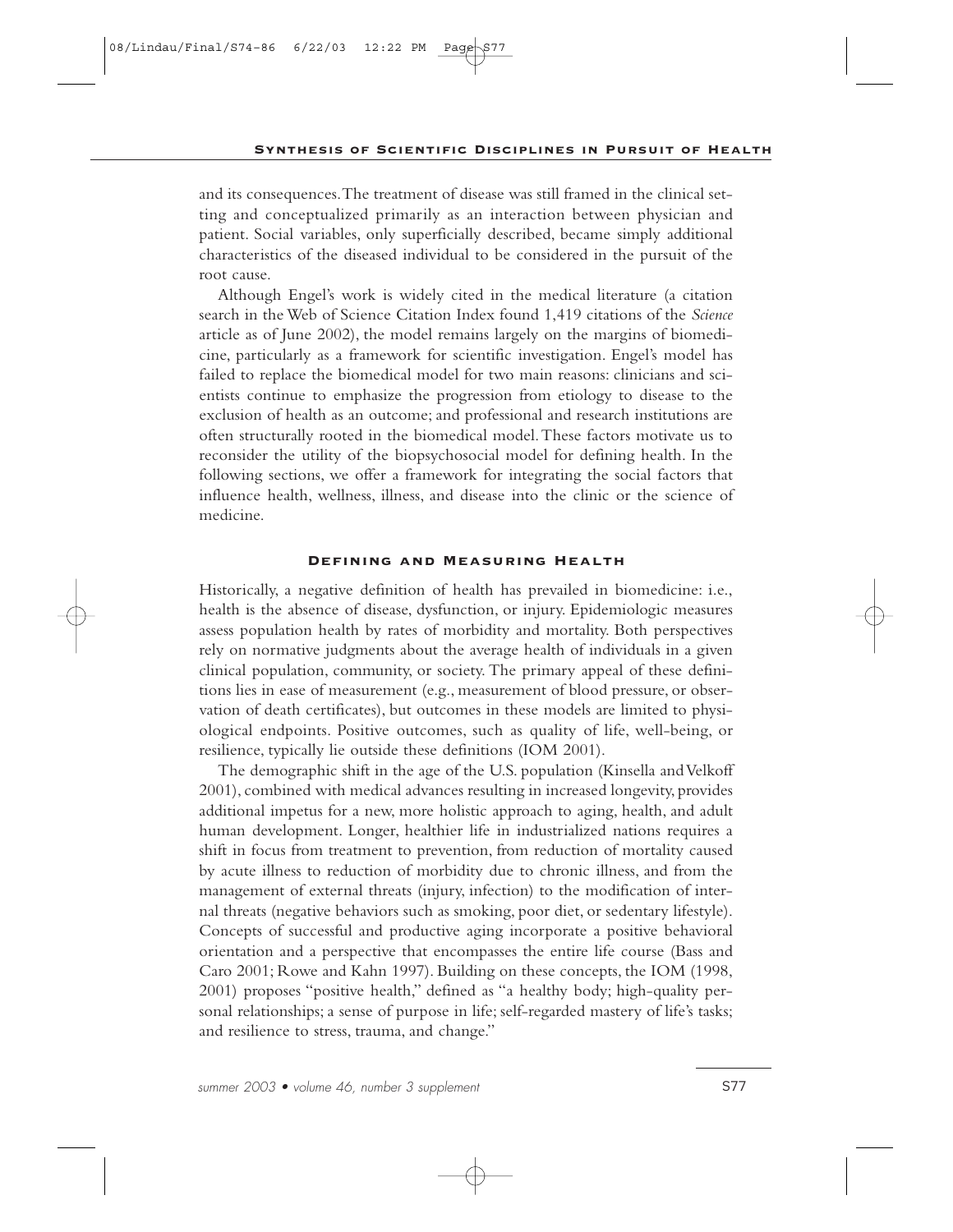Health is a "multi-attribute concept" that depends upon a complex network of physical, biological, environmental, economic, social, cultural, and possibly metaphysical (spiritual and moral) factors (Cutler and Richardson 1998;Thorsen and Harris 2002). The World Health Organization (1958) defines health as "a state of complete physical, mental and social well-being and not merely the absence of disease or infirmity." On a population level, the definition of health evolves with social change: "The rising expectations of the past 150 years have led to a shift away from viewing health in terms of survival, through a phase of defining it in terms of freedom from disease, onward to an emphasis on an individual's ability to perform daily activities, and more recently to an emphasis on positive themes of happiness, social and emotional well-being, and quality of life," as well as equity and justice in the distribution of health care across societies (Labonte 2000; McDowell and Newell 1996; Morreim 2000; Riley 1987). For the individual, healthiness changes over the life course and involves not only an internal assessment of health and well-being against one's own prior health and personal expectations, but also an external view of one's health in reference to others and to societal expectations.

Recent debate over the concept of health in the United States has also resulted from health care reform and associated efforts to define coverage and medical necessity or to identify the purpose of health care (Morreim 2000).The debate involves both ethical and philosophical issues and cannot be separated from the pressures of technology or the varying political and economic perspectives of many stakeholders, including, of course, the profession of medicine itself. Labonte (2000), writing for the Hastings Center on the health promotion/disease prevention movement, compares three health "explanatory systems"—medical, behavioral, and socio-environmental—in terms of the compatibility of each with either a libertarian or social justice theory of the common good. This perspective is directly relevant to disputes within the profession of medicine over where responsibility for health lies. Engel recognized this tension 25 years ago in his description of a Rockefeller Foundation seminar on the concept of health, where participants argued that only the organic elements of disease constituted "real" disease and that "the physician should not be saddled with problems that have arisen from the abdication of the theologian and the philosopher" (Engel 1977).

#### The Interactive Biopsychosocial Model (IBM)

The IBM is based on the IOM concept of health and the following core principles: (1) an orientation toward health rather than illness; (2) analytic capacity for outcomes of health or illness; (3) parity among the three domains of capital (biophysical, psychocognitive, and social) as factors in an individual's health endowment; (4) bi-directional causality and feedback (i.e., biopsychosocial capital influences the health endowment and the endowment influences access to and use of biopsychosocial resources); (5) primacy of the multi-actor frame (i.e., analysis of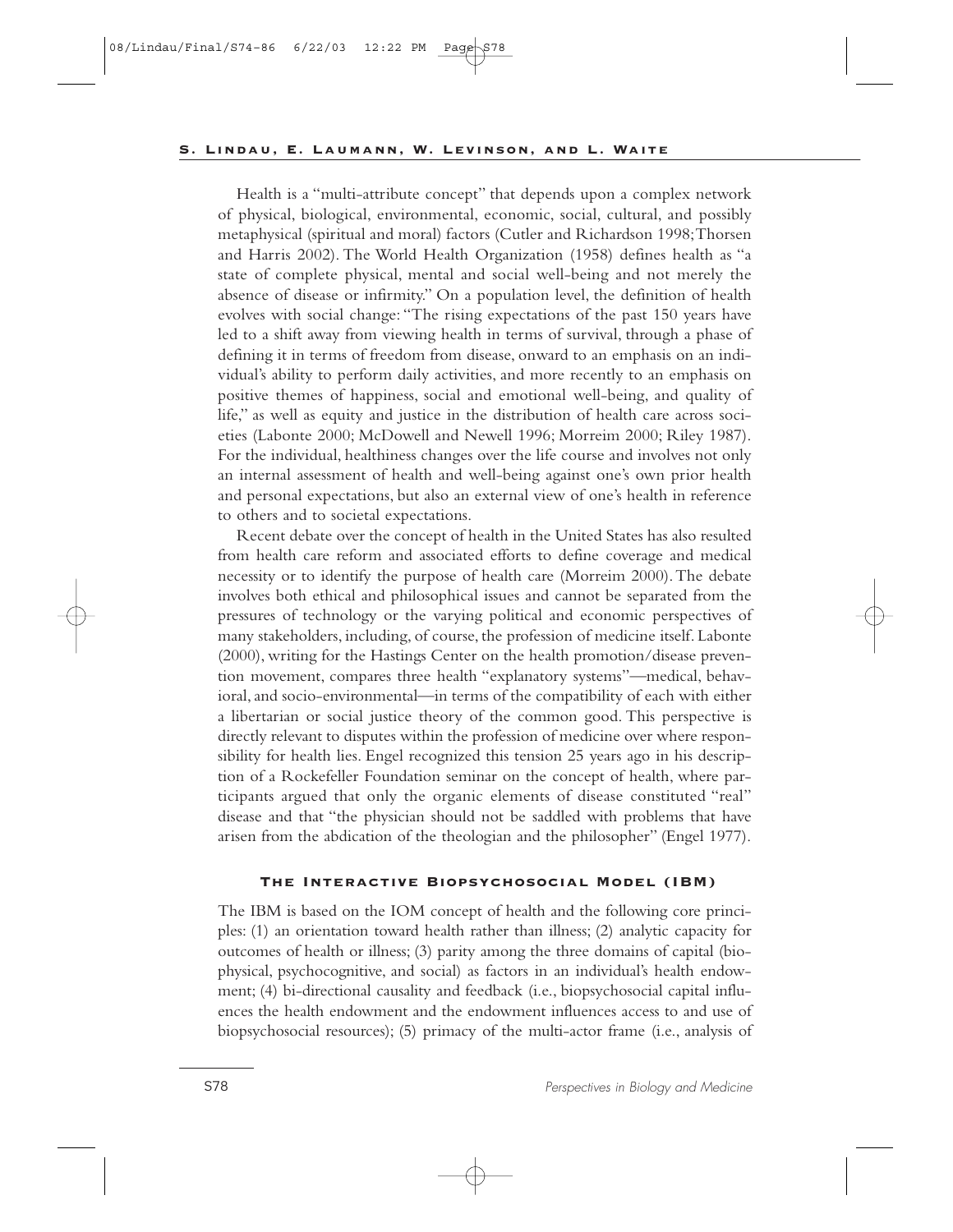

*The Interactive Biopsychosocial Model (IBM).*

Figure 1

individual health or illness embedded in the partner, the family, or other explicitly defined social networks); (6) interdependency of social and life course dynamics; and (7) the potential of capital inputs to act as assets or liabilities. (See Figure 1.)

Creating and using a dynamic, health-centered model requires an explicit vocabulary to describe and explain the relationships between its core components: the biophysical, psychocognitive, and social dimensions of health.We propose a vocabulary that draws on the socioeconomic concept of *capital* to specify biophysical, psychocognitive, and social inputs to health.This vocabulary makes it possible to view the components of health as potential assets or liabilities and reinforces the dynamic function of the model, because stocks of capital change over time (O'Rand 2001).

The application of economic principles to the construction of health models is not new (see, for example, Becker 1964; Cutler and Richardson 1998; Grossman 1972). Grossman proposes that "good health" be viewed as a durable capital stock inherited by individuals. The stock increases with investment and depreciates with age; other factors—such as education, gender, or ethnicity ("human capital")—may positively or negatively affect the rate of health depreciation and efficiency in acquiring good health over time.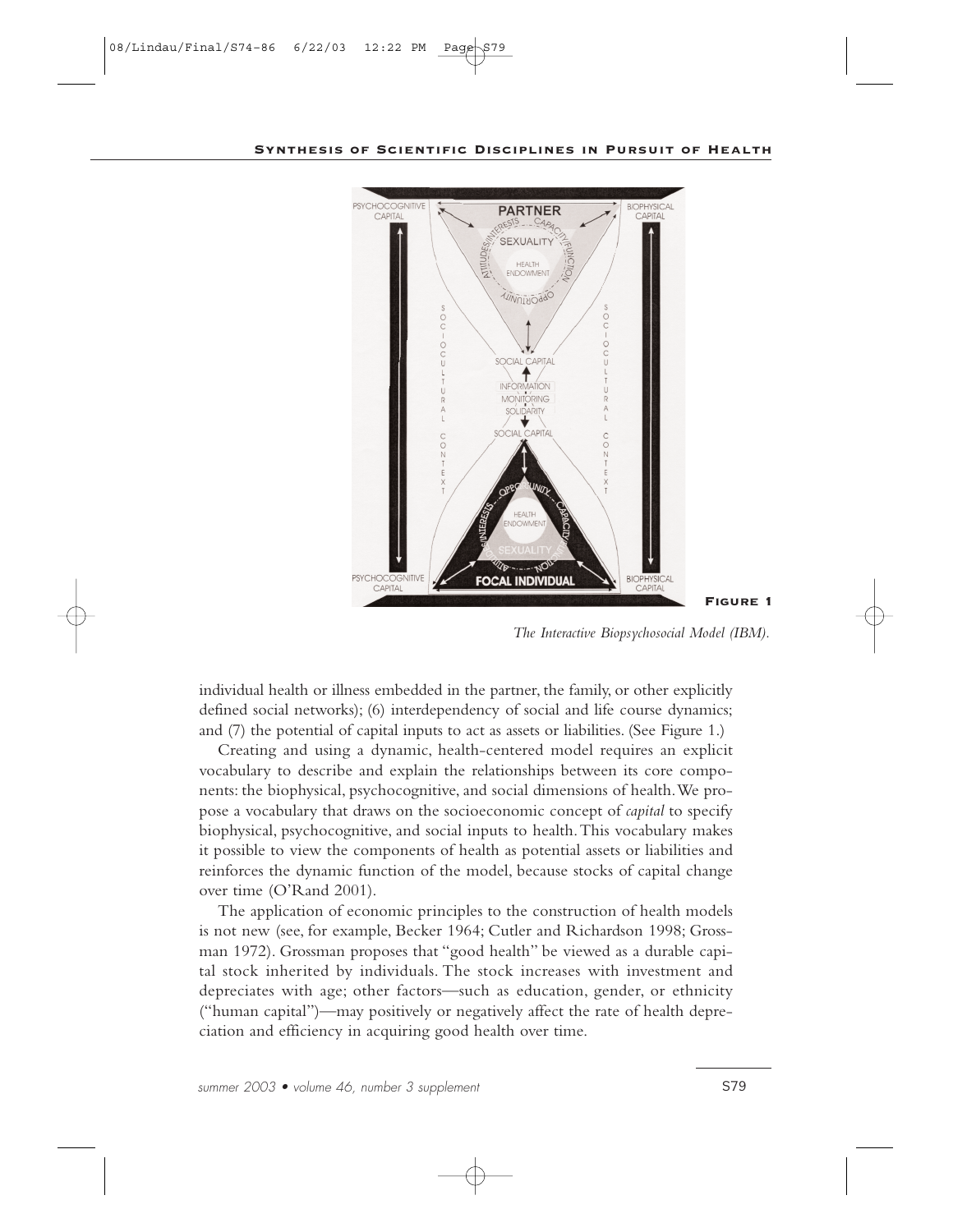Biophysical, psychocognitive, and social capital comprise an individual's *health endowment*. Biophysical capital includes genetic composition, physiology, physique, sensory function, nourishment, strength, and appearance. Investments in biophysical capital affect an individual's physical and physiological capacity for health. Psychocognitive capital includes intelligence, emotions, well-being, personality attributes, self-esteem and self-efficacy, coping, and resilience. Investments of this type determine attitudes, interests, and desires related to health. Social capital refers to the networks of dynamic relationships with others (kin, friends, neighbors, physicians) who encourage or sanction certain kinds of behavior, and the social connectedness and social constraints that result. Investment in social capital through monitoring, provision and sharing of information, and solidarity (companionship, love, advocacy) with another determines how much access an individual has to the health endowment (Sandefur and Laumann 1998).We distinguish "social capital" from the notion of "sociocultural context," a frequently invoked but vague term. In this model, "sociocultural context" is defined as the broader environment of social locations (ethnic, religious, gender, political, or economic class) and summarizes the set of social expectations and norms as well as socially determined conditions, such as differential access to scarce resources, that influence individuals' health.

The health endowment of the individual is inextricably linked to socially relevant others (partner, kin, friend). This mutual dependency for health involves pooling resources, sharing capital, and negotiating joint resources. In our model, this interdependency allows two healthy individuals acting jointly to generate a surplus greater than each would generate alone. The interdependency occurs through repeated small exchanges and specialization of roles within the relationship, and serves to maximize efficiency and efficacy and to perpetuate the interdependency. If individuals have disparate levels of health (one with a large health endowment, the other with a small endowment) or are both in bad health, they may generate a net surplus or a deficit, depending on their relative health, the trajectory of health prior to and within the relationship, and the sociocultural context.

In our model, the health endowment can grow and contract over time, but at any given time, it is finite and quantifiable. Expansion of an individual's health endowment might occur when an individual begins an intimate partnership. Contraction of the endowment could occur by acquisition of a disease. Individuals may also shift capital resources from one area to another, to stabilize the health endowment and to compensate for specific health challenges. Because the endowment is finite at any given time, investment in biophysical capital, for example through exercise (often a solo activity such as running or biking), could draw resources away from psychocognitive or social capital, although the exchange need not be one-to-one.Alternatively, where physical capital is lowered, social capital may be used to compensate (e.g., a woman with a hip fracture calls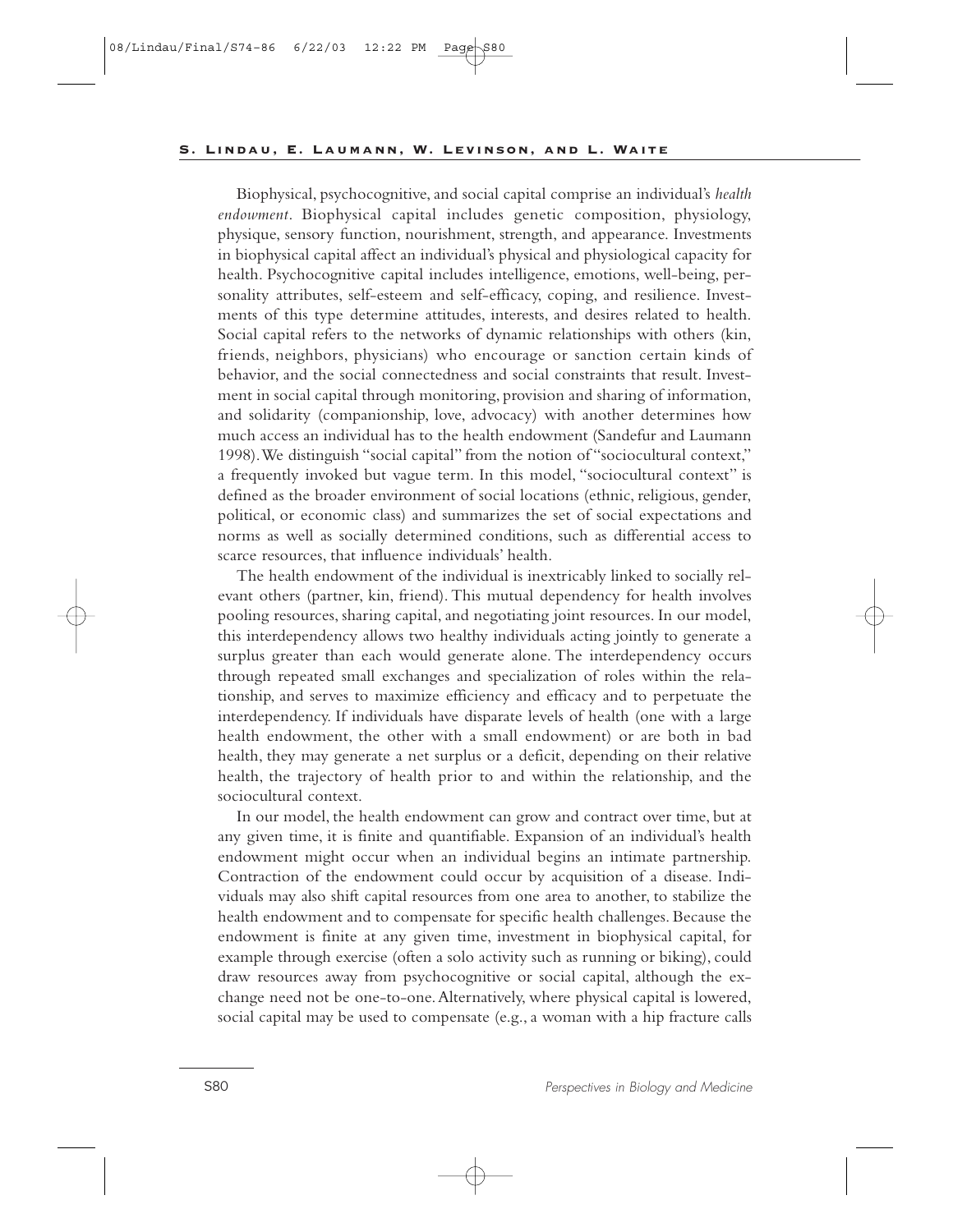on her partner to assist her with dressing and bathing). Alzheimer's disease may erode psychocognitive capital, but reallocating time or energy to physical capital or social support may lessen the impact of dementia on overall health. Reallocation of resources to maximize health depends on an individual's connections to significant others and the constraints imposed by these connections. Partnerships characterized by mutually high social capital are the most efficient and show the greatest resilience to health threats. Sociocultural context heavily influences the value and meaning of different kinds of health capital to the individual and affects the extent to which one kind of capital can be substituted for another.

Consistent with systems theory, the life course developmental perspective views adult development as an ongoing process in which continuity and change interact in complex ways (Baltes 1987; Elder 1992; O'Rand and Krecker 1990). Transitions and continuity in the life course constitute adult development and well-being, and the impact of changes and the negotiation of conflicts depend on the social context in which they occur (Bengston and Allen 1993; Riley, Foner, and Waring 1988). We use the life course perspective with a focus on dyadic intimate partnerships to understand mature adult sexuality as adult human development unfolds.

In Figure 1, the lower triangle represents the focal individual who connects to a partner represented by the upper triangle. In this case (a study of sexuality and health), an intimate partner is the "other," but the framework allows for the other to be defined by any primary social connection of interest (the family, a religious congregation, a physician, etc.). This social bond occurs through and within a network of social connections that confer three key bi-directional benefits and constraints: information, monitoring through influence and control, and social solidarity (Sandefur and Laumann 1998). An individual's social ties may facilitate acquisition of or limit access to pertinent health information. Social ties also exert positive or negative constraints on the individual's health activities and promote or detract from a person's sense of social support (Youm and Laumann 2002). The triangles link the three forms of capital that comprise the health endowment, and the hourglass shape symbolizes the importance of time in the life course perspective.

A central challenge presented by the theoretical framework presented here is the articulation and application of a common metric for quantifying varying types of capital. In application of the model to research questions involving populations, this can be overcome using relative positioning and rank-ordering of individuals along scales of each component type of capital. This approach has been proposed by Oakes and Rossi (2003) in the measurement of socioeconomic status in health research.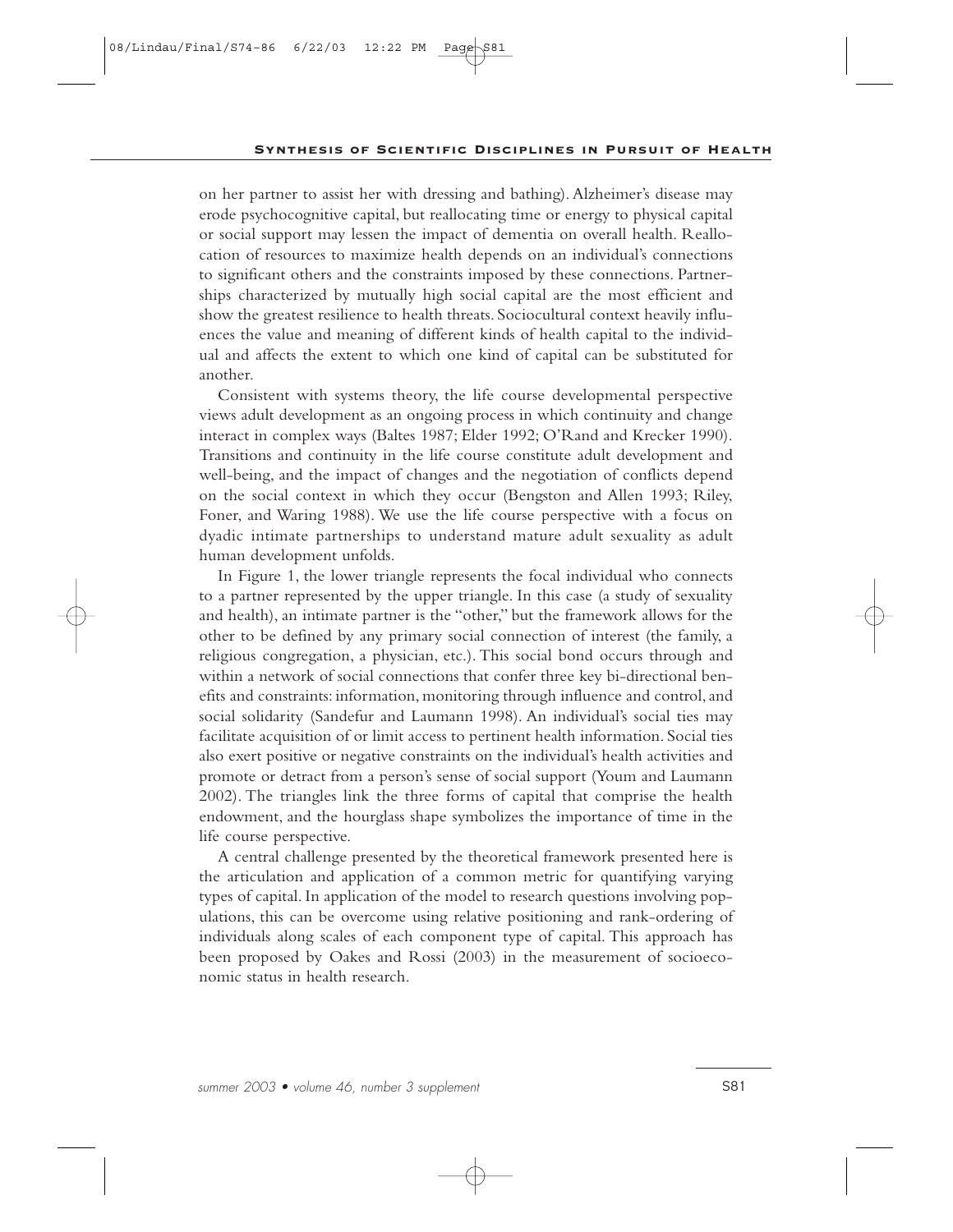#### Application of the IBM Using the Study of Sexuality and Health at Older Ages

We define *sexuality* as physical capacity, opportunity for partnership and sexual conduct, and attitude."Sexual capacity" includes the physiologic mechanisms of the sexual response cycle and relaxation, restoration, or physical release from sexual activity."Sexual conduct" incorporates the activities undertaken to find and maintain a sexual partner."Sexual attitude" refers to subjective states of desire or interest, beliefs, willingness, preferences, and satisfaction. Capacity, opportunity, and attitude comprise individual-level attributes of sexuality. *Intimacy*, by contrast, refers to the quality of the dyadic relationship; it describes a quality or condition involving close personal familiarity and feelings of warmth, closeness, and common or shared fate.

A strict biomedical hypothesis relating sexuality to health would propose that illness, disability, or reliance on medication(s) predict compromised sexual function.The medical model would say that good health predicts intact sexual function at older ages; that is, people who maintain or improve their health will maintain or improve their sexual function. Likewise, people who become ill, disabled, or dependent on medication, or who experience progressive illness will experience deterioration of sexual function.The emphasis here is on the physical and physiological aspects of disease and sexuality and on the individual.

Using the interactive biopsychosocial perspective, however, we posit an interaction between an individual's own health and the partner's health as crucial to sexuality, health, and illness. Further, we hypothesize that the expression of sexuality at older ages enhances the beneficial effects and minimizes the detrimental effects of aging on the health of both individuals in the relationship, and also acts as a buffer against chronic illness, physical disability, medication use, cognitive decline, depression, and social isolation at older ages. In socioeconomic terms, sexuality mediates the allocation of resources to the three domains of capital comprising the health endowment.Because health is constructed in relation to another person, the distribution of one individual's resources for the maintenance of health, which may slow the depreciation of health with age, has a direct impact on the other person's capital resources and the couple's joint endowment of health.

The relationship between sexuality and health is bi-directional. We further hypothesize that older adults with chronic illness will experience greater compromise of sexual capacity, desire, and opportunity than otherwise similarly healthy counterparts.We expect that older adults whose partners are chronically ill will experience greater sexual dysfunction than others, and that this deficit will negatively affect their overall health.

#### *Application of the IBM: The Case of Diabetes Mellitus*

To illustrate the application of the IBM to a hypothesis about the relationship between older adult sexuality and the expression of chronic disease, we next explore the relationship between sexuality and type 2 diabetes mellitus.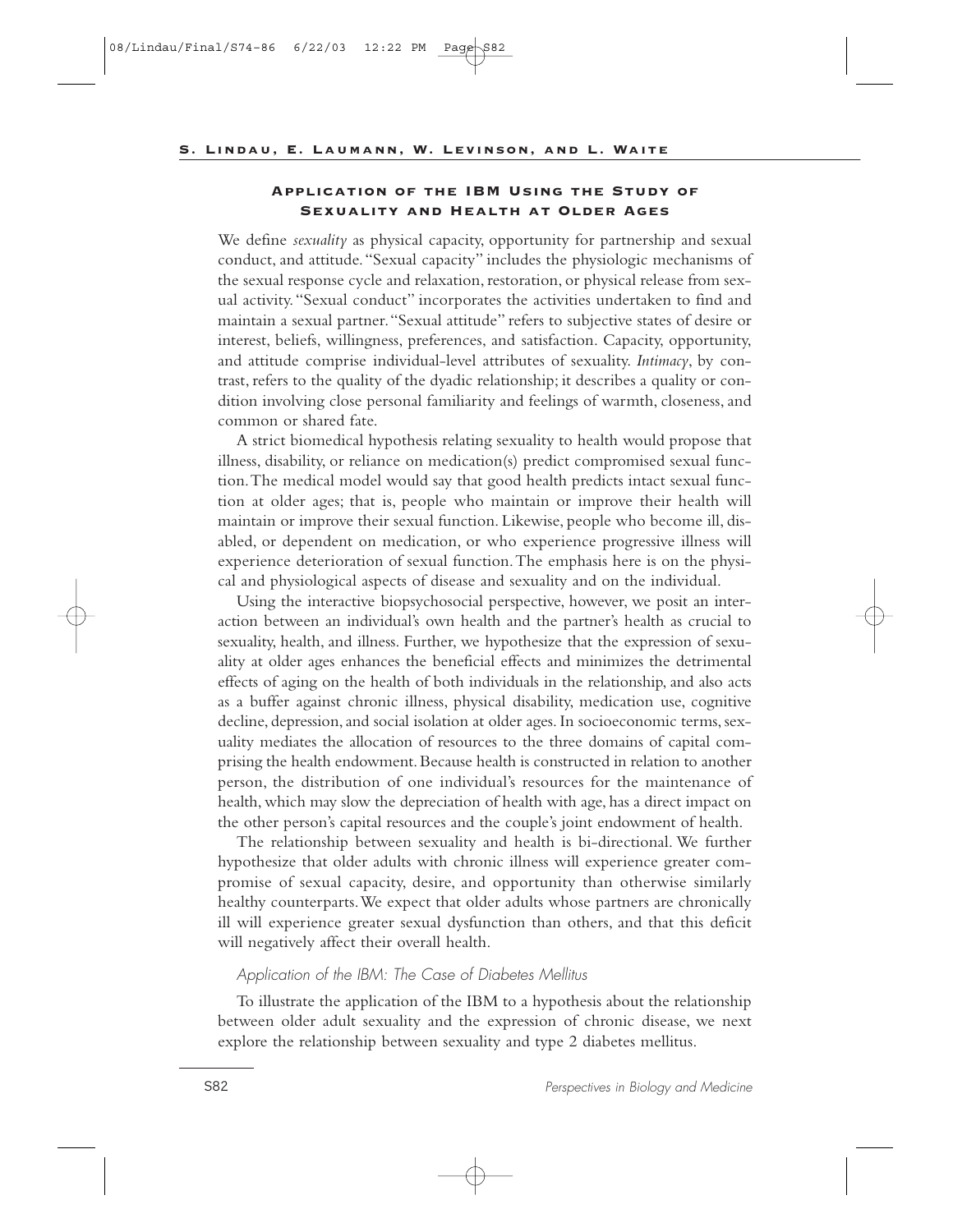

*Effects of diabetes on sexual health.*

Previous research on sexuality in diabetics has focused on the relationship between neurovascular changes and physical sexual function problems such as erectile dysfunction in men (Bokhour et al. 2001; Korenman 1998; Rosen 1996). Despite a major international attempt to understand the relationship between sexuality and diabetes in women (Nicolosi et al. 2002), empirical evidence about the physiologic, psychologic, and social mechanisms is lacking.A strict biomedical hypothesis relating sexuality to diabetes would propose that diabetes predicts compromised sexual function (in particular, erectile dysfunction) at older ages. Over time, age itself will affect sexuality, primarily through physiologic mechanisms. The process and experience of aging may impair sexual function (e.g., vaginal dryness due to estrogen loss in women, or prolonged time to erection in men) or enhance it (more leisure time, equalization of need for foreplay, or deeper awareness of partner's desires and needs). We hypothesize that people with diabetes who maintain or improve their health will maintain or improve their sexual function. The model also predicts that people with poor glycemic control, disabling disease, or insulin dependence will experience deterioration of sexual function.

The IBM allows for an expanded set of hypotheses that incorporate a broader range of physical impairments affecting sexual function among diabetics, such as obesity, frailty, or visual impairments.We can also take into account the *partner's* obesity, frailty, or visual impairments as a determinant of the sexual health of individuals with diabetic partners. (See Figure 2.)

Using the IBM, we hypothesize that diabetics with intact sexuality and strong intimate relationships (intact capacity, interest, and opportunity) exhibit better physical and psychocognitive health, glycemic control, and social functioning at older ages than do similar diabetics with compromised sexuality.We also hypothesize that those with diabetic partners with compromised sexuality will show poorer physical and psychocognitive health and social functioning than those with either healthy partners or with diabetic partners with intact sexuality.

Further, if we consider the relationship between sexuality and chronic illness to be bi-directional, we hypothesize that, over time, sexual health protects against or slows the development of Type II diabetes and associated illnesses at older ages by enhancing the beneficial effects and minimizing the detrimental effects of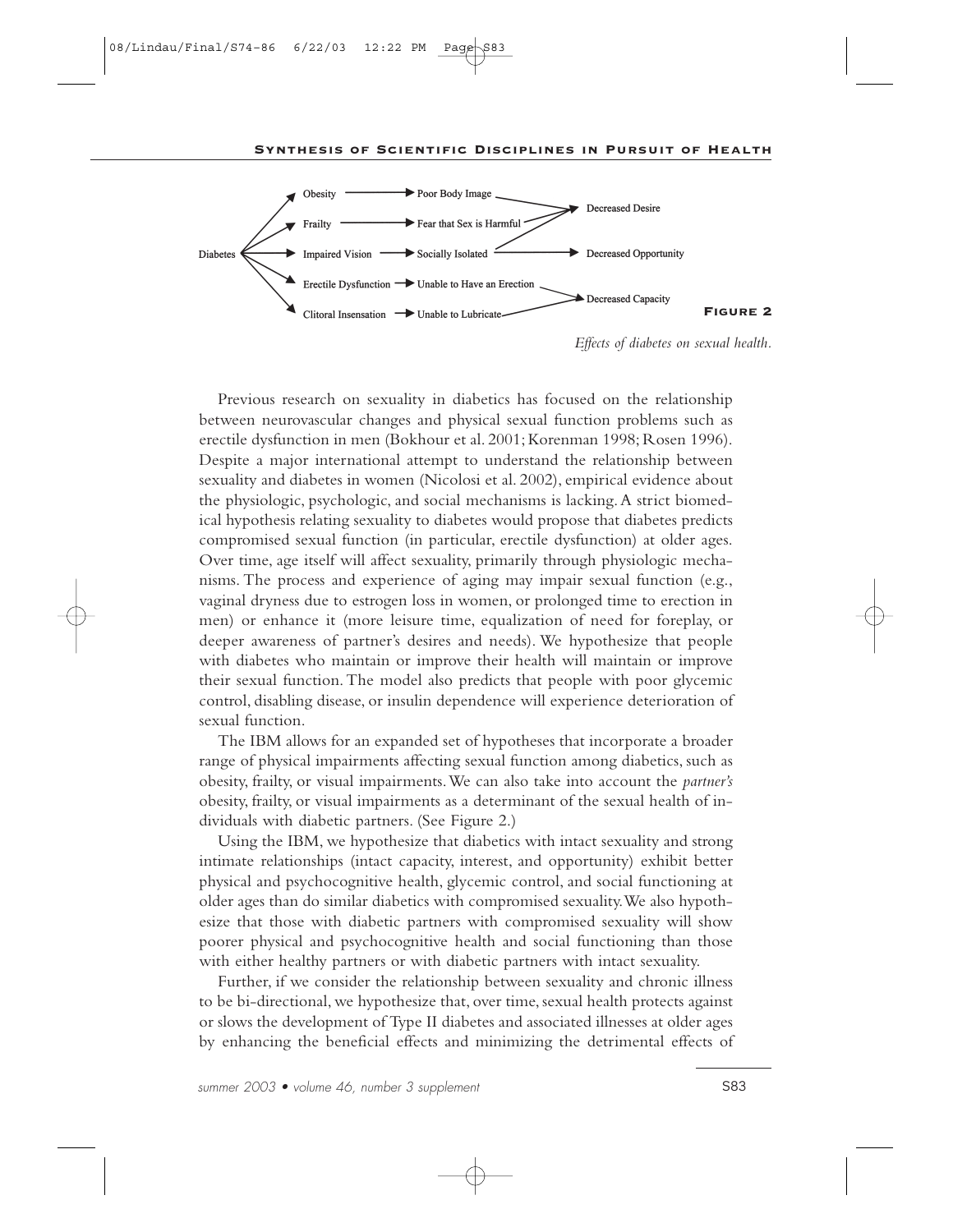aging on health. In one direction, preservation of sexuality and intimacy lessens the burden of diabetes (e.g., physical activity, feeling of well-being, control, hopefulness, prolongation of independence) and provides biopsychosocial resources for a better quality of life. In the other direction, diabetes diminishes the benefits (e.g., more time for enjoying relationships, less inhibition, more physical attunement to partner's needs) and complicates the detrimental effects (e.g., less intense orgasms, heightened self-consciousness about body image, tougher competition for partners) of aging on sexuality. These hypotheses are supported by pilot work on this subject and form the basis for a national longitudinal study to examine the role of sexuality in mitigating or ameliorating the impact of illness on health at older ages.

#### **CONCLUSION**

The 20th century has witnessed astonishing accomplishments in modern medicine. Prevailing models of illness and disease, in combination with technological advances, have transformed our ability to detect and treat disease, and have eradicated many life-shortening illnesses.These successes have significantly extended the human life span and have enhanced the quality of life in industrialized nations.Yet, this unprecedented demographic shift toward longer, healthier life presents an important opportunity to build on traditional, biomedical models of health.The IBM is not meant to detract from the strengths of purely biomedical models, but rather to build on those models and include social and psychological factors affecting diverse biological systems. A strength of the IBM is the explicit incorporation of partners and larger social networks, as well as the social and cultural context in which the individual is embedded.The IBM adds to the repertoire of researchers and practitioners in medicine and health sciences, and gives them a dynamic framework for building scientific or clinical hypotheses about the etiologies and consequences of health, well-being, and disease throughout the life course.

The IBM can be applied to a wide range of questions about health outcomes and the processes that produce them, including, for example, adaptation to and course of disease for those with cancer, heart disease, hearing loss, dementia, or other diseases; the effects of disease in spouse, child, or social other on self; the impact of group beliefs, attitudes, and practices on development of disease and maintenance of health.The model also could be used to address health issues in public policy that include developing individual and group interventions to improve health practices, and establishing a public infrastructure that expects, facilitates, and promotes scientific collaboration between disciplines and institutions, both national and international.

A model for health that expands beyond the biomedical model is not meant to relegate all responsibility to the medical profession. On the contrary, the ideals of interdisciplinary collaboration in research, education, and the provision of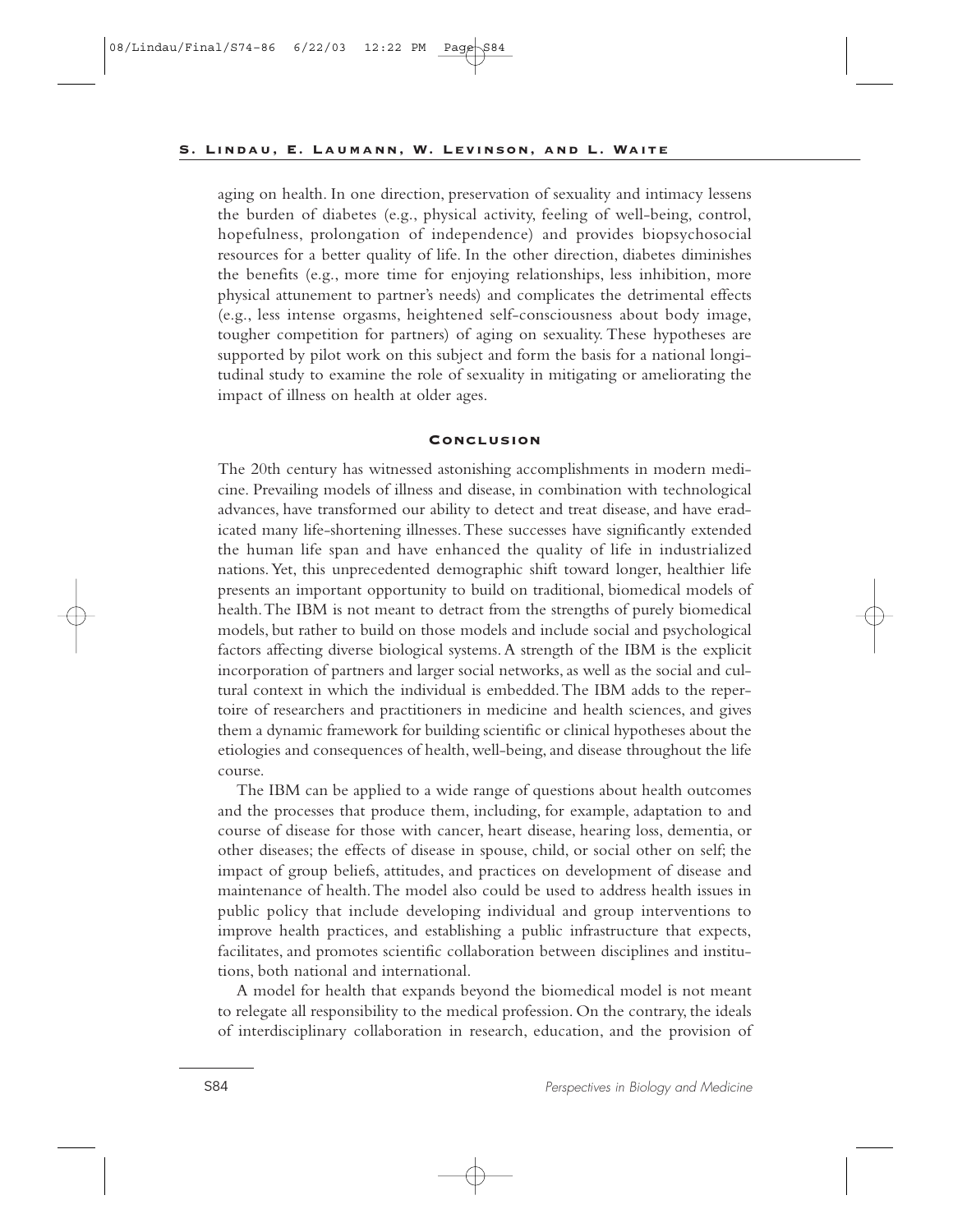health care is a fundamental inspiration of this model and will determine its success. New opportunities and new challenges require an integrated, interdisciplinary approach, drawing on the impressive advances in biology, medicine, psychology, sociology, economics, and many other disciplines.We will move forward fastest and most efficiently if we link arms, model jointly, and build together.

#### References

- Baltes, P. 1987. Theoretical propositions of life-span development psychology: On the dynamics between growth and decline. *Dev. Psychol.* 23:611–26.
- Bass, S., and F. Caro. 2001. Productive aging:A conceptual framework. In *Productive aging: Concepts and challenges,* ed. N. Morrow-Howell, J. Hinterlong, and M. Sherraden. Baltimore: Johns Hopkins Univ. Press.
- Becker, G. 1964. *Human capital.* New York: National Bureau of Economic Research.
- Bengston,V. L., and K. R.Allen. 1993.The life course perspective applied to families over time. In *Sourcebook of families, theories and methods:A contextual approach,* ed. P. G. Boss, et al., 469–99. New York: Plenum.
- Bokhour, B. G., et al. 2001. Sexuality after treatment for early prostate cancer: Exploring the meanings of "erectile dysfunction." *J. Gen. Intern. Med.* 16:649–55.
- Buckley,W. 1967. *Sociology and modern systems theory.* Englewood Cliffs, NJ: Prentice Hall.
- Cutler, D. M., and E. Richardson. 1998.The value of health: 1970–1990. *Am. Econ. Rev.* 88(2):97–100.
- Elder, G. 1992. The life course. In *Encyclopedia of sociology,* ed. E. Borgatta and M. Borgatta. New York: Macmillan.
- Engel, G. L. 1977. The need for a new medical model: A challenge for biomedicine. *Science* 196(4286):129–36.
- Finch, C. E., J. W. Vaupel, and K. Kinsella. 2001. *Cells and surveys.* Washington, DC: National Academy Press.
- Grossman, M. 1972. On the concept of health capital and the demand for health. *J. Pol. Econ.* 80:223–55.
- Henry, J., and P. Stephens. 1977. *Stress, health and the social environment: A sociobiologic approach to medicine.* New York: Springer-Verlag.
- Institute of Medicine (IOM). 1998. *Summarizing population health: Directions for the development and application of population metrics.* Washington, DC: National Academy Press.
- Institute of Medicine (IOM). 2001. *Health and behavior:The interplay of biological, behavioral, and societal influences.* Washington, DC: National Academy Press.
- Kinsella, K., and V. A.Velkoff. 2001. *An aging world: 2001.* Series P95/01-1 ed.Washington, DC: U.S. Census Bureau.
- Korenman, S. G. 1998. New insights into erectile dysfunction:A practical approach. *Am. J. Med.* 105(2):135–44.
- Labonte, R. 2000. Health promotion and the common good:Toward a politics of practice. In *Promoting healthy behavior: How much freedom? Whose responsibility?* ed. D. Callahan.Washington, DC: Georgetown Univ. Press.
- McDowell, I., and C. Newell. 1996. *Measuring health: A guide to rating scales and questionnaires,* 2d ed. New York: Oxford Univ. Press.
- Morreim, E. H. 2000. Economic and other incentives to modify health behavior. In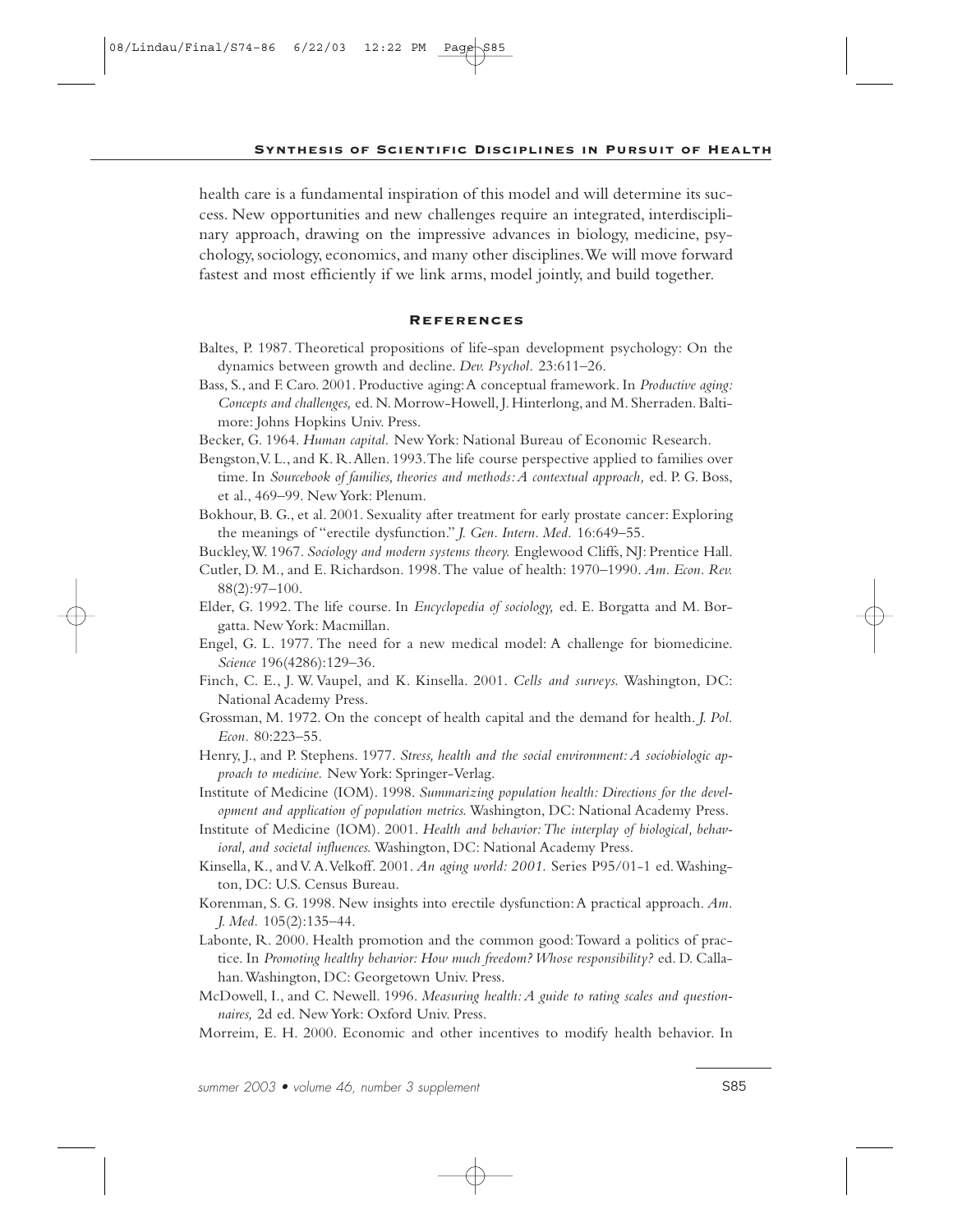*Promoting healthy behavior: How much freedom? Whose responsibility?* ed. D. Callahan. Washington, DC: Georgetown Univ. Press.

- National Research Council. 2001. *New horizons in health: An integrative approach.* Washington, DC: National Academy Press.
- Nicolosi,A., et al. 2002. Diabetes and sexual function in older adults: Results of an international survey. *Br. J. Diabetes Vasc. Dis.* 2(4):336–39.
- Oakes, J., and P. Rossi. 2003.The measurement of SES in health research: Current practice and steps toward a new approach. *Soc. Sci. Med.* 56:769–84.
- O'Rand, A. 2001. Stratification and the life course:The forms of life-course capital and their interrelationships. In *Handbook of aging in the social sciences,* ed. R. H. Binstock and L. K. George. New York:Academic Press.
- O'Rand,A. M., and M. L. Krecker. 1990. Concepts of the life cycle:Their history meanings, and uses in the social sciences. *Annu. Rev. Sociol.* 16:241–62.
- Parsons,T. 1951. *The social system.* Glencoe, IL: Free Press.
- Riley, M. 1987. On the significance of age in sociology. *Am. Soc. Rev.* 52:1–14.
- Riley, M., A. Foner, and J. Waring. 1988. Sociology of age. In *Handbook of sociology,* ed. N. J. Smalser, 243–90. Newbury Park, CA: Sage.
- Rosen, R. C. 1996. Erectile dysfunction: The medicalization of male sexuality. *Clin. Psychol. Rev.* 16(6):497–519.
- Rowe, J.W., and R. L. Kahn. 1997. Successful aging. *Gerontologist* 37(4):433–40.
- Sandefur, R. L., and E. O. Laumann. 1998.A paradigm for social capital.*Rationality Society* 10(4):481–501.
- Thorsen, C. E., and A. H. Harris. 2002. Spirituality and health:What's the evidence and what's needed? *Ann. Behav. Med.* 24(1):3–13.
- von Bertalanffy, L. 1968. *General systems theory.* New York: George Braziller.
- World Health Organization (WHO). 1958. *The first ten years of the World Health Organization.* Geneva:WHO.
- Youm,Y., and E. O. Laumann. 2002. Social network effects on the transmission of sexually transmitted diseases. *Sex.Transm. Dis.* 29(11):689–97.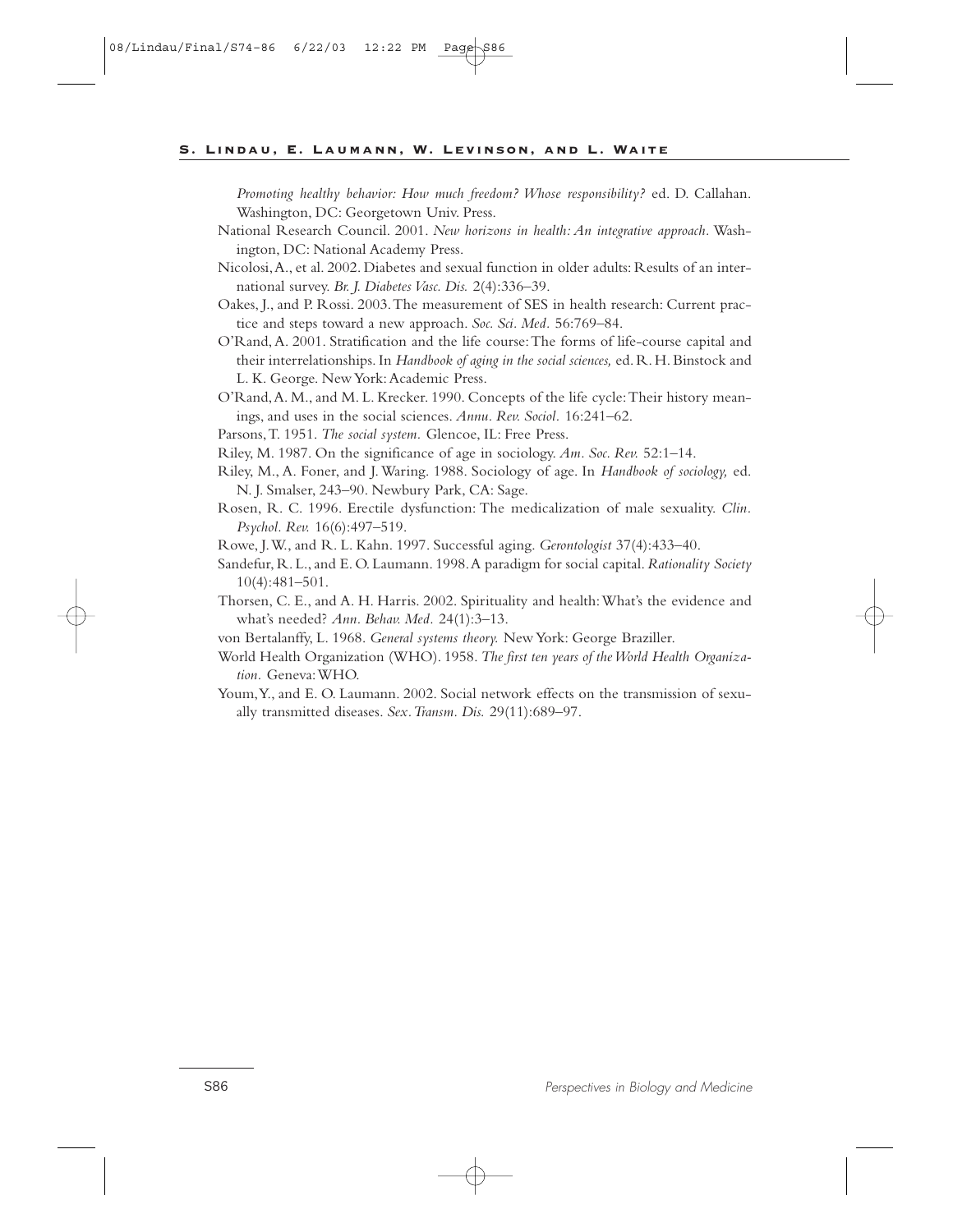## APPENDIX B, Part 1 Rating Scale

#### (Source: Christopher Clark)

| <b>PARTICIPANTS'S NAME:</b><br><b>PERSON COMPLETING FORM:</b>                                                                          |              | <b>DATE:</b>                   |  |
|----------------------------------------------------------------------------------------------------------------------------------------|--------------|--------------------------------|--|
| Please circle the most appropriate answer.                                                                                             |              |                                |  |
| Do you live with the participant?                                                                                                      | $\square$ No | $\Box$ Yes                     |  |
| How much contact do you have with the participant?<br>$\Box$ Less than 1 day per week                                                  |              | $\Box$ 3-4 days/week           |  |
| $\Box$ 1 day/week<br>$\square$ 2 days/week                                                                                             |              | $\Box$ 5 or more days per week |  |
| Relationship to participant<br>$\Box$ Self $\Box$ Spouse $\Box$ Sibling $\Box$ Child $\Box$ Other Family $\Box$ Friend $\Box$ Other __ |              |                                |  |

In each section, please circle the number that most closely applies to the participant. This is a general form, so no one description may be exactly right -- please circle the answer that seems to apply most of the time.

*Please circle only one number per section, and be sure to answer all questions.* 

#### MEMORY

- 0 Normal memory.
- 1 Occasionally forgets things that they were told recently. Does not cause many problems.
- 2 Mild consistent forgetfulness. Remembers recent events but often forgets parts.
- 3 Moderate memory loss. Worse for recent events. May not remember something you just told them. Causes problems with everyday activities.
- 4 Substantial memory loss. Quickly forgets recent or newly-learned things. Can only remember things that they have known for a long time.
- 5 Does not remember basic facts like the day of the week, when last meal was eaten or what the next meal will be.
- 6 Does not remember even the most basic things.

#### SPEECH AND LANGUAGE

- 0 Normal ability to talk and to understand others.
- 1 Sometimes cannot find a word, but able to carry on conversations.
- 2 Often forgets words. May use the wrong word in its place. Some trouble expressing thoughts and giving answers.
- 3 Usually answers questions using sentences but rarely starts a conversation.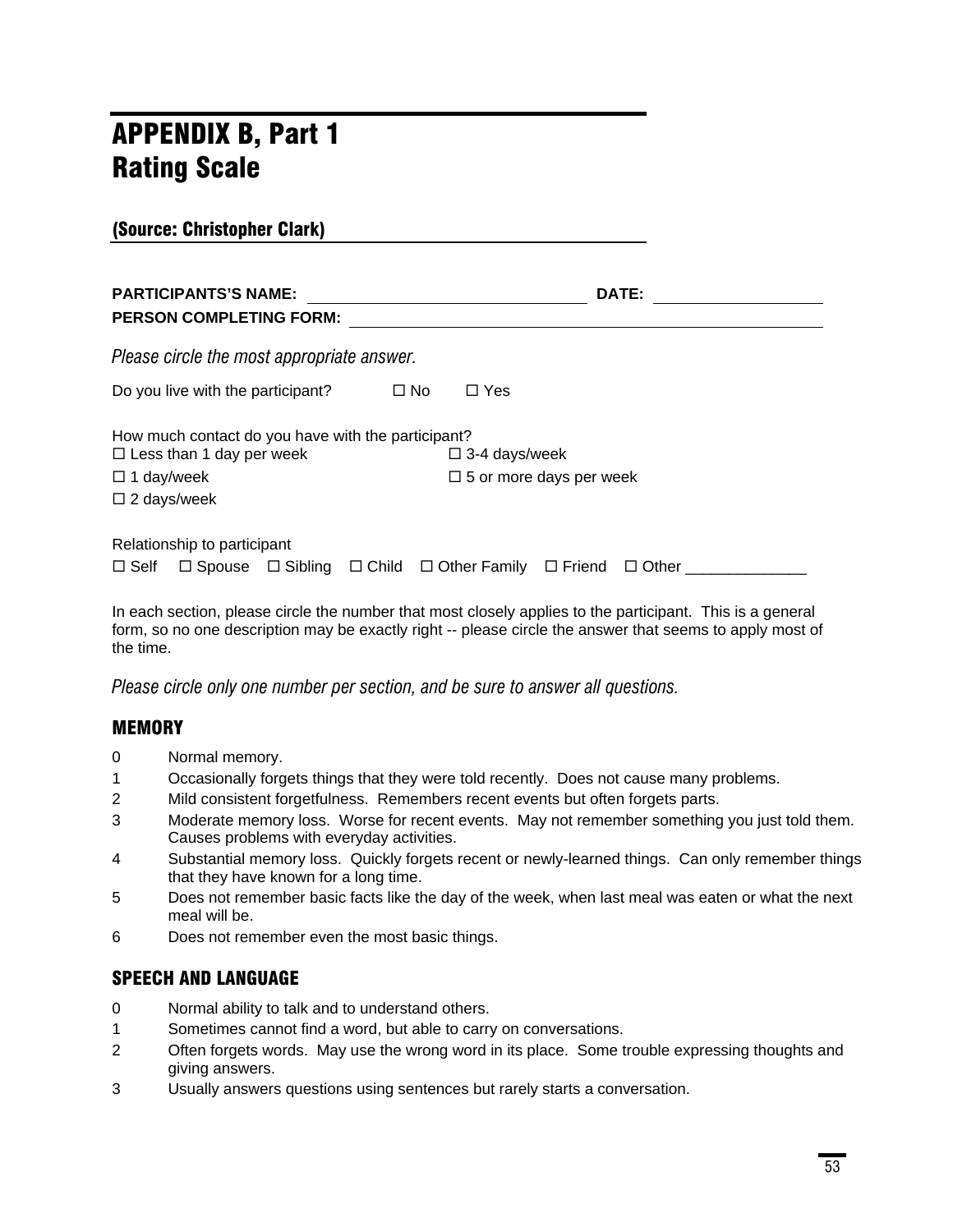- 4 Answers questions, but responses are often hard to understand or don't make sense. Usually able to follow simple instructions.
- 5 Speech often does not make sense. Can not answer questions or follow instructions.
- 6 Does not respond most of the time.

#### RECOGNITION OF FAMILY MEMBERS

- 0 Normal recognizes people and generally knows who they are.
- 1 Usually recognizes grandchildren, cousins or relatives who are **not** seen frequently but may not recall how they are related.
- 2 Usually does not recognize family members who are not seen frequently. Is often confused about how family members such as grandchildren, nieces, or nephews are related to them.
- 3 Sometimes does not recognize close family members or others who they see frequently. May not recognize their children, brothers, or sisters who are not seen on a regular basis.
- 4 Frequently does not recognize spouse or caregiver.
- 5 No recognition or awareness of the presence of others.

#### ORIENTATION TO TIME

- 0 Normal awareness of time of day and day of week.
- 1 Some confusion about what time it is or what day of the week, but not severe enough to interfere with everyday activities.
- 2 Frequently confused about time of day.
- 3 Almost always confused about the time of day.
- 4 Seems completely unaware of time.

#### ORIENTATION TO PLACE

- 0 Normal awareness of where they are even in new places.
- 1 Sometimes disoriented in new places.
- 2 Frequently disoriented in new places.
- 3 Usually disoriented, even in familiar places. May forget that they are already at home.
- 4 Almost always confused about place.

#### ABILITY TO MAKE DECISIONS

- 0 Normal as able to make decisions as before.
- 1 Only some difficulty making decisions that arise in day-to-day life.
- 2 Moderate difficulty. Gets confused when things get complicated or plans change.
- 3 Rarely makes any important decisions. Gets confused easily.
- 4 Not able to understand what is happening most of the time.

### SOCIAL AND COMMUNITY ACTIVITY

- 0 Normal acts the same with people as before
- 1 Only mild problems that are not really important, but clearly acts differently from previous years.
- 2 Can still take part in community activities without help. May appear normal to people who don't know them.
- 3 Often has trouble dealing with people outside the home without help from caregiver. Usually can participate in quiet home activities with friends. The problem is clear to anyone who sees them.
- 4 No longer takes part in any real way in activities at home involving other people. Can only deal with the primary caregiver.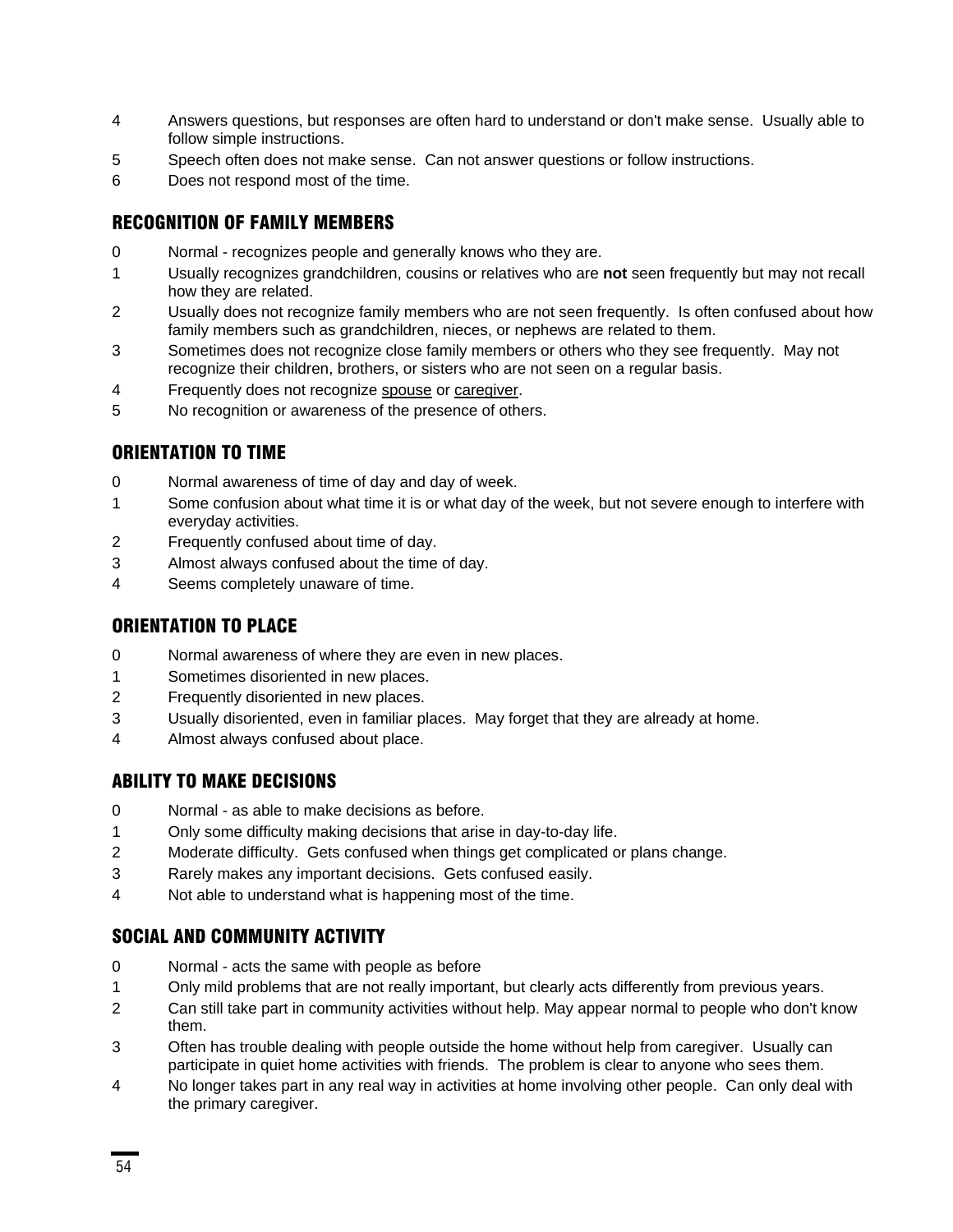5 Little or no response even to primary caregiver.

#### HOME ACTIVITIES AND RESPONSIBILITIES

- 0 Normal. No decline in ability to do things around the house.
- 1 Some problems with home activities. May have more trouble with money management (paying bills) and fixing things. Can still go to a store, cook or clean. Still watches TV or reads a newspaper with interest and understanding.
- 2 Makes mistakes with easy tasks like going to a store, cooking or cleaning. Losing interest in the newspaper, TV or radio. Often can't follow a long conversation on a single topic.
- 3 Not able to shop, cook or clean without a lot of help. Does not understand the newspaper or the TV. Cannot follow a conversation.
- 4 No longer does any home-based activities.

#### PERSONAL CARE - CLEANLINESS

- 0 Normal. Takes care of self as well as they used to.
- 1 Sometimes forgets to wash, shave, comb hair, or may dress in wrong type of clothes. Not as neat as they used to be.
- 2 Requires help with dressing, washing and personal grooming.
- 3 Totally dependent on help for personal care.

#### EATING

- 0 Normal, does not need help in eating food that is served to them.
- 1 May need help cutting food or have trouble with some foods, but basically able to eat by themselves.
- 2 Generally able to feed themselves but may require some help. May lose interest during the meal.
- 3 Needs to be fed. May have trouble swallowing.

#### CONTROL OF URINATION AND BOWELS

- 0 Normal does not have problems controlling urination or bowels except for physical problems.
- 1 Rarely fails to control urination (generally less than one accident per month).
- 2 Occasional failure to control urination (about once a week or less).
- 3 Frequently fails to control urination (more than once a week).
- 4 Generally fails to control urination and frequently can not control bowels.

#### ABILITY TO GET FROM PLACE TO PLACE

- 0 Normal, able to get around on their own. (May have physical problems that require a cane or walker).
- 1 Sometimes gets confused when driving or taking public transportation, especially in new places. Able to walk places alone.
- 2 Cannot drive or take public transportation alone, even in familiar places. Can walk alone outside for short distances. Might get lost if walking too far from home.
- 3 Cannot be left outside alone. Can get around the house without getting lost or confused.
- 4 Gets confused and needs help finding their way around the house.
- 5 Almost always in a bed or chair. May be able to walk a few steps with help, but lacks sense of direction.
- 6 Always in bed. Unable to sit or stand.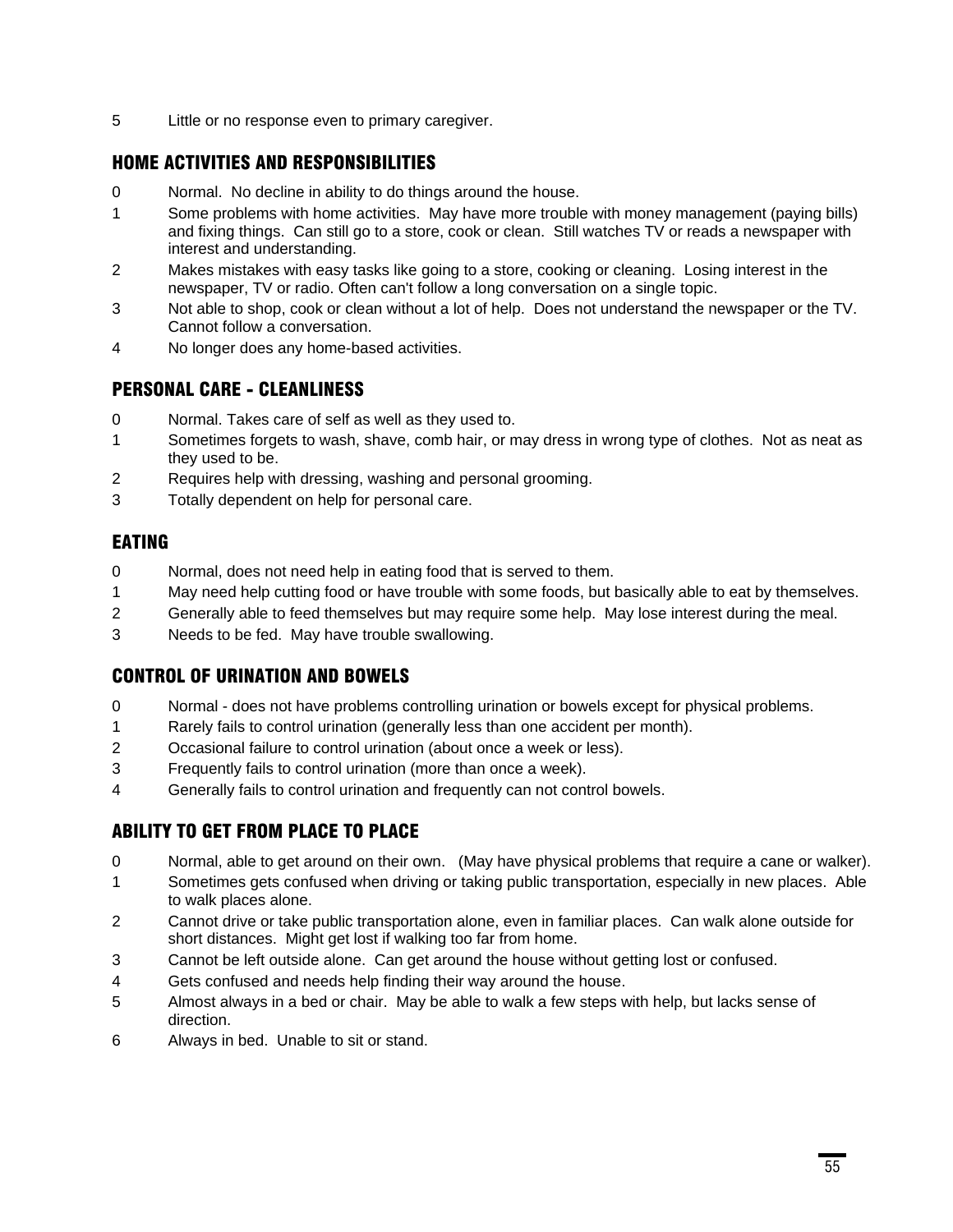## APPENDIX B, Part 2 Instructions for Applying Seven-Minute Screen

### (Source: Christopher Clark)

#### Supplies Needed:

- Pencil
- Blank sheet of paper
- **Stopwatch**

First you introduce yourself to the patient and shake their hand. Then request that they be seated as comfortable as possible. Then start the dialogue.

#### Say to patient:

I would like to ask you some questions to check your memory and concentration. Some of them may be easy and some of them may be difficult.

*Lets start:* 

#### Date:

What is the day of the week? What is today's date? What month are we in? What is the year?

#### Address:

Can you please tell me what is your home address? What city? What is your zip code?

#### Phone Number:

Can you please tell me your home phone number starting with the area code?

#### Memory:

Ask the subject to repeat and remember/memorize three words. Please read the words at one second per word (intervals). .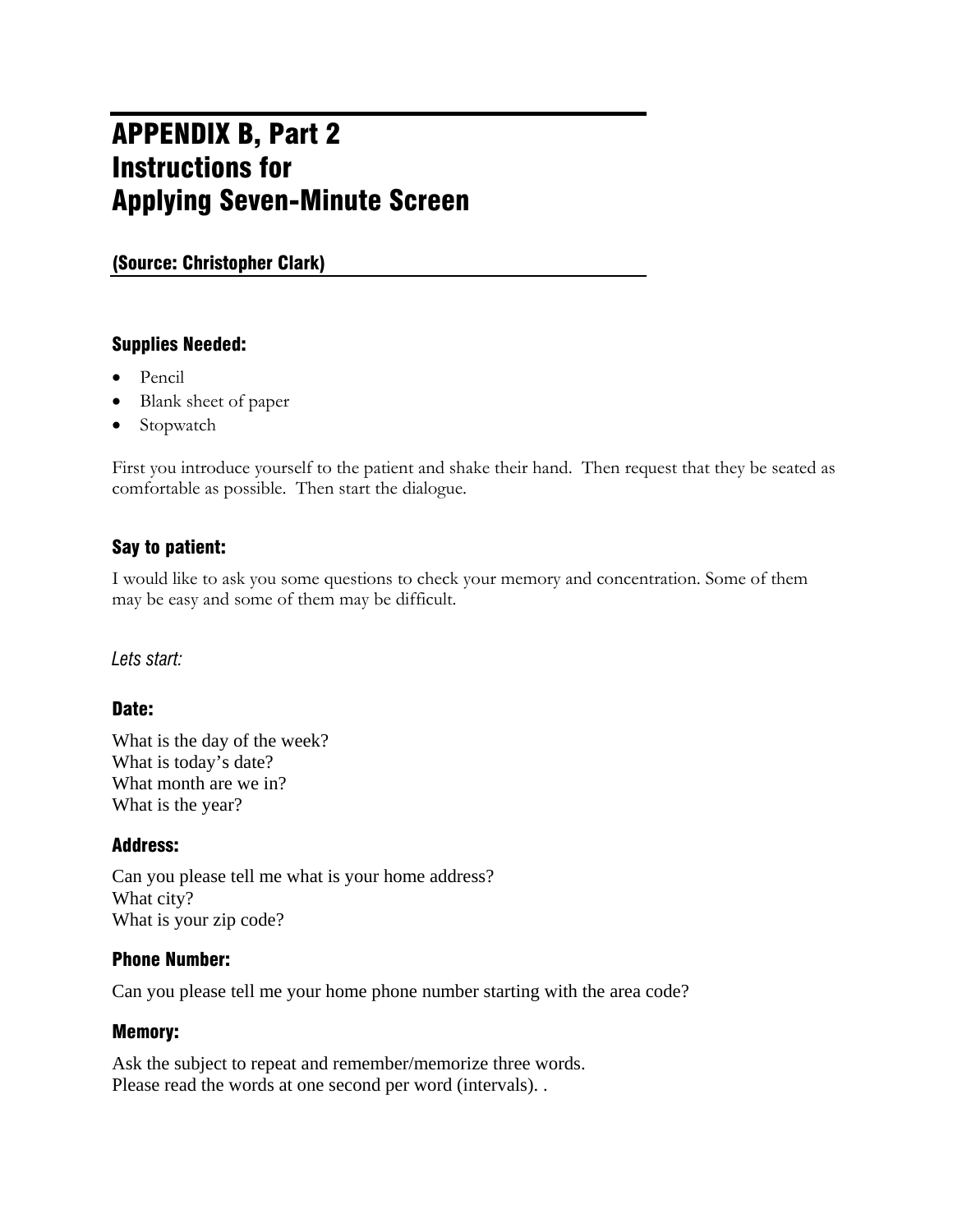#### Serial Subtraction:

**Say to patient:** We are going to do a math exercise. Lets start with a 100 and we take away three (3) and we are left with 97. Now please take away/subtract three (3) from 97. Now taking away/subtract three (3) from every new number until I say stop.

### Clock Draw:

Place a blank sheet of paper and pencil with eraser. Say to the subject: Draw the face of a clock. Put in all the numbers and than set the hands to eight-twenty or twenty after eight.

#### Verbal Fluency:

**Say to patient:** Tell me as many animals as you can think of as fast as you can until I tell you to stop.

(Make sure that you write down the animals that are given. This way you can track if the patient has repeated any animals.)

### Delay recall:

**Say to patient:** A few minutes ago I said three words. What were the three words that I asked you to remember? Or "Do you remember the three words that I asked you to remember a few minutes ago?" Can you tell me what they were?

## Scoring of Seven-Minute Screen

 $Correct = 0$  $\text{Errors} = 1$ 

#### Date:

The exact date, day of week, month and year must be given.

#### Address:

Home address or location address is acceptable

#### Phone:

Recent area code and number must be given. If patient gives an old number or someone else's number its not acceptable.

### Memory:

All three words must be repeated back to the examiner: Up to three tries.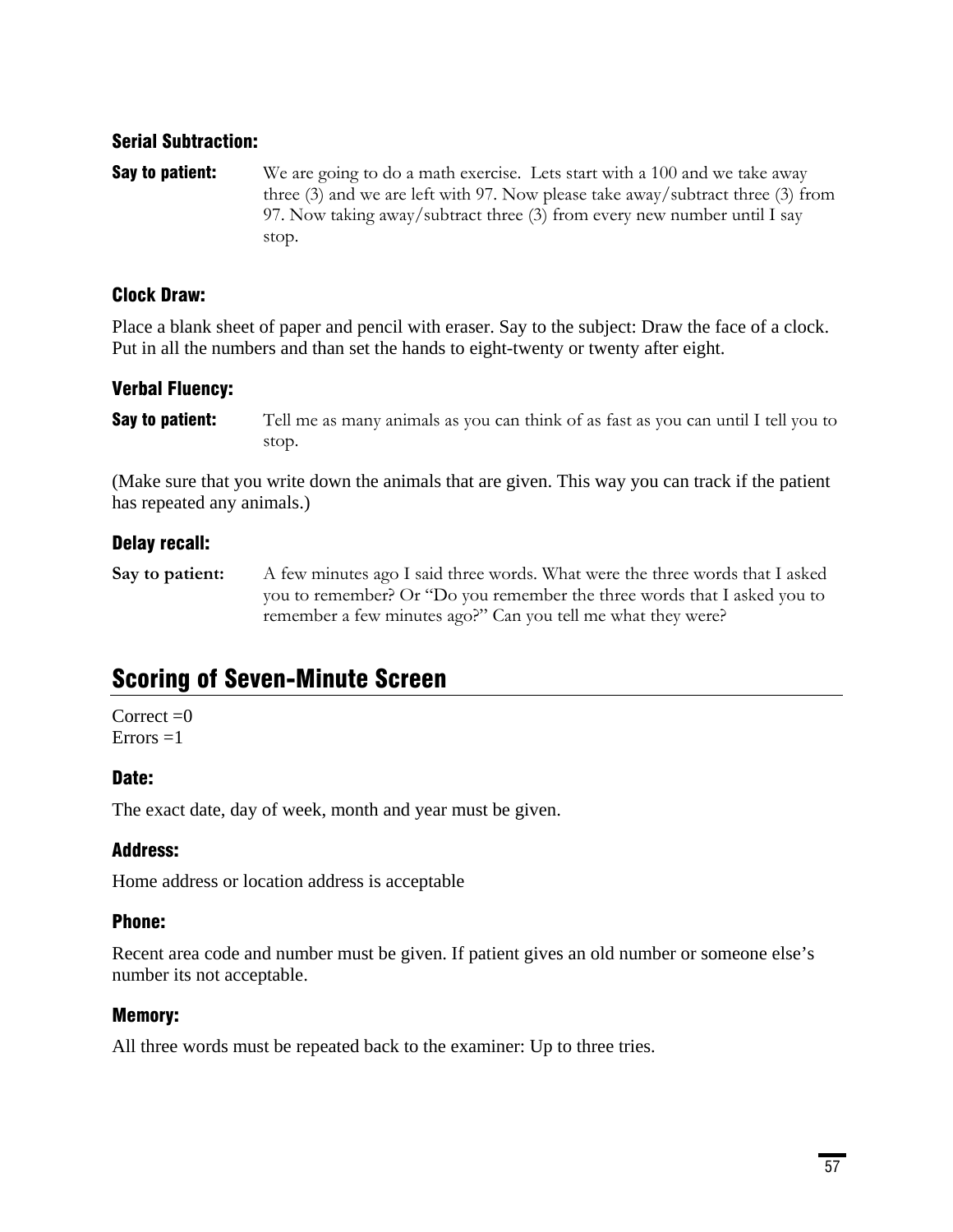#### Serial Subtractions:

If patient has an education level lower than 12 yrs, still do, but if patient gets it wrong do not consider for scoring purpose. If patient gets it correct, please give credit. This test is based on educational level.

#### Clock Draw:

Allow patient to erase if they make a mistake. If patient forgets the time that you indicated, please repeat full instructions (not partial instructions). For scoring please see sample sheet of clocks.

#### Verbal Fluency:

Make sure that the examiner writes down all the animals that the patient has said. The reason for this is that we want to track any perseverative responses. Perseverative responses are when the same word is being repeated.

#### Delay recall:

If the patient gives you any other word other than the three original words, please write them down. We can track for any intrusions. Intrusions are words that are not on the original list of words.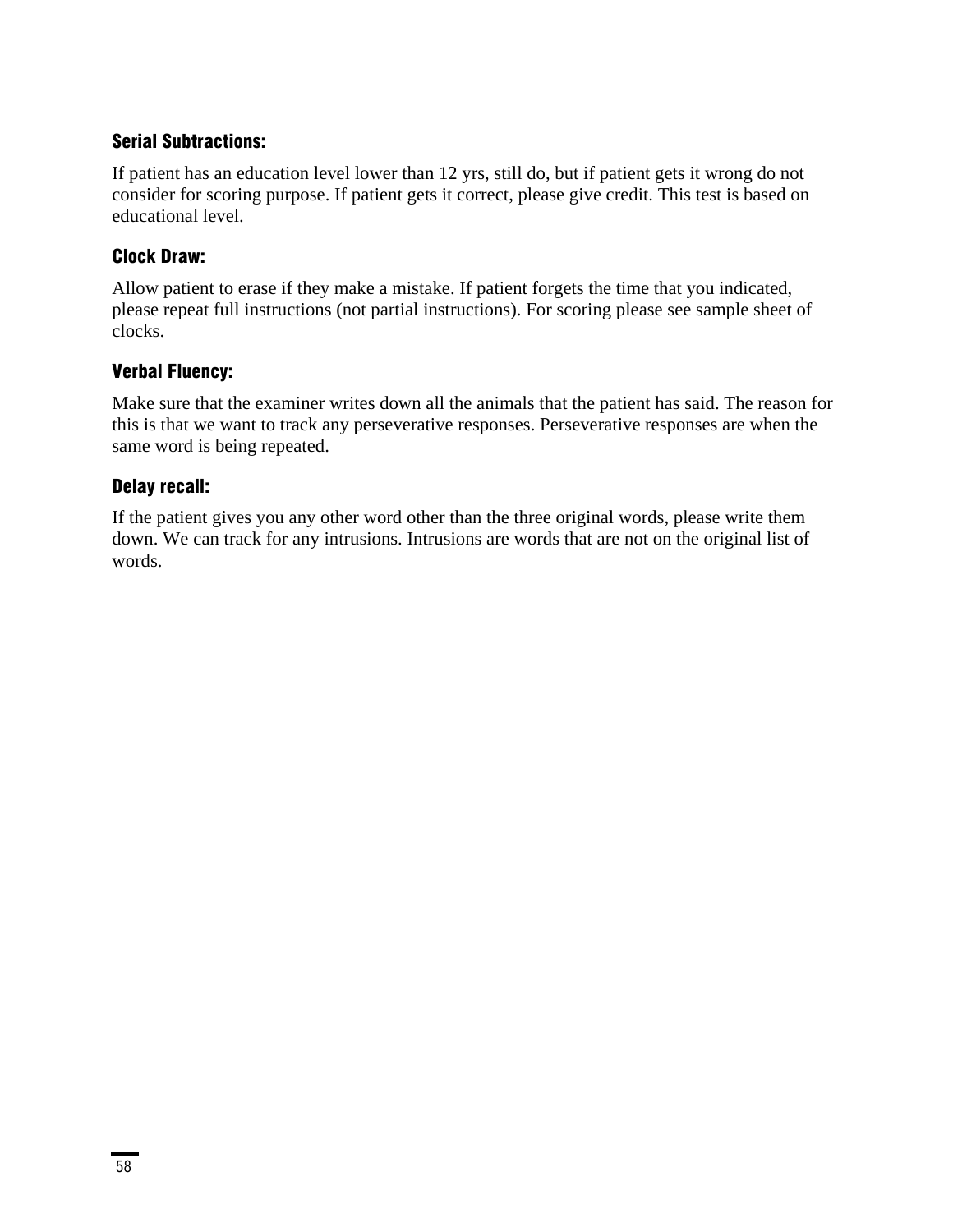## APPENDIX B, Part 3 Cognitive & Functional Screen Patient Information

(Source: Christopher Clark)

| Name:<br>Address:<br>Telephone: |                                                     |                                                              |                                   |
|---------------------------------|-----------------------------------------------------|--------------------------------------------------------------|-----------------------------------|
|                                 |                                                     |                                                              |                                   |
| DOB:                            |                                                     |                                                              |                                   |
| <b>Education:</b>               |                                                     |                                                              |                                   |
| Gender:                         | $\square$ Female<br>$\square$ Male                  |                                                              |                                   |
| Race:                           | $\Box$ White<br>$\Box$ Black                        | $\Box$ American Indian<br>$\Box$ Pacific Island              | $\Box$ Multi-racial               |
| <b>Ethnicity:</b>               | $\Box$ Hispanic $\Box$ Non-Hispanic                 |                                                              |                                   |
|                                 |                                                     |                                                              |                                   |
| <b>Informant Information</b>    |                                                     |                                                              |                                   |
| Name:                           |                                                     |                                                              |                                   |
| <b>Address:</b>                 |                                                     |                                                              |                                   |
| Telephone:                      |                                                     |                                                              |                                   |
|                                 |                                                     |                                                              |                                   |
| <b>Relationship to patient:</b> | □ Spouse □ Child                                    | $\Box$ Other family                                          | $\Box$ Other: ___________________ |
| <b>Medical Problems:</b>        | <u> 1980 - Johann Barbara, martxa eta politikar</u> | <b>Any Cognitive Complaints?</b><br>If yes, please describe: | $\Box$ Yes<br>$\Box$ No           |
|                                 |                                                     |                                                              |                                   |
|                                 |                                                     |                                                              |                                   |
| <b>Action Taken:</b>            |                                                     |                                                              |                                   |
|                                 | □ Refer for Diagnostic Evaluation                   |                                                              |                                   |
|                                 |                                                     |                                                              |                                   |
|                                 |                                                     |                                                              |                                   |
|                                 | Cognitive Results: __________                       | $0-4 = normal$                                               |                                   |
|                                 |                                                     | $5-8$ = mild cognitive impairment                            |                                   |
|                                 |                                                     | $> 8$ = probable dementia                                    |                                   |
|                                 | Functional Results: _________                       | $0-4 = normal$                                               |                                   |
|                                 |                                                     | $5-8$ = mild cognitive impairment<br>$8 =$ probable dementia |                                   |
|                                 |                                                     |                                                              |                                   |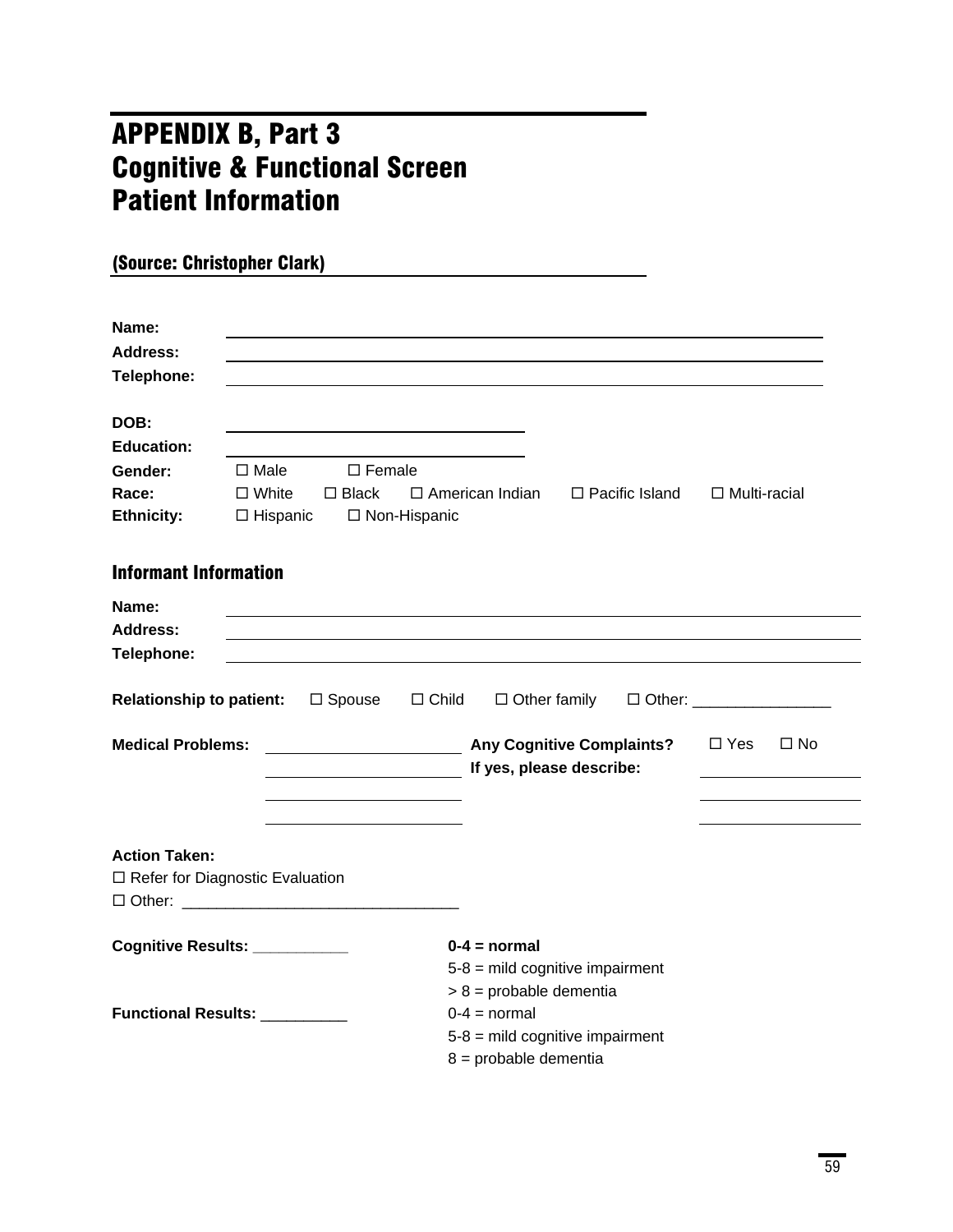#### ORIENTATION **IMPAIRMENT SCORE**

#### Date:

| Day of the week:  |  |
|-------------------|--|
| Day of the month: |  |
| Month:            |  |
| Year:             |  |

#### Address:

| Street & number: |  |
|------------------|--|
| Town/City:       |  |
| ZIP:             |  |

#### Phone:

| Area code:          |  |
|---------------------|--|
| Seven-digit number: |  |

#### Memory:

Ask Subject: To repeat and remember three words (ball, flag, tree) Serial Subtractions (appropriate if education  $\geq$  12 years) Give first example (100-3 = 97) Reset to correct  $#$  if subject errors

Score one point for each incorrect number ( $max = 4$ ) 100- 97 –94 –91 –88 –85 \_\_\_\_\_\_\_\_\_\_\_\_

#### Clock Draw

"Draw the face of a clock. Put in all the numbers, and set the hands to eight-twenty or twenty after eight."  $0 = normal$  $1 =$  mildly impaired 2 = moderately impaired 3 = severely impaired

#### Verbal Fluency

Number of unique animals in 60 seconds: \_\_\_\_\_\_\_  $0 =$  > 12 animals  $1 = 9-12$  animals  $2 = 5-8$  animals  $3 = < 5$  animals

#### Delayed Recall

**(Score number of words** not recalled) \_\_\_\_\_\_\_\_\_\_\_\_ Ball - Flag - Tree

 **Total Errors:**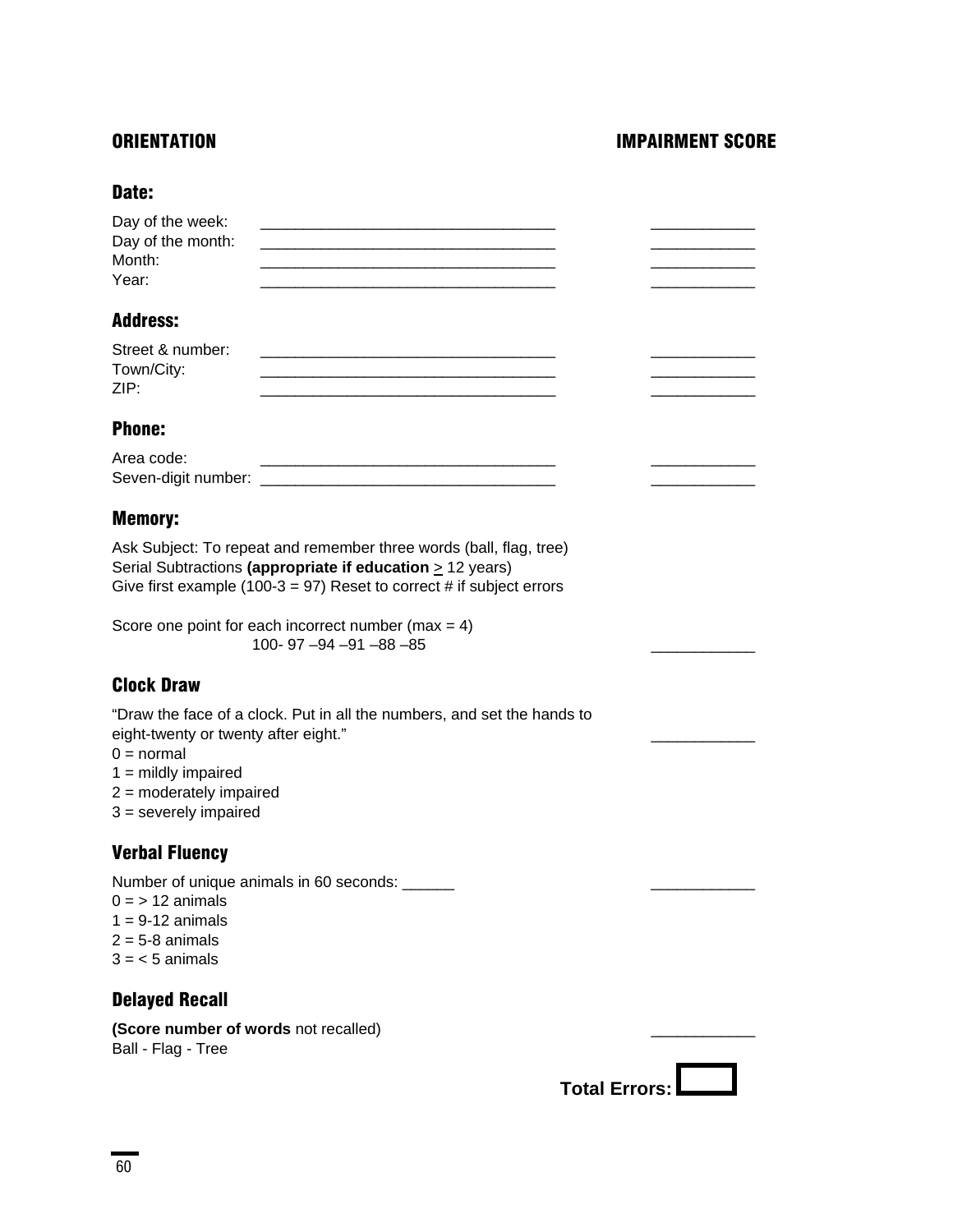## Functional Assessment

| <b>PARTICIPANTS'S NAME:</b>     | DATE: |
|---------------------------------|-------|
| <b>PERSON COMPLETING FORM:</b>  |       |
| <b>RELATIONSHIP TO PATIENT:</b> |       |

In each section, please circle the **one number** that **most closely applies** to the patient. This is a general form, so no one category may be exactly right -- please circle the answer that seems closest at this time. Please circle only one number per section.

#### **MEMORY**

- 0 Normal memory.
- 1 Occasionally forgets things that they were told recently. Does not cause many problems.
- 2 Mild consistent forgetfulness. Remembers recent events but often forget parts.
- 3 Moderate memory loss. Worse for recent events. May not remember something you just told them. Causes problems with everyday activities.
- 4 Substantial memory loss. Quickly forgets recent or newly learned things. Can only remember things that they have known for a long time.

#### **LANGUAGE**

- 0 Normal ability to talk and understand others.
- 1 Sometimes cannot find a word, but able to carry on conversations.
- 2 Often forgets words. May use the wrong word in its place. Some trouble expressing thoughts and giving answers.
- 3 Usually answers questions using sentences but rarely starts a conversation

### DATE AND TIME

- 0 Normal awareness of the time and which day of the week it is.
- 1 Some confusion about what time it is or what day of the week it is, but the problem is not severe enough to interfere with everyday activities.
- 2 Frequently confused about the date and/or time.

#### ABILITY TO MAKE DECISIONS

- 0 Normal as able to make decisions as before.
- 1 Only some difficulty making decisions that arise in day-to-day life.
- 2 Moderate difficulty. Gets confused when things get complicated or plans change.

### ABILITY TO GET FROM PLACE TO PLACE

- 0 Normal. Able to get around on their own. (May have physical problems that require a cane or walker).
- 1 Sometimes gets confused when driving or taking public transportation, especially in new places. Able to walk places alone.
- 2 Cannot drive or take public transportation alone, even in familiar places. Can walk alone outside for short distances. Might get lost if walking too far from home.